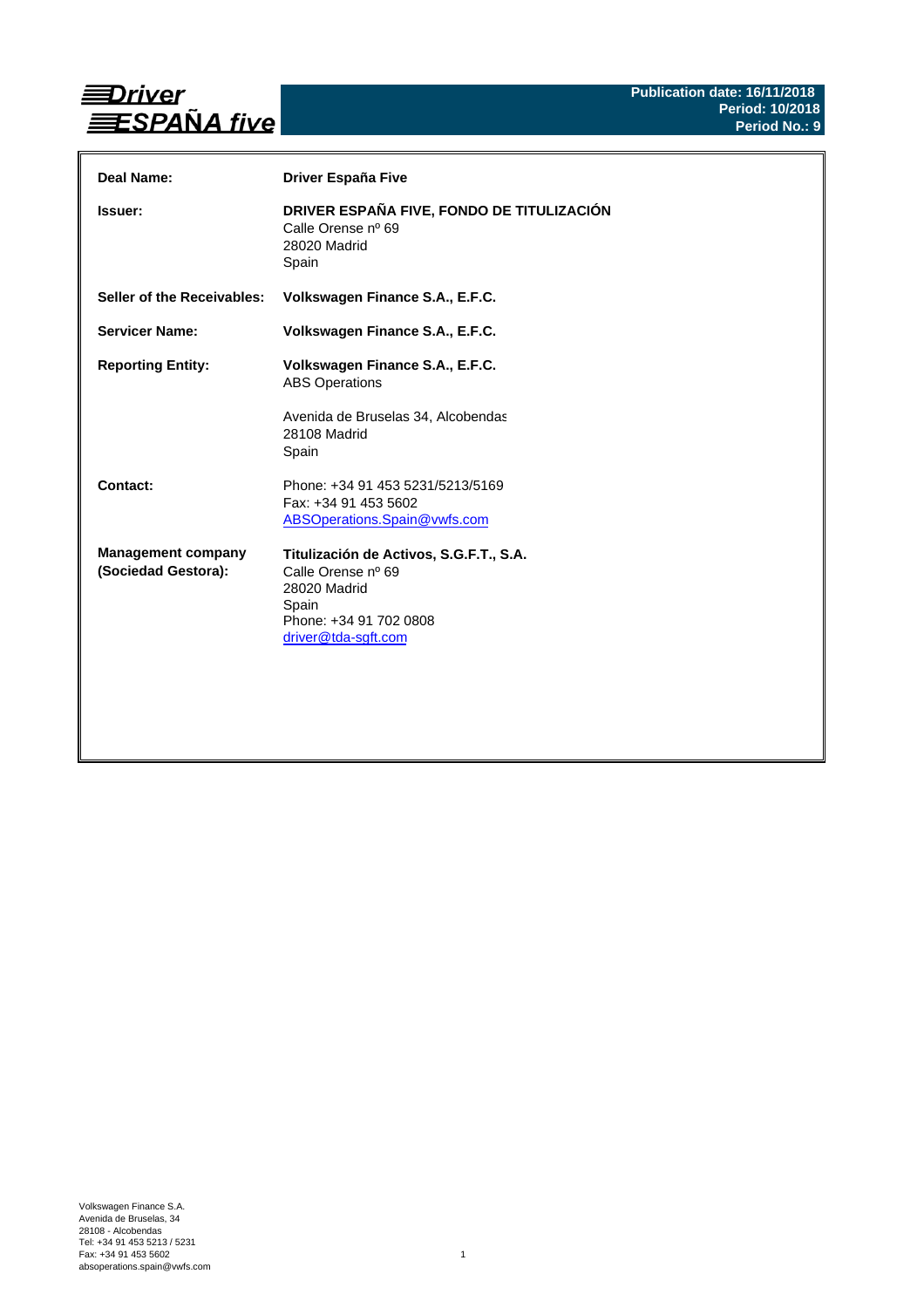

| Page            | <b>Table of contents</b>                                                                          |
|-----------------|---------------------------------------------------------------------------------------------------|
|                 | 2 Contents                                                                                        |
|                 | <b>Deal Overview</b>                                                                              |
|                 | 4 Deal Overview: Counterparties I.                                                                |
|                 | Deal Overview: Counterparties II.                                                                 |
|                 | Information regarding the Notes I.                                                                |
|                 | Information regarding the Notes II.                                                               |
|                 | <b>Credit Enhancement</b>                                                                         |
| 9               | <b>Swap/Waterfall</b>                                                                             |
| 10 <sup>1</sup> | <b>Run Out Schedule</b>                                                                           |
|                 | <b>Amortisation Notes</b>                                                                         |
|                 | 12 Defaults/ Performance Trigger                                                                  |
| 13              | <b>Overview Outstanding Contracts</b>                                                             |
|                 | 14 Information on the retention of net economic interest                                          |
| 15              | <b>Delinquent Contracts</b>                                                                       |
| 16              | <b>Defaulted Contracts</b>                                                                        |
| 17              | <b>Recovery Contracts</b>                                                                         |
| 18              | Prepayments                                                                                       |
| 19              | <b>Poolinformation I. - Down Payments</b>                                                         |
| 20              | Poolinformation II. - Customer Type and Type of Payment                                           |
| 21              | Poolinformation III. - Obligor Concentration                                                      |
|                 | Poolinformation IV. - Distribution by Outstanding Discounted Balance and Original Nominal Balance |
|                 | Poolinformation V. - Interest Rate paid by the Receivable Debtor                                  |
|                 | 24 Poolinformation VI. - Distribution by Original Term, Remaining Term and Seasoning              |
| 25              | Poolinformation VII. - Credit Type and Type of Car                                                |
| 26              | Poolinformation VIII. - Distribution by Vehicle Makes and Models                                  |
|                 | Poolinformation IX. - Geographic Distribution                                                     |
|                 | 28 Poolinformation X. - Motor Type                                                                |
| 29              | Poolinformation XI - Loan Level Data                                                              |
|                 | 30 Glossary                                                                                       |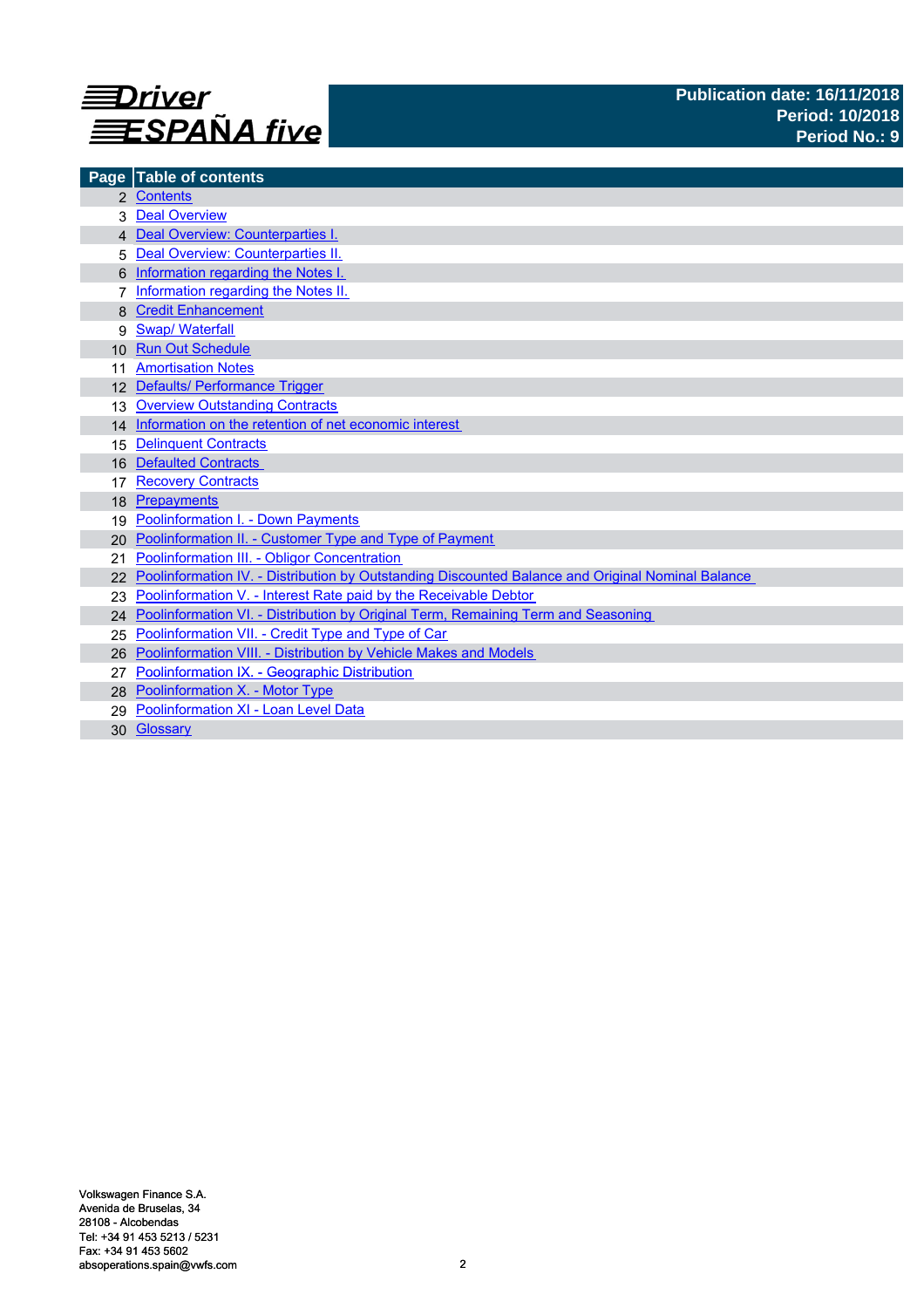

**Deal Overview**

| <b>Deal Overview</b>            |                                 |                          |    |
|---------------------------------|---------------------------------|--------------------------|----|
| Cut Off Date:                   | 31/01/2018                      |                          |    |
| <b>Issue Date:</b>              | 27/02/2018 Legal Maturity Date: | 21/04/2028               |    |
| Reporting period:               | October                         |                          |    |
| Reporting date:                 | 16/11/2018                      |                          |    |
| <b>Reporting Frequency:</b>     | monthly                         |                          |    |
| Period No.:                     | 9                               |                          |    |
| Payment date:                   | 21/11/2018                      |                          |    |
| Next payment date:              | 21/12/2018                      |                          |    |
| Asset collection period:        | 01/10/2018<br>until             | 31/10/2018               |    |
| <b>Interest Accrual Period:</b> | 22/10/2018<br>until             | 21/11/2018 Days accrued: | 30 |
| Note Payment Period:            | 22/10/2018<br>until             | 21/11/2018               |    |

### **Poolinformation at Cut Off Date**

|                                   | Number of<br><b>Contracts</b> | Outstanding<br><b>Discounted Principal</b><br><b>Balance</b> | <b>Outstanding Nominal</b><br><b>Balance</b> |
|-----------------------------------|-------------------------------|--------------------------------------------------------------|----------------------------------------------|
| Outstanding Pool                  | 86.320                        | 1.000.002.231.57                                             | 1.029.405.033.97 €                           |
| <b>Repurchased Loan Contracts</b> |                               |                                                              | 0.00 €                                       |

| <b>Credit Type</b>    | (%)     | <b>Outstanding</b><br><b>Balance</b> | Percentage of Loans Discounted Principal Percentage of Balance (%) |
|-----------------------|---------|--------------------------------------|--------------------------------------------------------------------|
| Auto Credit           | 12.93%  | 88.987.892,58                        | 8.90%                                                              |
| <b>Classic Credit</b> | 87.07%  | 911.014.338.99                       | 91,10%                                                             |
| <b>Total</b>          | 100,00% | 1.000.002.231,57 €                   | 100,00%                                                            |

| <b>Type of Car</b> | <b>Percentage of Loans</b><br>(%) | <b>Outstanding</b><br><b>Balance</b> | Discounted Principal Percentage of Balance (%) |
|--------------------|-----------------------------------|--------------------------------------|------------------------------------------------|
| <b>New</b>         | 83.06%                            | 824.396.601.44                       | 82.44%                                         |
| Used               | 16.94%                            | 175.605.630.13                       | 17.56%                                         |
| <b>Total</b>       | 100,00%                           | 1.000.002.231,57 €                   | 100,00%                                        |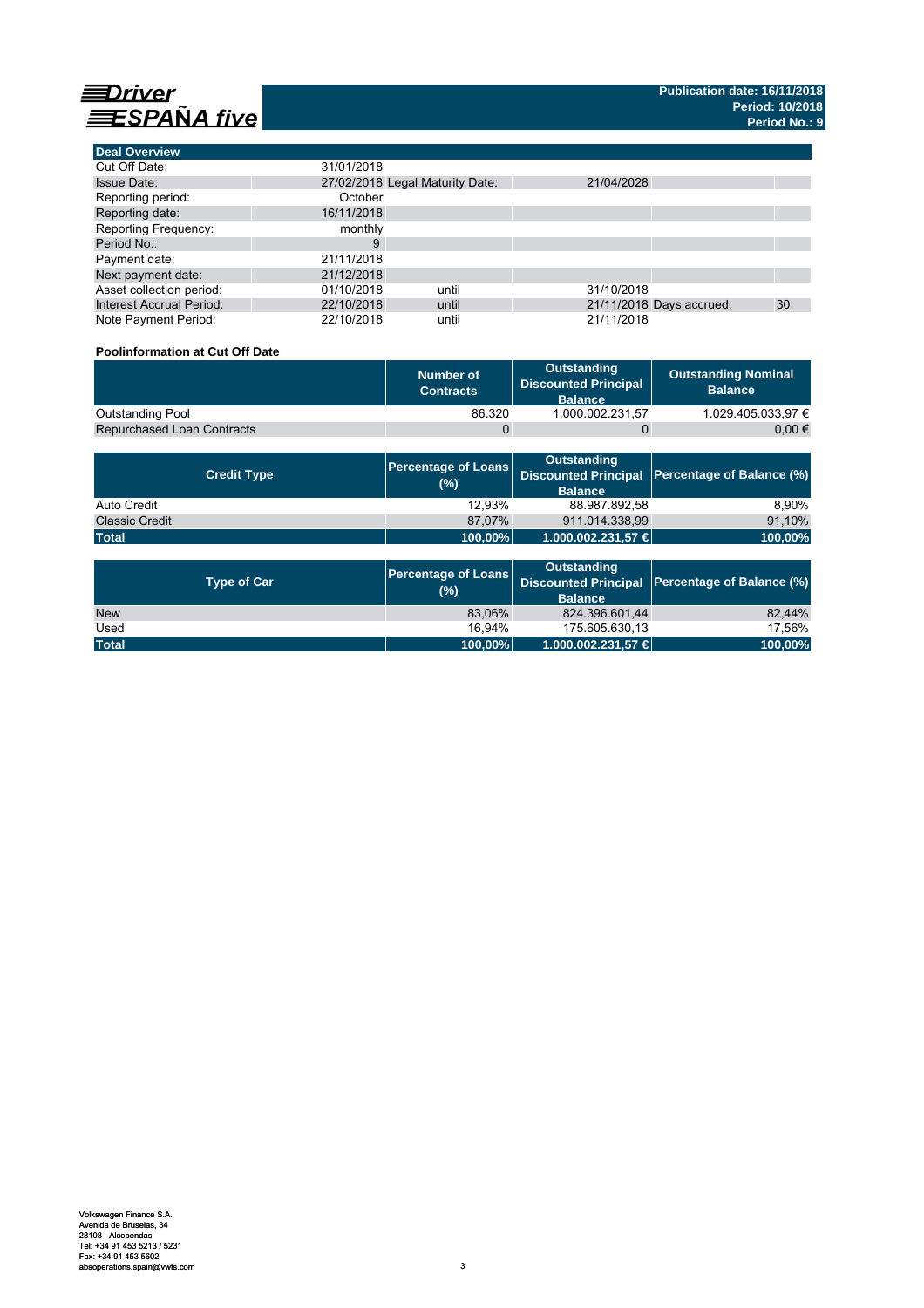| <i><b>Jrive</b></i> |
|---------------------|
| <b>SPANA</b> five   |

**Publication date: 16/11/2018 Period: 10/2018 Period No.: 9**

**Transaction Events, Trigger & Rating Overview**

### **Clean-Up Call**

| <b>Clean-Up Call Condition</b>                                                                                                                                    |                       |                     |                                                           |        |                                                 |                          |  |
|-------------------------------------------------------------------------------------------------------------------------------------------------------------------|-----------------------|---------------------|-----------------------------------------------------------|--------|-------------------------------------------------|--------------------------|--|
|                                                                                                                                                                   |                       |                     | <b>Current Outstanding</b><br><b>Discounted Portfolio</b> |        | Min. Outstanding<br><b>Discounted Portfolio</b> |                          |  |
|                                                                                                                                                                   |                       |                     |                                                           | 77,17% | 10,00%                                          |                          |  |
|                                                                                                                                                                   |                       |                     |                                                           |        |                                                 |                          |  |
| <b>Repurchase of Receivables</b>                                                                                                                                  |                       |                     |                                                           |        |                                                 |                          |  |
|                                                                                                                                                                   |                       | Number of contracts |                                                           |        | Outstanding Discounted<br>Balance               | <b>Re-Purchase Price</b> |  |
|                                                                                                                                                                   | <b>Current Period</b> |                     |                                                           |        |                                                 |                          |  |
|                                                                                                                                                                   | Previous Periods      |                     |                                                           |        |                                                 |                          |  |
|                                                                                                                                                                   | Total                 |                     |                                                           |        |                                                 |                          |  |
| If a repurchase of receivables occurred, it wouldonly result from non-eligibility as of the respective Cut Off Date (which has been discovered at a later stage). |                       |                     |                                                           |        |                                                 |                          |  |
| <b>Credit Enhancement Increase Condition</b>                                                                                                                      |                       |                     |                                                           |        |                                                 |                          |  |
| <b>Cumulative Gross Loss Ratio</b>                                                                                                                                |                       |                     |                                                           |        | 0.06490%                                        |                          |  |

### **Targeted Overcollateralisation Percentage**

|                                  | <b>Class A</b> | <b>Class B</b> |
|----------------------------------|----------------|----------------|
| Initial OC @ Poolcut             | 11.20%         | 8.60%          |
| <b>Current OC Level</b>          | 14.62%         | 11.25%         |
| <b>Current Target OC</b>         | 21.00%         | 14.50%         |
| Regular Target OC                | 21.00%         | 14.50%         |
| Level 1 Target OC                | 25.00%         | 18.00%         |
| Level 2 Target OC                | 100.00%        | 100.00%        |
| OC = Asset Overcollateralisation |                |                |

Level 1 Credit Enhancement Increase Condition -

Cumulative Group of Commission of Cumulative Gross Loss Raids exceeds (i) r.8% on any Psyment Date prior to cr<br>- Junking May 2019 and the United States of May 2019 and the United States (ii) 4,00% for any Psyment Date afte

### **Transaction Party Replacements**

| <b>Capacity of<br/>Transaction Party</b> | <b>Date of Replacement</b> | <b>Reason for Replacement</b> | <b>Replaced Party</b> | Replaced by |
|------------------------------------------|----------------------------|-------------------------------|-----------------------|-------------|
|                                          |                            |                               |                       |             |
|                                          |                            |                               |                       |             |

*no no*

### **Rating Information on relevant Transaction Parties**

|                                                                                   |                  | Fitch                                        |                                                                                           |                  | DBR                                                                                                                                                            |               |                  | Moody's                                                                                                                                                                                          |         |                  | S&P                     |               |
|-----------------------------------------------------------------------------------|------------------|----------------------------------------------|-------------------------------------------------------------------------------------------|------------------|----------------------------------------------------------------------------------------------------------------------------------------------------------------|---------------|------------------|--------------------------------------------------------------------------------------------------------------------------------------------------------------------------------------------------|---------|------------------|-------------------------|---------------|
|                                                                                   | Long Term        | <b>Short Term</b>                            | Outlook                                                                                   | <b>Long Term</b> | <b>Short Term</b>                                                                                                                                              | Outlook       | <b>Long Term</b> | <b>Short Term</b>                                                                                                                                                                                | Outlook | <b>Long Term</b> | <b>Short Term</b>       | Outlook       |
| <b>Account Bank:</b>                                                              |                  |                                              |                                                                                           |                  |                                                                                                                                                                |               |                  |                                                                                                                                                                                                  |         |                  |                         |               |
| <b>BNP Paribas Securities Services</b>                                            |                  |                                              |                                                                                           |                  |                                                                                                                                                                |               |                  |                                                                                                                                                                                                  |         |                  |                         |               |
| <b>Current Rating</b>                                                             |                  |                                              |                                                                                           |                  |                                                                                                                                                                |               | Aa3              | $P-1$                                                                                                                                                                                            | Stable  | А                | $A-1$                   | <b>Stable</b> |
| <b>Minimum required Rating</b>                                                    |                  |                                              |                                                                                           |                  |                                                                                                                                                                |               | A <sub>2</sub>   | $P-1$                                                                                                                                                                                            |         | А                | $A-1$                   |               |
| (if no short term Rating available, the higher long term rating                   |                  |                                              |                                                                                           |                  |                                                                                                                                                                |               |                  |                                                                                                                                                                                                  |         |                  |                         |               |
| is applicable)                                                                    |                  |                                              |                                                                                           |                  |                                                                                                                                                                |               |                  |                                                                                                                                                                                                  |         |                  |                         |               |
|                                                                                   |                  |                                              |                                                                                           |                  |                                                                                                                                                                |               |                  |                                                                                                                                                                                                  |         |                  |                         |               |
|                                                                                   |                  |                                              |                                                                                           |                  |                                                                                                                                                                |               |                  |                                                                                                                                                                                                  |         |                  |                         |               |
|                                                                                   |                  |                                              |                                                                                           |                  |                                                                                                                                                                |               |                  |                                                                                                                                                                                                  |         |                  | <b>Required Rating:</b> |               |
|                                                                                   |                  |                                              |                                                                                           |                  |                                                                                                                                                                |               |                  |                                                                                                                                                                                                  |         |                  | fulfilled               |               |
|                                                                                   |                  | Fitch                                        |                                                                                           |                  | <b>DBRS</b>                                                                                                                                                    |               |                  | Moody's                                                                                                                                                                                          |         |                  | S&P                     |               |
|                                                                                   | <b>Long Term</b> | <b>Short Term</b>                            | Outlook                                                                                   | <b>Long Term</b> | <b>Short Term</b>                                                                                                                                              | Outlook       | <b>Long Term</b> | <b>Short Term</b>                                                                                                                                                                                | Outlook | <b>Long Term</b> | <b>Short Term</b>       | Outlook       |
| <b>Paying Agent</b>                                                               |                  |                                              |                                                                                           |                  |                                                                                                                                                                |               |                  |                                                                                                                                                                                                  |         |                  |                         |               |
| <b>BNP Paribas Securities Services</b>                                            |                  |                                              |                                                                                           |                  |                                                                                                                                                                |               | Aa3              | $P-1$                                                                                                                                                                                            | Stable  | А                | A-1                     | <b>Stable</b> |
| <b>Current Rating</b>                                                             |                  |                                              |                                                                                           |                  |                                                                                                                                                                |               |                  |                                                                                                                                                                                                  |         |                  |                         |               |
| <b>Minimum required Rating</b>                                                    |                  |                                              |                                                                                           |                  |                                                                                                                                                                |               | A <sub>2</sub>   | $P-1$                                                                                                                                                                                            |         | А                | $A-1$                   |               |
| (if no short term Rating available, the higher long term rating                   |                  |                                              |                                                                                           |                  |                                                                                                                                                                |               |                  |                                                                                                                                                                                                  |         |                  |                         |               |
| is applicable)                                                                    |                  |                                              |                                                                                           |                  |                                                                                                                                                                |               |                  |                                                                                                                                                                                                  |         |                  |                         |               |
|                                                                                   |                  |                                              |                                                                                           |                  |                                                                                                                                                                |               |                  |                                                                                                                                                                                                  |         |                  |                         |               |
|                                                                                   |                  |                                              |                                                                                           |                  |                                                                                                                                                                |               |                  |                                                                                                                                                                                                  |         |                  |                         |               |
|                                                                                   |                  |                                              |                                                                                           |                  |                                                                                                                                                                |               |                  |                                                                                                                                                                                                  |         |                  |                         |               |
|                                                                                   |                  |                                              |                                                                                           |                  |                                                                                                                                                                |               |                  |                                                                                                                                                                                                  |         |                  | <b>Required Rating:</b> |               |
|                                                                                   |                  |                                              |                                                                                           |                  |                                                                                                                                                                |               |                  |                                                                                                                                                                                                  |         |                  | fulfilled               |               |
|                                                                                   |                  |                                              |                                                                                           |                  |                                                                                                                                                                |               |                  |                                                                                                                                                                                                  |         |                  |                         |               |
|                                                                                   |                  | Fitch                                        |                                                                                           |                  | S&P                                                                                                                                                            |               |                  |                                                                                                                                                                                                  |         |                  | S&P                     |               |
|                                                                                   |                  | <b>Short Term</b>                            | Outlook                                                                                   | <b>Long Term</b> | <b>Short Term</b>                                                                                                                                              | Outlook       | <b>Long Term</b> | Moody's<br><b>Short Term</b>                                                                                                                                                                     | Outlook | <b>Long Term</b> | <b>Short Term</b>       | Outlook       |
|                                                                                   | Long Term        |                                              |                                                                                           |                  |                                                                                                                                                                |               |                  |                                                                                                                                                                                                  |         |                  |                         |               |
| <b>Swap Counterparty:</b>                                                         |                  |                                              |                                                                                           |                  |                                                                                                                                                                |               |                  |                                                                                                                                                                                                  |         |                  |                         |               |
| ING Bank N.V.                                                                     |                  |                                              |                                                                                           |                  |                                                                                                                                                                |               |                  |                                                                                                                                                                                                  |         |                  |                         |               |
| <b>Current Rating</b>                                                             |                  |                                              |                                                                                           | $A+$             | $A-1$                                                                                                                                                          | <b>Stable</b> | Aa3              | $P-1$                                                                                                                                                                                            | Stable  |                  |                         |               |
|                                                                                   |                  |                                              |                                                                                           |                  |                                                                                                                                                                |               |                  |                                                                                                                                                                                                  |         |                  |                         |               |
| <b>Minimum required Rating</b>                                                    |                  |                                              |                                                                                           |                  |                                                                                                                                                                |               |                  |                                                                                                                                                                                                  |         |                  |                         |               |
| (if no short term Rating available, the higher long term rating<br>is applicable) |                  |                                              |                                                                                           |                  |                                                                                                                                                                |               |                  |                                                                                                                                                                                                  |         |                  |                         |               |
|                                                                                   |                  |                                              |                                                                                           |                  |                                                                                                                                                                |               |                  |                                                                                                                                                                                                  |         |                  |                         |               |
|                                                                                   |                  | rating is withdrawn for any reason, it shall | If the Swap Counterparty does not have the Swap Counterparty Required Rating or the       |                  |                                                                                                                                                                |               |                  |                                                                                                                                                                                                  |         |                  | <b>Required Rating:</b> |               |
|                                                                                   |                  |                                              | (ii) obtains a guarantee from an institution with a Swap Counterparty Required Rating; or |                  | (i) posts an amount of collateral (in the form of cash and/or securities) as calculated in accordance with the Credit support Annex to each Swap Agreement; or |               |                  |                                                                                                                                                                                                  |         |                  |                         |               |
|                                                                                   |                  |                                              |                                                                                           |                  | (ii) assigns its rights and obligations under the Swap Agreement to a successor Swap Counterparty with a Swap Counterparty Required Rating; or                 |               |                  | (iv) takes any other action that will allow it to maintain the rating of the Notes or to restore the rating of the Notes to the level it would have been at immediately prior to such downgrade. |         |                  | fulfilled               |               |
|                                                                                   |                  |                                              |                                                                                           |                  | If none of the measures is taken within a given timespan, the Issuer may enter into new arrangements at its own initiative with another Swap Bank.             |               |                  |                                                                                                                                                                                                  |         |                  |                         |               |
| Servicer:                                                                         |                  |                                              |                                                                                           |                  |                                                                                                                                                                |               |                  |                                                                                                                                                                                                  |         |                  |                         |               |
| Volkswagen Finance S.A.                                                           |                  |                                              |                                                                                           |                  |                                                                                                                                                                |               |                  |                                                                                                                                                                                                  |         |                  |                         |               |
| <b>Current Rating</b>                                                             |                  |                                              |                                                                                           |                  |                                                                                                                                                                |               |                  | n.a.                                                                                                                                                                                             | n.a.    | n.a.             | n.a.                    | n.a.          |
| <b>Minimum required Rating</b>                                                    |                  |                                              |                                                                                           |                  |                                                                                                                                                                |               |                  |                                                                                                                                                                                                  |         |                  |                         |               |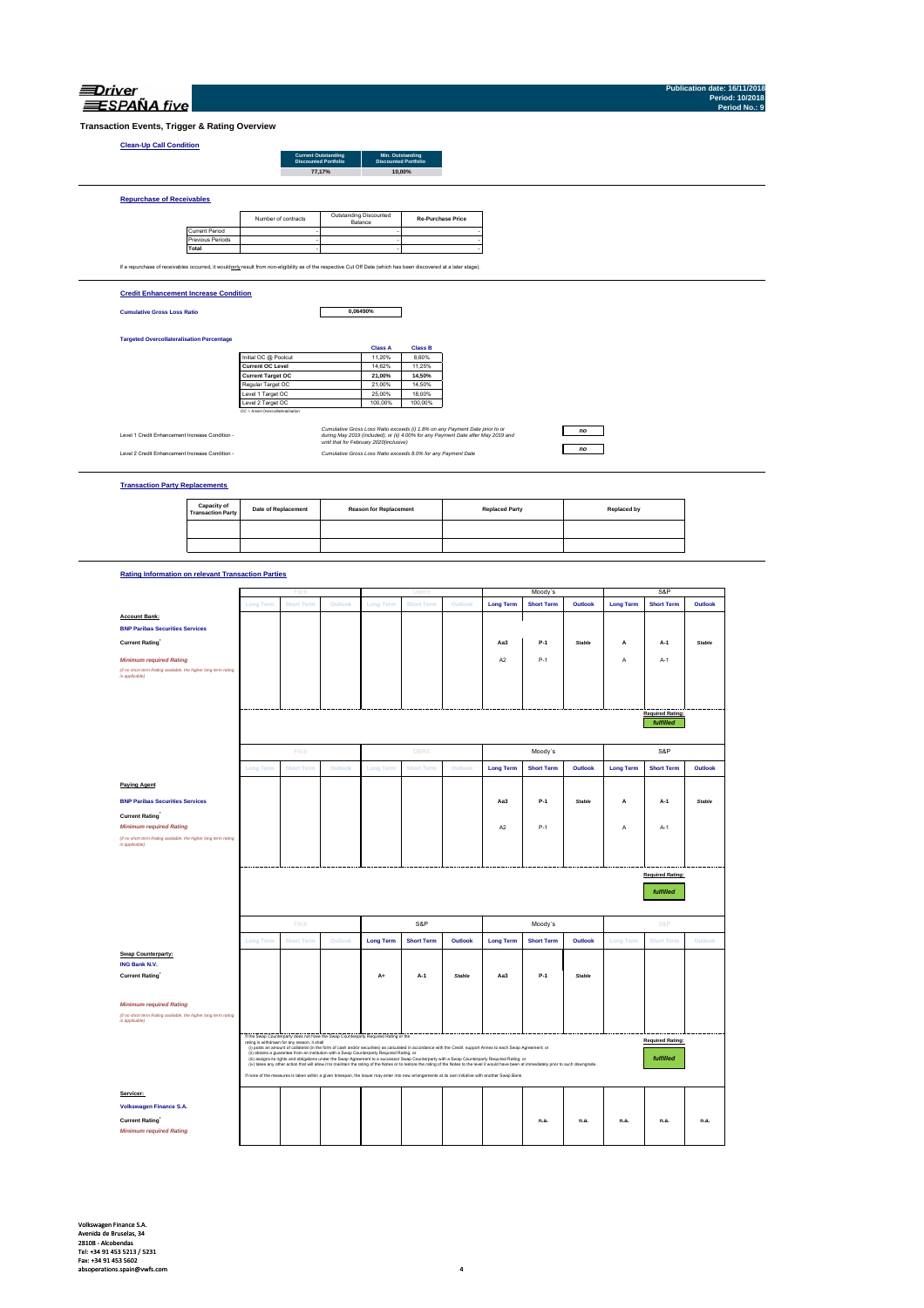

### **Deal Overview: Counterparties**

| <b>Joint Lead Managers:</b>                      | <b>ING Bank N.V.</b><br>Bijlmerplein 888<br>1102 MG, Amsterdam<br>The Netherlands                                                       |                                                                                      | DZ BANK AG DEUTSCHE ZENTRAL<br>Platz der Republik<br>60325 Frankfurt am Main<br>Germany                                |
|--------------------------------------------------|-----------------------------------------------------------------------------------------------------------------------------------------|--------------------------------------------------------------------------------------|------------------------------------------------------------------------------------------------------------------------|
| <b>Management company</b><br>(Sociedad Gestora): | Titulización de Activos, S.G.F.T., S.A.<br>Calle Orense nº 69<br>28020 Madrid<br>Spain<br>phone: +34 91 702 0808<br>driver@tda-sqft.com |                                                                                      |                                                                                                                        |
| Servicer:                                        | Volkswagen Finance E.F.C.<br>Avd de Bruselas 34<br>28108 Alcobendas (Madrid)<br>AbsOperations.Spain@vwfs.com                            | <b>Clearing Systems:</b>                                                             | <b>IBERCLEAR</b><br>Plaza de la Lealtad 1<br>28014 Madrid<br>Spain<br>phone: +34 91 709 5000<br>iberclear@iberclear.es |
| <b>Paying Agent:</b>                             | <b>BNP Paribas Securities Services,</b><br>Sucursal en España<br>Calle Ribera del Loira, 28<br>28042 Madrid<br>Spain                    | <b>Account Bank:</b><br>Cash Collateral<br><b>Distribution</b><br>Monthly Collateral | <b>BNP Paribas Securities Services,</b><br>Sucursal en España<br>Calle Ribera del Loira, 28<br>28042 Madrid<br>Spain   |
| <b>Rating Agencies:</b>                          | Moody's<br>Príncipe de Vergara, 131<br>28002 Madrid<br>Spain                                                                            |                                                                                      | S&P<br>20 Canada Square<br>Canary Wharf, London<br>United Kingdom                                                      |
| <b>Swap Counterparty:</b>                        | <b>ING Bank N.V.</b><br>Bijlmerplein 888<br>1102 MG, Amsterdam<br>The Netherlands                                                       |                                                                                      |                                                                                                                        |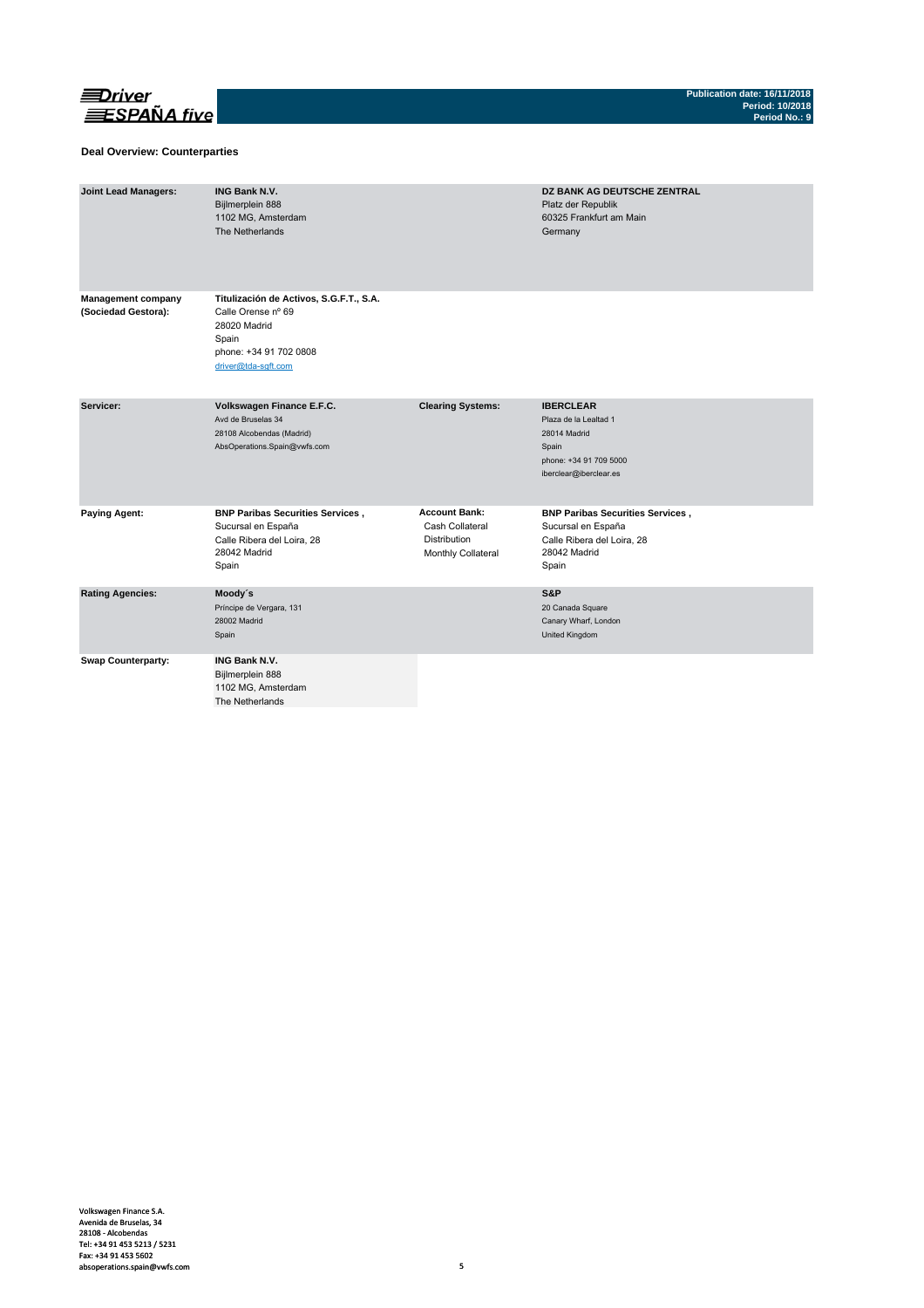

# **Information regarding the Notes I**

# **Rating Details:**

| <b>Rating at Issue Date</b> | <b>Class Al</b> | <b>Class B</b> |
|-----------------------------|-----------------|----------------|
| Moody's                     | Aa2             | A2             |
| S&P                         | AA+             | AA-            |

| <b>Current Rating</b> | Class $A^{\parallel}$ | <b>Class B</b> |
|-----------------------|-----------------------|----------------|
| Moody's               | Aa1                   | A2             |
| S&P                   | AAA                   | AA-            |

| Information on Notes       | <b>Class All</b> | <b>Class B</b> |
|----------------------------|------------------|----------------|
| <b>Final Maturity Date</b> | 21/04/2028       | 21/04/2028     |
| Scheduled Repayment Date:  | 21/10/2025       | 21/10/2025     |
| ISIN:                      | ES0305319008     | ES0305319016   |
| Common Code:               | 175957723        | 175958193      |
| Nominal Amount:            | 100.000,00 €     | 100.000,00 €   |
|                            |                  |                |
|                            |                  |                |

| Information on Interest | <b>Class A</b>           | <b>Class B</b>           |
|-------------------------|--------------------------|--------------------------|
| Spread/Margin:          | 40 pbs                   | 54 pbs                   |
| Index Rate:             | 1-Month Euribor          | 1-Month Euribor          |
| Fixed/Floating:         | Floating                 | Floating                 |
| Current Coupon:         | 1-Month Euribor + 40 pbs | 1-Month Euribor + 54 pbs |
| Day Count Convention    | Actual/360               | Actual/360               |

# **Clean-Up Call**

Volkswagen Finance will have the right at its option to exercise a Clean-Up Call and to repurchase the Loan Receivables from Driver España One at any time when the sum of the Discounted Principal Balance for all loan contracts is less than 10 per cent. of the sum of the Discounted Principal Balance for all Loan contracts as of the Cut Off Date, provided that all payment obligations under the Notes will be thereby fulfilled.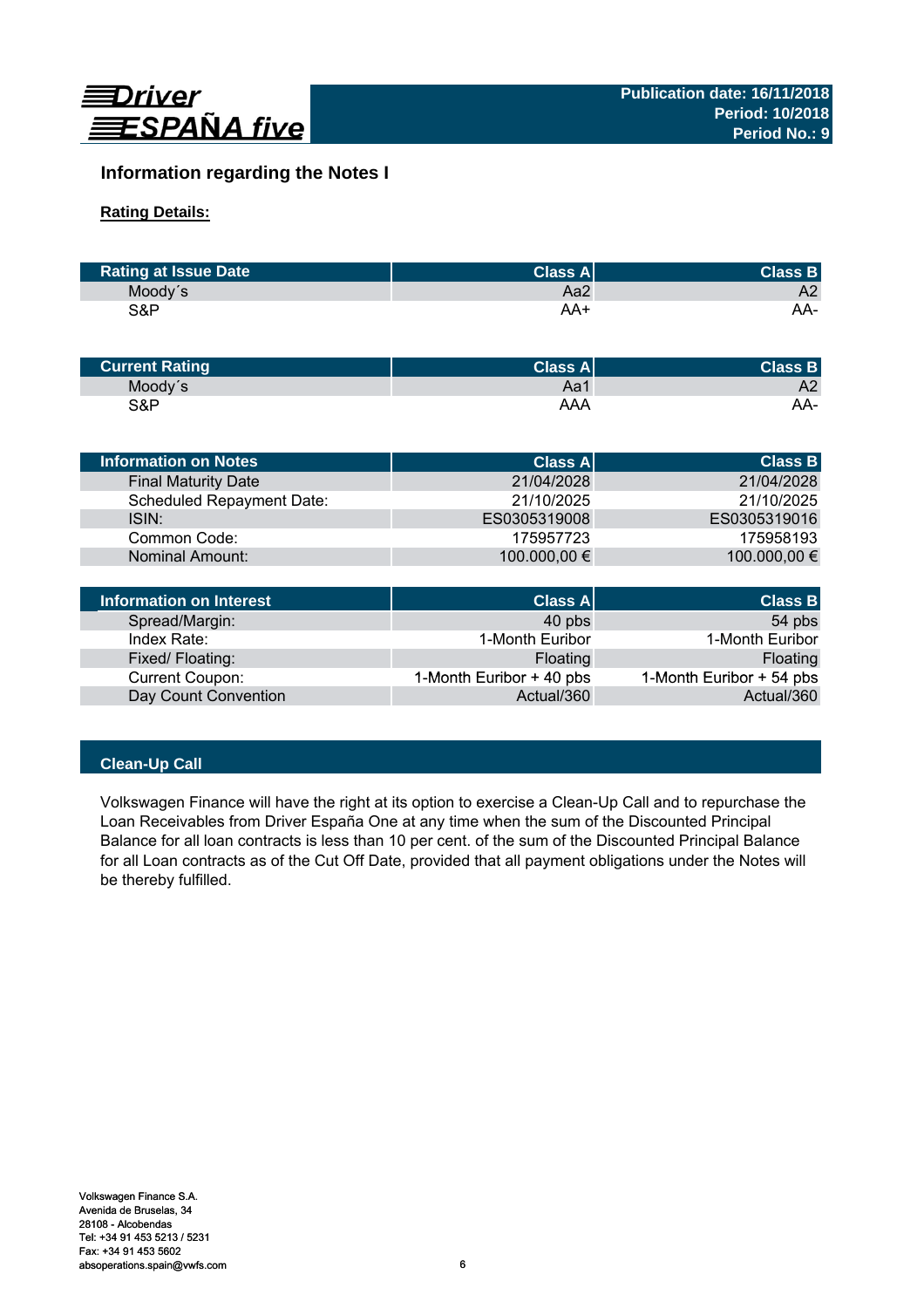

# **Information regarding the Notes II**

| <b>Monthly Period:</b>                       | October    |            |  |
|----------------------------------------------|------------|------------|--|
| <b>Payment Date:</b>                         | 21/11/2018 |            |  |
| <b>Interest Accrual Period (from/until):</b> | 22/10/2018 | 21/11/2018 |  |
| Days Accrued:                                | 30         |            |  |
| <b>Base Interest Rate (1-Month Euribor):</b> | $-0.369\%$ |            |  |
|                                              | <b>EUR</b> |            |  |
| <b>Day Count Convention:</b>                 | 30/360     |            |  |

| <b>Interest Payments</b>                      | <b>Class A</b> |                               | <b>Class B</b> |
|-----------------------------------------------|----------------|-------------------------------|----------------|
| Total Interest Amount of the Reporting Period | 17.671,20 €    |                               | $3.705,00 \in$ |
| Gross Paid interest:                          | 17.671.20 €    |                               | 3.705,00 €     |
| <b>Unpaid Interest:</b>                       |                |                               |                |
| Unpaid interest of the Reporting Period:      |                | $\epsilon$<br>$\sim$ 10 $\pm$ | ∕€7            |
| Cumulative unpaid interest:                   |                | ۰.                            |                |

| <b>Principal Payment</b>                                              |                 | <b>Class A</b>   | <b>Class B</b>  |
|-----------------------------------------------------------------------|-----------------|------------------|-----------------|
| Note Balance (Cut Off Date):                                          |                 | 888.000.000,00 € | 26.000.000,00 € |
| Note Balance (Beginning of Period):                                   |                 | 683.840.275,20 € | 26.000.000,00 € |
| Unallocated Redemption Amount from Previous<br>Period:                | 63,17 €         |                  |                 |
| Available Redemption Amount Reporting Period:                         | 24.943.089,28 € |                  |                 |
| Total Available Redemption Amount:                                    | 24.943.152,45 € |                  |                 |
| Redemption Amount per Class:                                          |                 | 24.943.120,80 €  | $0.00 \in$      |
| Unallocated Redemption Amount per note class from<br>current period:: |                 | 31,65 €          | $0,00 \in$      |
| Note Balance (End of Period):                                         |                 | 658.897.154,40   | 26.000.000.00   |
| Note Factor (End of Period):                                          |                 | 74.20%           | 100.00%         |

| Overcollateralisation            | <b>Class A</b> | <b>Class B</b> |
|----------------------------------|----------------|----------------|
| Initial OC Percentage at Poolcut | 11.2023%       | 8.6023%        |
| Current OC Percentage            | 14.6217%       | 11.2527%       |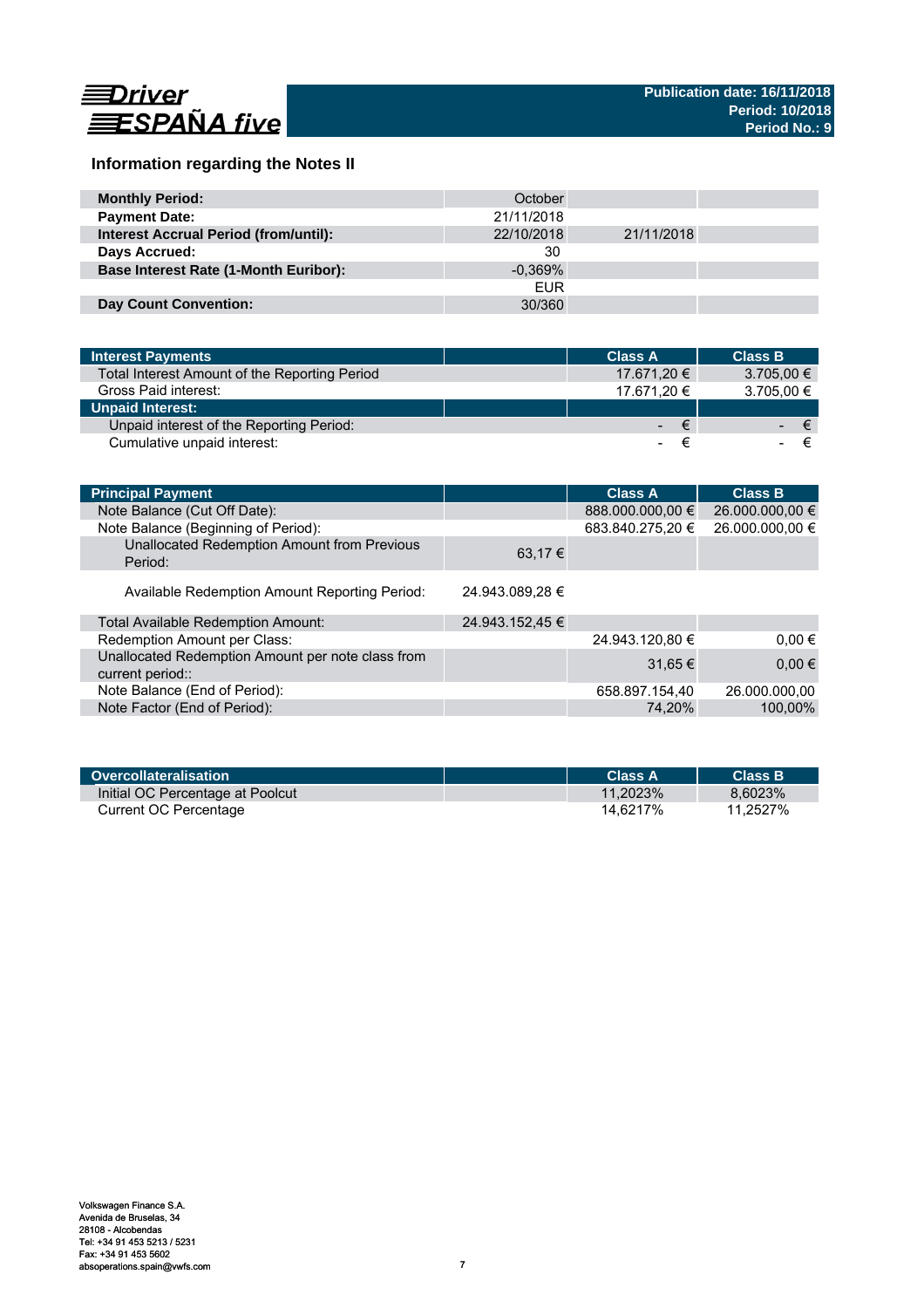

# **Credit Enhancement**

### *Credit Enhancement as of Cut Off Date*

| <b>Outstanding</b><br><b>Discounted Principal</b><br>Balance (%) |       | <b>Value</b>    |
|------------------------------------------------------------------|-------|-----------------|
| Class B Note*                                                    | 2.60% | 26.000.000,00 € |
| Subordinated Loan                                                | 5,10% | 51.002.231,57 € |
| Overcollateralization                                            | 3,50% | 35.000.000,00 € |
| Cash Collateral Account                                          | 1.30% | 13.000.000.00 € |
| *for subordination to class A note                               |       |                 |

| <b>Cash Collateral Account (CCA)</b>      | in EUR          | in % of Outstanding Discounted<br><b>Balance as of</b> |                 |
|-------------------------------------------|-----------------|--------------------------------------------------------|-----------------|
| <b>Initial Balance at Poolcut</b>         | 13.000.000,00 € | 1.30%                                                  | <b>Poolcut</b>  |
| Targeted Balance (Floor)                  | 11.000.000,00 € | 1.10%                                                  | Poolcut         |
| Balance as of the Beginning of the Period | 11.000.000,00 € | 1.10%                                                  | <b>BoPeriod</b> |
| Payment from CCA/ Payment to CCA          | $0.00 \in$      | $\overline{\phantom{a}}$                               | -               |
| Balance as of the End of the Period       | 11.000.000,00 € | 1.43%                                                  | EoPeriod        |

### **Calculation of Credit Enhancement:**

The Class B Notes benefit from the Subordinated Loan, the Overcollateralisation and the Cash Collateral Account.

• The transaction starts with sequential amortisation and therefore initially only the Class A Notes will receive principal payments

● The transaction switches into pro rata amortisation once an overcollateralisation percentage (i.e. credit enhancement excluding cash collateral) of OC-Percentage for the Class A Notes and OC-Percentage for the Class B Notes has been reached

• The amortisation will revert to sequential in case the total amount of notes outstanding falls below 10% of the initial notes outstanding

### **Set off Risk**

No set off risk is applicable in this transaction.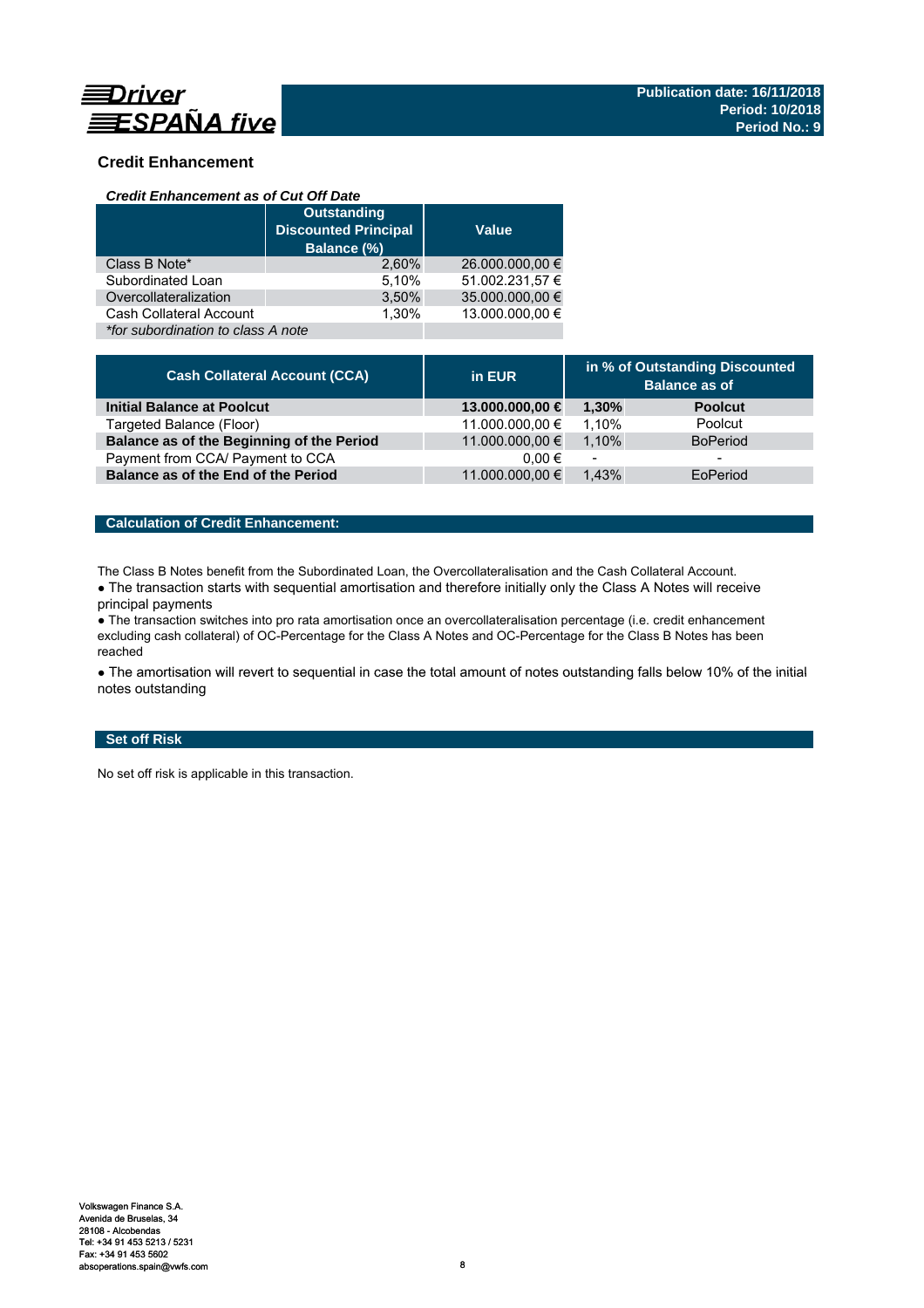

# **Swap/ Waterfall**

| <b>Amortising Interest Rate Swap</b>      | <b>Class A</b>                | <b>Class B</b>  |
|-------------------------------------------|-------------------------------|-----------------|
| Initial Principal                         | 683.840.275,20 €              | 26.000.000,00 € |
| Underlying Principal for Reporting Period | 683.840.275,20 €              | 26.000.000,00 € |
| Paying Leg                                | <b>Fix Interest Rate</b>      |                 |
|                                           |                               |                 |
| Receiving Leg                             | <b>Floating Interest Rate</b> |                 |
| Net Swap payments/ Receipts               | 169.307,45 € -                | 8.198,67€       |

# **Waterfall**

|                                                   |      | <b>Payment</b>  | <b>Remaining Amount</b> |
|---------------------------------------------------|------|-----------------|-------------------------|
| Remaining Balance from Previous Period            |      | 63,17 €         |                         |
| <b>Available Distribution Amount</b>              | plus | 25.832.612,48 € | 25.832.675,65 €         |
| Fees                                              | less | 690.640.88 €    | 25.142.034.77 €         |
| Net Swap Payments Class A                         | less | 169.307.45 €    | 24.972.727.32 €         |
| Net Swap Payments Class B                         | less | $8.198.67 \in$  | 24.964.528.65 €         |
| Interest Class A                                  | less | 17.671.20 €     | 24.946.857.45 €         |
| Interest Class B                                  | less | $3.705.00 \in$  | 24.943.152.45 €         |
| <b>Payment to Cash Collateral Account</b>         | less | €               | 24.943.152,45 €         |
| <b>Redemption Class A</b>                         | less | 24.943.120.80 € | $31.65 \in$             |
| <b>Redemption Class B</b>                         | less | €               | 31.65 €                 |
| Remaining Amount Due to Rounding                  | less | 31,65€          | €                       |
| Other Payments to Swap Counterparties             | less | €               | €                       |
| Interest Subordinated Loan                        | less | €               | €                       |
| Redemption Subordinated Loan                      | less | €               | €                       |
| Payment to Subordinated Lender or VW Finance less |      | €               | €                       |
| <b>Payment from Cash Collateral Account</b>       |      | €               | €                       |
| Interest Subordinated Loan                        | less | €               | €                       |
| Redemption Subordinated Loan                      | less | €               | €                       |
| Payment to Subordinated Lender or VW Financeless  |      | €               | €                       |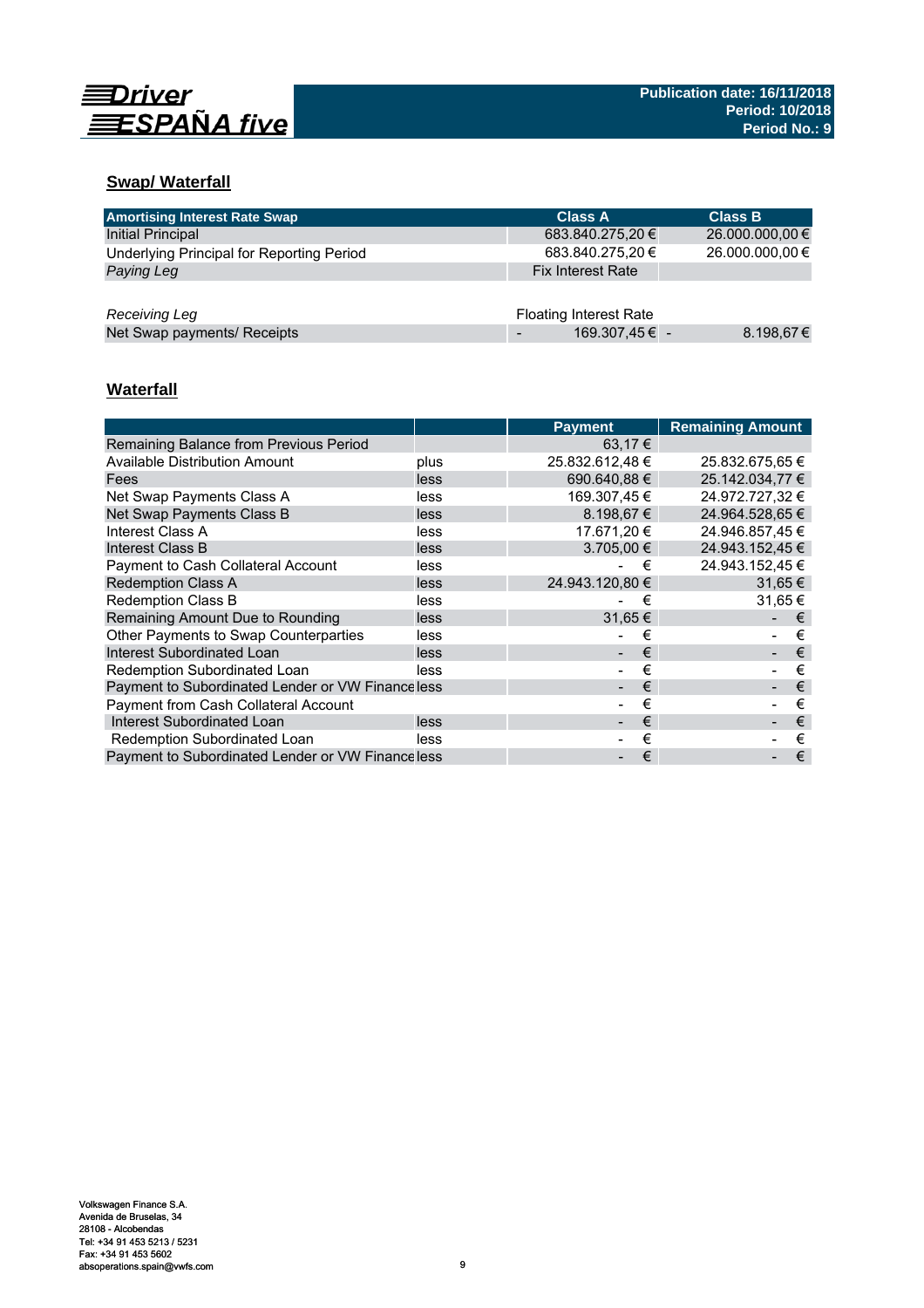

**Run Out Schedule**

|                                                                      | At the End of Previous Reporting Period 30/09/2018 |                                         |                                            | At the end of Reporting Period 31/10/2018 |                                             |                                         |                                            |  |  |
|----------------------------------------------------------------------|----------------------------------------------------|-----------------------------------------|--------------------------------------------|-------------------------------------------|---------------------------------------------|-----------------------------------------|--------------------------------------------|--|--|
| <b>ABS Remaining</b><br><b>Payment Period</b><br><b>Depreciation</b> |                                                    | <b>ABS Remaining</b><br><b>Interest</b> | <b>ABS Remaining</b><br><b>Instalments</b> | <b>Payment Period</b>                     | <b>ABS Remaining</b><br><b>Depreciation</b> | <b>ABS Remaining</b><br><b>Interest</b> | <b>ABS Remaining</b><br><b>Instalments</b> |  |  |
| Arrears                                                              | 665.005.97€                                        | 14,338.70€                              | 679.344,67€                                | Arrears                                   | 779.075.71€                                 | 15.436.32€                              | 794.512.03€                                |  |  |
| 10/2018                                                              | 23.709.716.75€                                     | 945.190.83€                             | 24.654.907.58€                             |                                           |                                             |                                         |                                            |  |  |
| 11/2018                                                              | 23.685.322,33€                                     | 917.036,77€                             | 24.602.359,10€                             | 11/2018                                   | 23.645.924,24€                              | 915.513,75€                             | 24.561.437,99€                             |  |  |
| 12/2018                                                              | 23.511.791,10€                                     | 888.912,36€                             | 24.400.703,46€                             | 12/2018                                   | 23.473.415,27€                              | 887.436,12€                             | 24.360.851,39€                             |  |  |
| 01/2019                                                              | 23.377.644,39€                                     | 860.991,79€                             | 24.238.636,18€                             | 01/2019                                   | 23.340.825,54€                              | 859.561,10€                             | 24.200.386,64€                             |  |  |
| 02/2019                                                              | 23.279.110,32€                                     | 833.235,10€                             | 24.112.345,42€                             | 02/2019                                   | 23.242.910,61€                              | 831.848,21€                             | 24.074.758,82€                             |  |  |
| 03/2019                                                              | 23.172.251.66€                                     | 805.586,73€                             | 23.977.838,39€                             | 03/2019                                   | 23.135.508,51€                              | 804.242,83€                             | 23.939.751,34€                             |  |  |
| 04/2019                                                              | 23.094.675,78€                                     | 778.068,93€                             | 23.872.744,71€                             | 04/2019                                   | 23.058.071,87€                              | 776.768,67€                             | 23.834.840,54€                             |  |  |
| 05/2019                                                              | 22.924.768,75€                                     | 750.645,73€                             | 23.675.414,48€                             | 05/2019                                   | 22.888.714,52€                              | 749.388,87€                             | 23.638.103,39€                             |  |  |
| 06/2019                                                              | 22.806.406,99€                                     | 723.421,21€                             | 23.529.828,20€                             | 06/2019                                   | 22.770.706,58€                              | 722.207,20€                             | 23.492.913,78€                             |  |  |
| 07/2019                                                              | 22.632.657,53€                                     | 696.337,64€                             | 23.328.995,17€                             | 07/2019                                   | 22.598.186,41€                              | 695.166,04€                             | 23.293.352,45€                             |  |  |
| 08/2019                                                              | 22.450.006.21€                                     | 669.463,05€                             | 23.119.469,26€                             | 08/2019                                   | 22.415.861.91€                              | 668.332.40€                             | 23.084.194.31€                             |  |  |
| 09/2019                                                              | 22.316.085,47€                                     | 642.802,72€                             | 22.958.888,19€                             | 09/2019                                   | 22.281.900,64€                              | 641.712,60€                             | 22.923.613,24€                             |  |  |
| 10/2019                                                              | 22.129.428,72€                                     | 616.302,91€                             | 22.745.731,63€                             | 10/2019                                   | 22.095.203,27€                              | 615.253,41€                             | 22.710.456,68€                             |  |  |
| 11/2019                                                              | 21.875.861.39€                                     | 590.021.80 €                            | 22.465.883,19€                             | 11/2019                                   | 21.842.101,35€                              | 589.012.90€                             | 22.431.114,25€                             |  |  |
| 12/2019                                                              | 21.436.067,63€                                     | 564.044,70 €                            | 22.000.112,33€                             | 12/2019                                   | 21.402.806,56€                              | 563.075,87€                             | 21.965.882,43€                             |  |  |
| 01/2020                                                              | 20.933.947,85€                                     | 538.589,00 €                            | 21.472.536,85€                             | 01/2020                                   | 20.901.469,20€                              | 537.659,65€                             | 21.439.128,85€                             |  |  |
| 02/2020                                                              | 20.532.958.19€                                     | 513.731,26€                             | 21.046.689,45€                             | 02/2020                                   | 20.500.501,62€                              | 512.840,49€                             | 21.013.342,11€                             |  |  |
| 03/2020                                                              | 20.116.004,71€                                     | 489.349,78€                             | 20.605.354,49€                             | 03/2020                                   | 20.083.696,57€                              | 488.497,56€                             | 20.572.194,13€                             |  |  |
| 04/2020                                                              | 19.476.375,11€                                     | 465.460,82€                             | 19.941.835,93€                             | 04/2020                                   | 19.446.515,37€                              | 464.647,03€                             | 19.911.162,40€                             |  |  |
| 05/2020                                                              | 18.778.678.62€                                     | 442.333,53€                             | 19.221.012,15€                             | 05/2020                                   | 18.749.902.25€                              | 441.555,11€                             | 19.191.457,36€                             |  |  |
| 06/2020                                                              | 18.201.703,90€                                     | 420.035,87€                             | 18.621.739,77€                             | 06/2020                                   | 18.173.770,87€                              | 419.291,68€                             | 18.593.062,55€                             |  |  |
| 07/2020                                                              | 17.520.646,18€                                     | 398.419,25€                             | 17.919.065,43€                             | 07/2020                                   | 17.493.029,75€                              | 397.708,25€                             | 17.890.738,00€                             |  |  |
| 08/2020                                                              | 16.820.762.55€                                     | 377.615.50€                             | 17.198.378,05€                             | 08/2020                                   | 16.794.170.39€                              | 376.937,26€                             | 17.171.107,65€                             |  |  |
| 09/2020                                                              | 16.370.968,21€                                     | 357.642,16€                             | 16.728.610,37€                             | 09/2020                                   | 16.345.336,54€                              | 356.995,48€                             | 16.702.332,02€                             |  |  |
| 10/2020                                                              | 15.789.437.39€                                     | 338.201.42€                             | 16.127.638,81€                             | 10/2020                                   | 15.764.781.41€                              | 337.585.23€                             | 16.102.366.64€                             |  |  |
| 11/2020                                                              | 15.235.105,19€                                     | 319.450,34€                             | 15.554.555,53€                             | 11/2020                                   | 15.210.931,53€                              | 318.863,42€                             | 15.529.794,95€                             |  |  |
| 12/2020                                                              | 14.904.136,91€                                     | 301.355,53€                             | 15.205.492,44€                             | 12/2020                                   | 14.880.330,95€                              | 300.797,29€                             | 15.181.128,24€                             |  |  |
| 01/2021                                                              | 14.582.294.40€                                     | 283.656,71€                             | 14.865.951,11€                             | 01/2021                                   | 14.558.815,93€                              | 283.126,74€                             | 14.841.942,67€                             |  |  |
| 02/2021                                                              | 14.311.987.70€                                     | 266.337.51€                             | 14.578.325,21€                             | 02/2021                                   | 14.288.990,29€                              | 265.835.43€                             | 14.554.825,72€                             |  |  |
| 03/2021                                                              | 13.941.414,84€                                     | 249.344,53€                             | 14.190.759,37€                             | 03/2021                                   | 13.918.332,14€                              | 248.869,75€                             | 14.167.201,89€                             |  |  |
| 04/2021                                                              | 13.142.620,28€                                     | 232.790,44€                             | 13.375.410,72€                             | 04/2021                                   | 13.120.505,00€                              | 232.343,13€                             | 13.352.848,13€                             |  |  |
| 05/2021                                                              | 12.213.118,79€                                     | 217.183,07€                             | 12.430.301,86€                             | 05/2021                                   | 12.191.549,59€                              | 216.761,99€                             | 12.408.311,58€                             |  |  |
| 06/2021                                                              | 11.407.330,32€                                     | 202.678,76€                             | 11.610.009,08€                             | 06/2021                                   | 11.386.048,75€                              | 202.283,26€                             | 11.588.332,01€                             |  |  |
| 07/2021                                                              | 10.337.581.62€                                     | 189.132,19€                             | 10.526.713,81€                             | 07/2021                                   | 10.318.179,47€                              | 188.761,99€                             | 10.506.941,46€                             |  |  |
| 08/2021                                                              | 9.308.999,98€                                      | 176.856,67€                             | 9.485.856,65€                              | 08/2021                                   | 9.290.549,30€                               | 176.509,51€                             | 9.467.058,81€                              |  |  |
| 09/2021                                                              | 8.603.388,00€                                      | 165.801,41€                             | 8.769.189,41€                              | 09/2021                                   | 8.585.472,63€                               | 165.476,19€                             | 8.750.948,82€                              |  |  |
| 10/2021                                                              | 7.689.301,59€                                      | 155.586,03€                             | 7.844.887,62€                              | 10/2021                                   | 7.671.967,67€                               | 155.282,04 €                            | 7.827.249,71€                              |  |  |
| 11/2021                                                              | 6.911.341,89€                                      | 146.454,53€                             | 7.057.796,42€                              | 11/2021                                   | 6.895.243,04€                               | 146.171,14€                             | 7.041.414,18€                              |  |  |
| 12/2021                                                              | 6.777.209.81€                                      | 138.248.11€                             | 6.915.457,92€                              | 12/2021                                   | 6.761.252.69€                               | 137.983.83€                             | 6.899.236,52€                              |  |  |
| 01/2022                                                              | 6.620.436,89€                                      | 130.199,93€                             | 6.750.636,82€                              | 01/2022                                   | 6.605.614,60€                               | 129.954,59€                             | 6.735.569,19€                              |  |  |
| 02/2022                                                              | 6.499.215,06€                                      | 122.337,59€                             | 6.621.552,65€                              | 02/2022                                   | 6.484.942,83€                               | 122.109,89€                             | 6.607.052,72€                              |  |  |
| 03/2022                                                              | 6.366.209,71€                                      | 114.619,72€                             | 6.480.829,43€                              | 03/2022                                   | 6.352.353,98€                               | 114.408,94€                             | 6.466.762,92€                              |  |  |
| 04/2022                                                              | 6.099.278,83€                                      | 107.060,44 €                            | 6.206.339,27€                              | 04/2022                                   | 6.085.406,66€                               | 106.866,10€                             | 6.192.272,76€                              |  |  |
| 05/2022                                                              | 5.761.394,05€                                      | 99.817,71€                              | 5.861.211,76€                              | 05/2022                                   | 5.749.086,64€                               | 99.639,87€                              | 5.848.726,51€                              |  |  |
| 06/2022                                                              | 5.440.374,11€                                      | 92.976,06€                              | 5.533.350,17€                              | 06/2022                                   | 5.428.820,09€                               | 92.812,84€                              | 5.521.632,93€                              |  |  |
| 07/2022                                                              | 5.026.640,90€                                      | 86.515,38€                              | 5.113.156,28€                              | 07/2022                                   | 5.015.300,36€                               | 86.365,85€                              | 5.101.666,21€                              |  |  |
| 08/2022                                                              | 4.585.796,81€                                      | 80.546,75€                              | 4.666.343,56€                              | 08/2022                                   | 4.575.483,37€                               | 80.410,69€                              | 4.655.894,06€                              |  |  |
| 09/2022                                                              | 4.326.181.69€                                      | 75.101.13€                              | 4.401.282.82€                              | 09/2022                                   | 4.316.192.11€                               | 74.977.32€                              | 4.391.169.43€                              |  |  |
| 10/2022                                                              | 3.952.025,33€                                      | 69.963,96€                              | 4.021.989,29€                              | 10/2022                                   | 3.944.938,36€                               | 69.852,00€                              | 4.014.790,36€                              |  |  |
| <b>Subtotal</b>                                                      | 741.651.668,40 €                                   | 19.661.794,06 €                         | 761.313.462,46 €                           | <b>Subtotal</b>                           | 716.860.694,94 €                            | 18.685.137,83 €                         | 735.545.832,77 €                           |  |  |
|                                                                      |                                                    |                                         |                                            |                                           |                                             |                                         |                                            |  |  |
| >10/2022                                                             | 54.964.733,88€                                     | 712.942,42€                             | 55.677.676,30€                             | >10/2022                                  | 54.877.551,79€                              | 711.606,82€                             | 55.589.158,62€                             |  |  |
| <b>Total</b>                                                         | 796.616.402,28€                                    | 20.374.736,48€                          | 816.991.138,76 €                           | Total                                     | 771.738.246,73 €                            | 19.396.744,65€                          | 791.134.991,39€                            |  |  |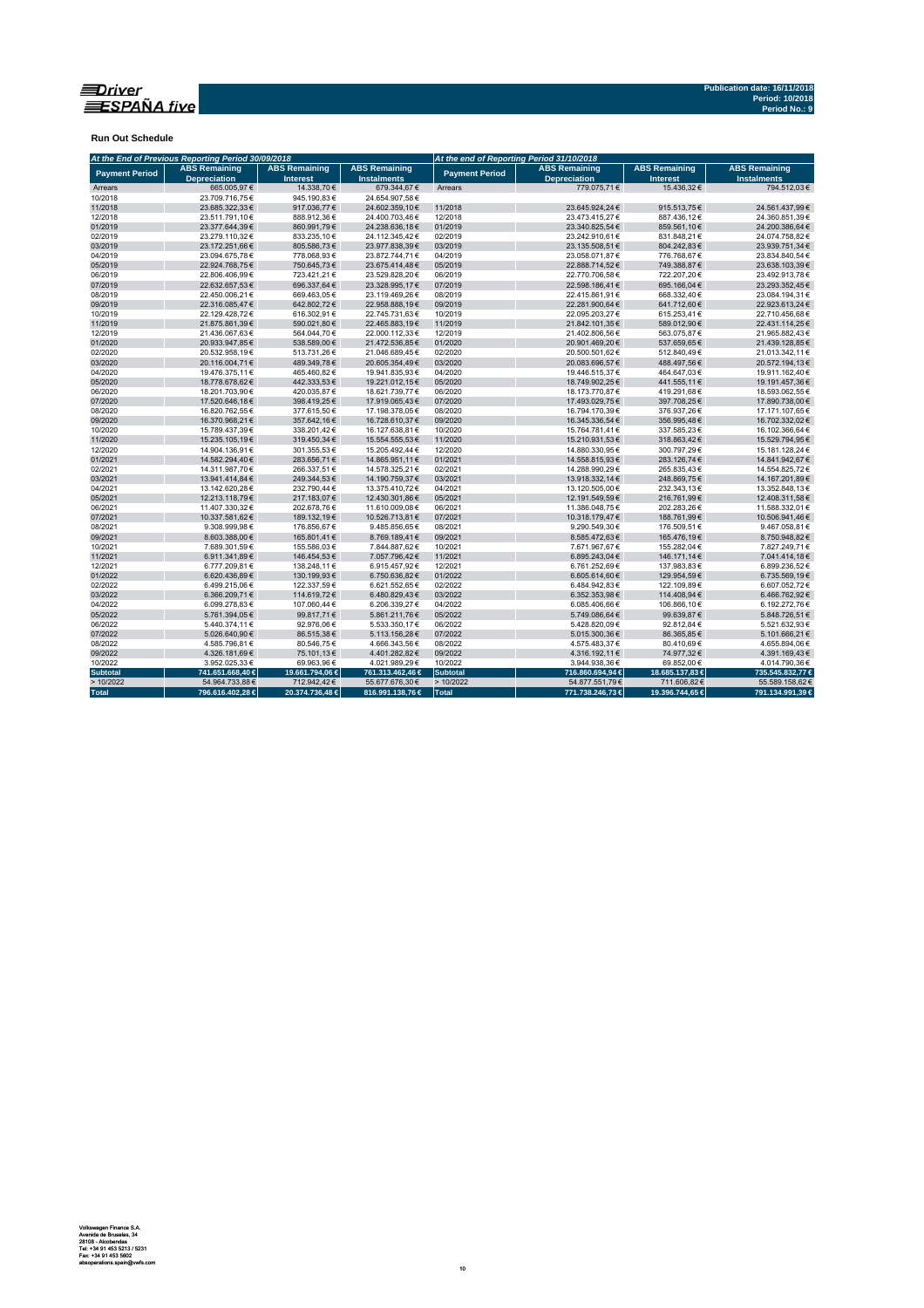

# **Amortisation Profile**

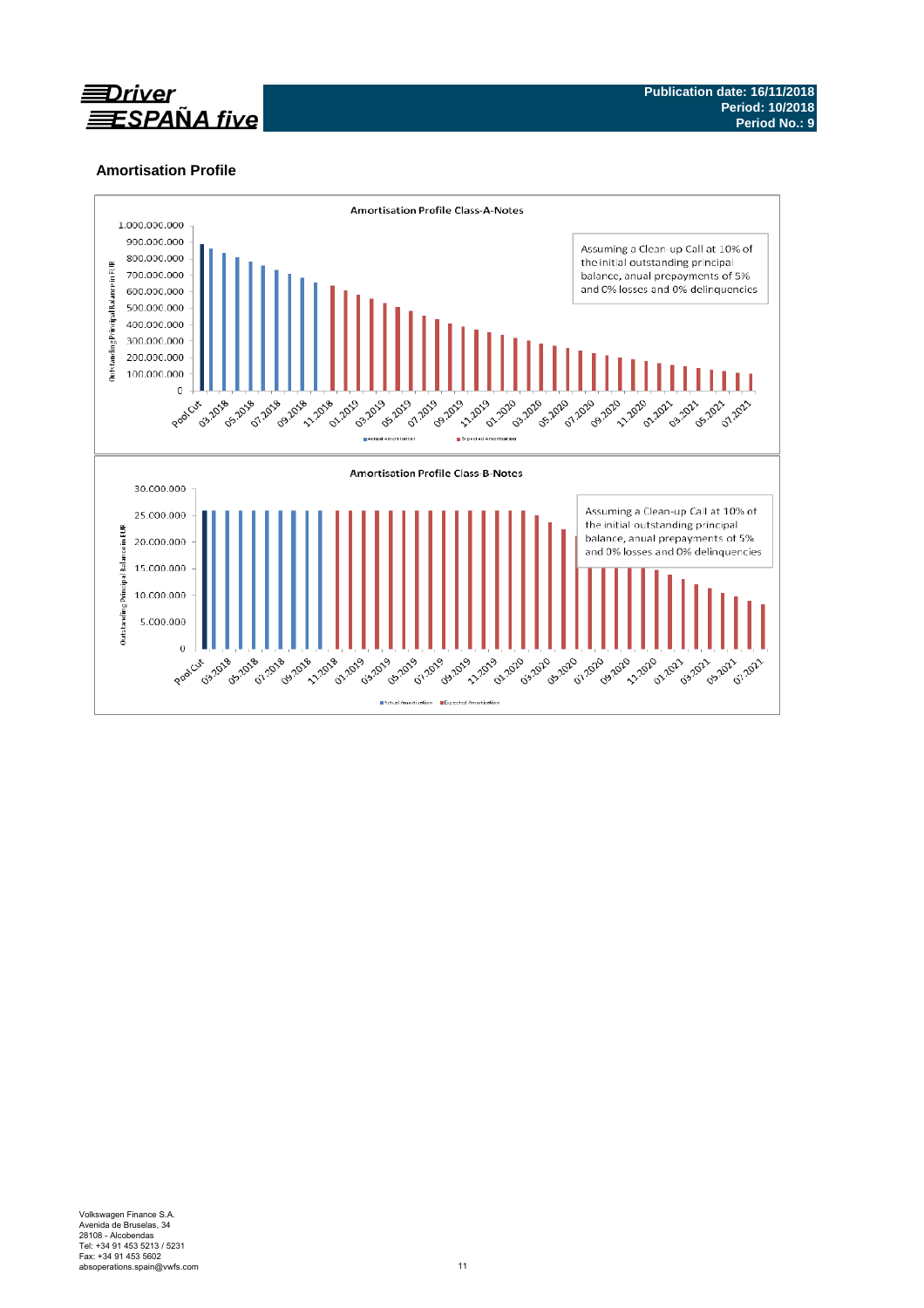

### **Defaults/ Performance Trigger**

| <b>Cumulative Gross Losses</b> |  |
|--------------------------------|--|
|                                |  |

|                 | <b>Number of Contracts</b> | Defaults - Discounted<br>principal balance |
|-----------------|----------------------------|--------------------------------------------|
| Begin of Period | 32                         | 542.361.18                                 |
| Defaults        | 6                          | 106.585.40                                 |
| End of Period   | 38                         | 648.946.58                                 |
|                 |                            |                                            |

#### **Cumulative Gross Loss Ratio**

| Cumulative Defaults as percentage of Discounted Principal Balance at Pool cut Date $(\epsilon)$ | 0.0649% |
|-------------------------------------------------------------------------------------------------|---------|
|                                                                                                 |         |

### **Performance Triggers**

A Targeted Note Balance was implemented to assure on a monthly basis that no cash is paid to lower steps in the waterfall unless there is sufficient overcollateralization to support the notes.

The performance trigger in form of a credit enhancement increase condition will be activated when the cumulative Gross Loss Ratio exceeds the defined limits. In this case the overcollateralization will be increased accordingly.

|                                                            | <b>OC-Percentage</b> | <b>OC-Percentage</b> |
|------------------------------------------------------------|----------------------|----------------------|
|                                                            | <b>Class A Notes</b> | <b>Class B Notes</b> |
| Until a Credit Enhancement Increase condition is in place  | 21.00%               | 14.50%               |
| Level I Credit Enhancement Increase condition is in place  | 25.00%               | 18.00%               |
| Level II Credit Enhancement Increase condition is in place | 100.00%              | 100.00%              |

### *Performance Trigger*

| <b>Levels</b> | <b>Credit Enhancement increase condition</b>                                                                                                                                                                 | <b>Credit Enhancement</b><br>increase condition in<br>place? |
|---------------|--------------------------------------------------------------------------------------------------------------------------------------------------------------------------------------------------------------|--------------------------------------------------------------|
| Level 1       | Cumulative Gross Loss Ratio exceeds (i) 1.8% on any Payment Date prior to or<br>during May 2019 (included); or (ii) 4.00% for any Payment Date after May 2019<br>and until that for February 2020(inclusive) | No.                                                          |
| Level 2       | Cumulative Gross Loss Ratio exceeds 8.0% for any Payment Date                                                                                                                                                | No.                                                          |

#### *Performance Pool vis-a-vis Triggers*

#### **Cumulated Grossloss**

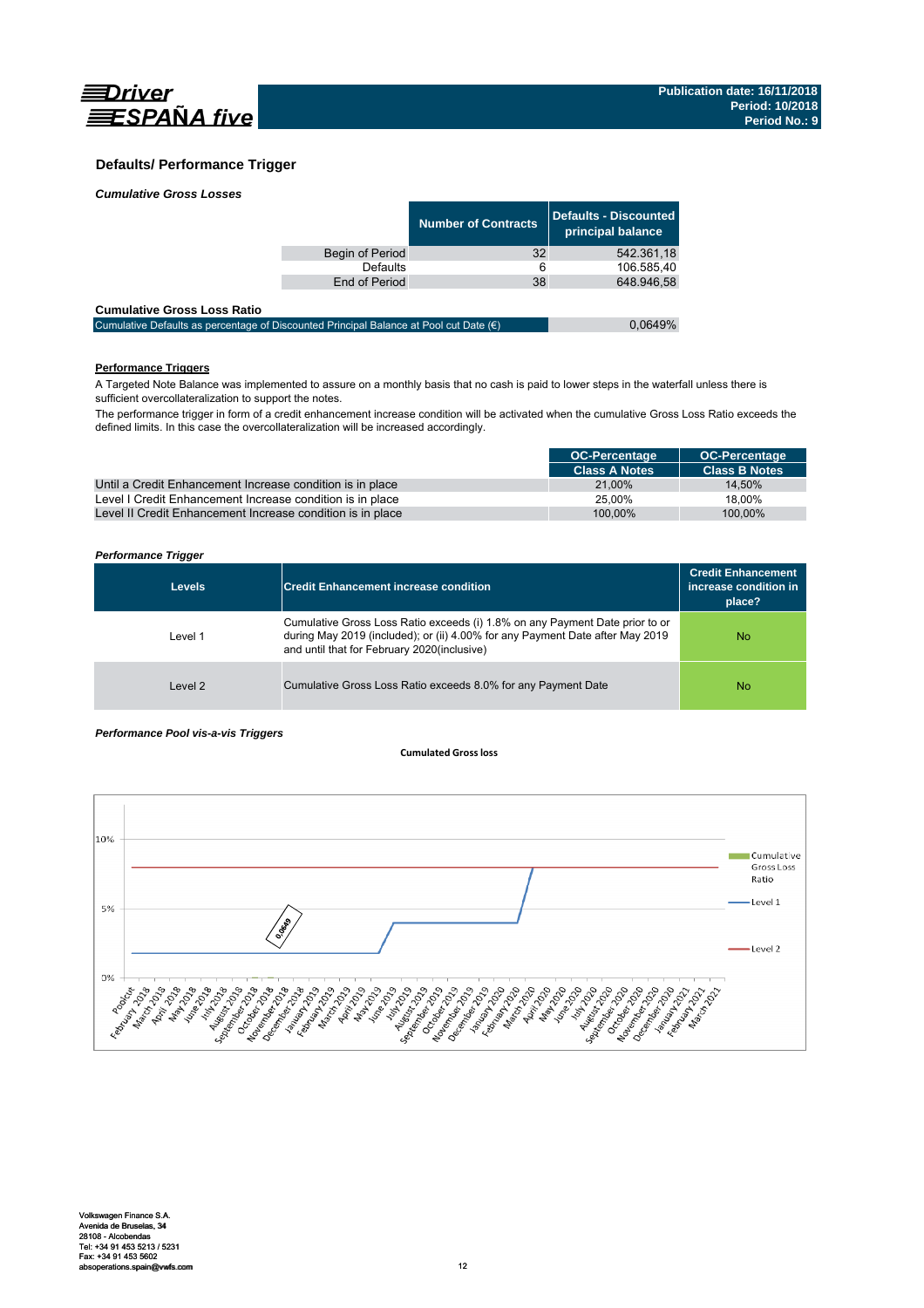

#### **Overview Outstanding Contracts**

#### *Development of Pool within Reporting Period*

|                                      | <b>Number of</b><br>contracts | <b>Adjustments</b> | <b>Outstanding Nominal</b><br><b>Balance</b> |
|--------------------------------------|-------------------------------|--------------------|----------------------------------------------|
| <b>Begin of Period</b>               |                               |                    | 816.991.138.76 €                             |
| <b>End of Period</b>                 |                               |                    | 791.134.991.39 €                             |
| Periodic reduction of Nominal        |                               | 25.856.147.37 €    | 25.856.147.37 €                              |
| Excess provision at pool cut         |                               | $0.00 \in$         |                                              |
| Adjustment due to outdated arrears   |                               | 0.00€              |                                              |
| Cancelled interest in prepayments    |                               | $-34.643.41 \in$   |                                              |
| Fees for prolongation                |                               | 764.57 €           |                                              |
| Write Off / Write Down               | 4                             | $-2.49€$           |                                              |
| Recoveries after Write Off           |                               | 0.00€              |                                              |
| Cancelation fees                     |                               | 8.527.98 €         |                                              |
| Interest in arrears                  |                               | 1.818.46 €         |                                              |
| Net Swaps                            |                               | 0.00€              |                                              |
| <b>Available Distribution Amount</b> |                               | 25.832.612.48 €    |                                              |

#### *Status of Contracts*

| <b>Status of Contracts</b> | <b>Pool Balance at Poolcut</b>       |                                                           |                            | <b>Credit Type</b>                                           |                       |                                                             | <b>Vehicle Status</b> |                                                              |                                          |                               |
|----------------------------|--------------------------------------|-----------------------------------------------------------|----------------------------|--------------------------------------------------------------|-----------------------|-------------------------------------------------------------|-----------------------|--------------------------------------------------------------|------------------------------------------|-------------------------------|
|                            |                                      |                                                           | <b>Auto Credit</b>         |                                                              | <b>Classic Credit</b> |                                                             |                       |                                                              | <b>Used</b>                              |                               |
| <b>Status</b>              | <b>Number of</b><br><b>Contracts</b> | <b>Outstanding Discounted</b><br><b>Principal Balance</b> | <b>Number of Contracts</b> | Outstanding<br><b>Discounted Principal</b><br><b>Balance</b> | Number of Contracts   | Outstanding<br><b>Discounted Principa</b><br><b>Ralance</b> | Number of Contracts   | Outstanding<br><b>Discounted Principal</b><br><b>Balance</b> | Number of Contracts Discounted Principal | Outstanding<br><b>Balance</b> |
| Current                    | 86.320                               | 1.000.002.231,57 €                                        | 11.160                     | 88.987.892,58 €                                              | 75.160                | 911.014.338,99 €                                            | 71.700                | 824.396.601,44 €                                             | 14.620                                   | 175.605.630,13 €              |
| Delinquent                 |                                      |                                                           |                            |                                                              |                       |                                                             |                       |                                                              |                                          |                               |
| Defaulted                  |                                      |                                                           |                            | $-$                                                          |                       | $\sim$                                                      |                       | $-$                                                          |                                          | $ -$                          |
| <b>Partial Prepayment</b>  |                                      |                                                           |                            |                                                              |                       |                                                             |                       |                                                              |                                          |                               |
| End of Term                |                                      | . .                                                       |                            | $-$                                                          |                       | $\sim$                                                      |                       | $-$                                                          |                                          | $-1$                          |
| Write Off                  |                                      |                                                           |                            | $\sim$                                                       |                       |                                                             |                       |                                                              |                                          | $\sim$                        |
| <b>Full Prepayment</b>     |                                      |                                                           |                            | - +                                                          |                       | $\sim$                                                      |                       |                                                              |                                          | $-$                           |
| Repurchase                 |                                      |                                                           |                            |                                                              |                       |                                                             |                       |                                                              |                                          |                               |
| <b>Total</b>               | 86.320                               | 1.000.002.231,57 €                                        | 11.160                     | 88.987.892,58 €                                              | 75.160                | 911.014.338,99 €                                            | 71.700                | 824.396.601,44 €                                             | 14.620                                   | 175.605.630,13 €              |

|                        | Pool Balance at the End of Period |                               | <b>Credit Type</b>  |                             |                                            | <b>Vehicle Status</b> |                     |                            |                     |                             |
|------------------------|-----------------------------------|-------------------------------|---------------------|-----------------------------|--------------------------------------------|-----------------------|---------------------|----------------------------|---------------------|-----------------------------|
|                        |                                   |                               | <b>Auto Credit</b>  |                             | <b>Classic Credit</b>                      |                       | <b>New</b>          |                            | <b>Used</b>         |                             |
|                        | <b>Number of</b>                  | <b>Outstanding Discounted</b> |                     | <b>Outstanding</b>          |                                            | Outstanding           |                     | Outstanding                |                     | <b>Outstanding</b>          |
| <b>Status</b>          | <b>Contracts</b>                  | <b>Principal Balance</b>      | Number of Contracts | <b>Discounted Principal</b> | Number of Contracts   Discounted Principal |                       | Number of Contracts | <b>Discounted Principa</b> | Number of Contracts | <b>Discounted Principal</b> |
|                        | (End of Period)                   | (End of Period)               |                     | <b>Balance</b>              |                                            | <b>Balance</b>        |                     | <b>Ralance</b>             |                     | <b>Balance</b>              |
| Current                | 83.993                            | 764.013.823.01 €              | 10.724              | 63.923.061.26 €             | 73.269                                     | 700.090.761.75 €      | 69.822              | 626.949.102.64 €           | 14.171              | 137.064.720.37 €            |
| Delinquent             | 577                               | 7.132.509.74 €                | 80                  | 597.874.97 €                | 497                                        | 6.534.634.77 €        | 455                 | 5.675.879.43 €             | 122                 | 1.456.630.31 €              |
| Defaulted              | 35 <sup>5</sup>                   | 553.527.21 €                  |                     | 42.785.89 €                 | 32                                         | 510.741.32 €          | 28                  | 473.093.67 €               |                     | 80.433.54 €                 |
| Partial Prepayment     |                                   | 38.386,77 €                   |                     | 1.788.64 €                  |                                            | 36.598,13 €           |                     | 28.683,84 €                |                     | 9.702,93 €                  |
| End of Term            | 691                               | $0,00 \in$                    | 200                 | $0,00 \in$                  | 491                                        | 0,00€                 | 594                 | $\sim$                     | 97                  | $ \pm$                      |
| Write Off              |                                   | 0.00€                         |                     | 0,00€                       |                                            | $0,00$ €              |                     |                            |                     |                             |
| <b>Full Prepayment</b> | 1.015                             | $0.00 \in$                    | 151                 | $0.00 \in$                  | 864                                        | $0.00 \in$            | 793                 | $\sim$                     | 222                 | $ \in$                      |
| Repurchase             |                                   | 0,00€                         |                     | 0,00€                       |                                            | $0,00 \in$            |                     |                            |                     |                             |
| <b>Total</b>           | 86.320                            | 771.738.246.73 €              | 11.160              | 64.565.510,76 €             | 75.160                                     | 1707.172.735.97 €     | 71.700              | 633.126.759.58 €           | 14.620              | 138.611.487.15 €            |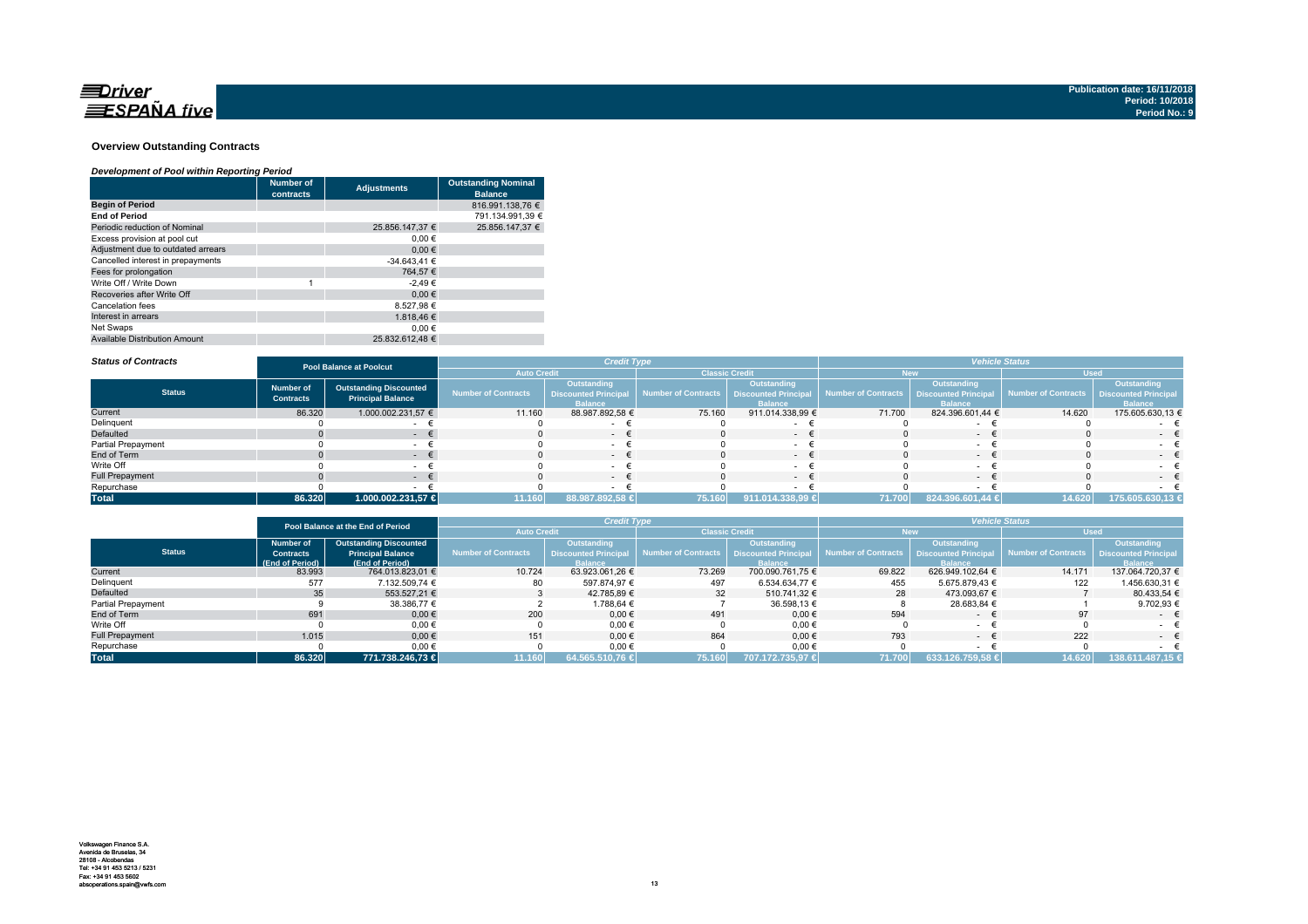### **Information on the retention of net economic interest**

### *Retention Amount at Poolcut*

| <b>Type of Asset</b>            | <b>Number of</b><br><b>Loans</b> | Percentage of<br><b>Loans</b><br>(%) | <b>Outstanding Nominal</b><br><b>Balance</b> | Percentage of<br><b>Balance</b><br>(% ) |
|---------------------------------|----------------------------------|--------------------------------------|----------------------------------------------|-----------------------------------------|
| Portfolio sold to Fund          | 86.320                           | 94,94%                               | 1.029.405.033,97 €                           | 95,00%                                  |
| Retention of Volkswagen Finance | 4.598                            | 5.06%                                | 54.189.288,02 €                              | 5.00%                                   |
| <b>Total</b>                    | 90.918                           | 100,00%                              | 1.083.594.321,99 €                           | 100,00%                                 |
|                                 |                                  |                                      |                                              |                                         |
| <b>Retention Amounts</b>        |                                  |                                      |                                              |                                         |
| Minimum Retention               | 51.470.251,70 €                  | 5,00%                                |                                              |                                         |
| <b>Actual Retention</b>         | 54.189.288.02 €                  | 5.00%                                |                                              |                                         |

### *Retention Amount End of Period*

| <b>Type of Asset</b>            | <b>Number of</b><br><b>Loans</b> | Percentage of<br>Loans<br>$(\%)$ | <b>Outstanding Nominal</b><br><b>Balance</b> | Percentage of<br><b>Balance</b><br>(%) |
|---------------------------------|----------------------------------|----------------------------------|----------------------------------------------|----------------------------------------|
| Portfolio sold to Fund          | 84.614                           | 94,96%                           | 791.134.991,39 €                             | 95,01%                                 |
| Retention of Volkswagen Finance | 4.494                            | 5.04%                            | 41.584.824,76 €                              | 4.99%                                  |
| <b>Total</b>                    | 89.108                           | 100,00%                          | 832.719.816,15 €                             | 100,00%                                |

| <b>Retention Amounts</b> |                 |       |
|--------------------------|-----------------|-------|
| Minimum Retention        | 41.635.990.81 € | 5.00% |
| <b>Actual Retention</b>  | 41.584.824.76 € | 4.99% |

In its capacity as originator and original lender, Volkswagen Finance, S.A. complies with the retention requirement of a material net economic interest in accordance with §122a CRD.

By adhering to option c) of the directive, Volkswagen Finance, S.A. will keep the exposures designated for retention on its balance sheet on an ongoing basis.

The latest end of month level of retention will be published on a monthly basis within the Investor Report.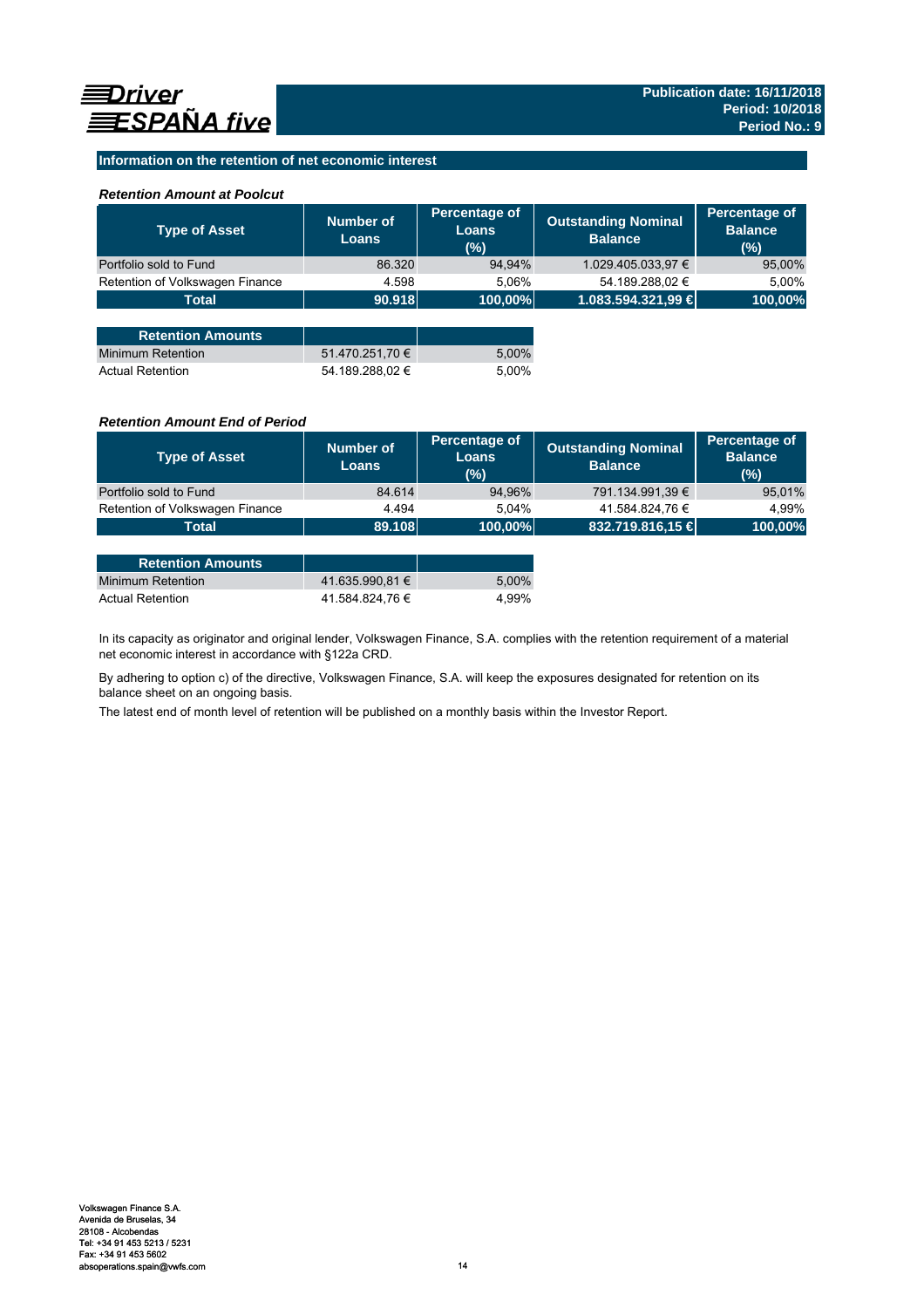### $\equiv$ Driver **ESPAÑA** five

#### **Delinquent Contracts**

|                 | <b>Total Portfolio</b>               |                                   |                                                           |                                                        |                                       |                                               |                               | <b>Credit Type</b>                                            |                                      |                                                              |                               | <b>Vehicle Status</b>                                               |                                      |                                                                     |  |
|-----------------|--------------------------------------|-----------------------------------|-----------------------------------------------------------|--------------------------------------------------------|---------------------------------------|-----------------------------------------------|-------------------------------|---------------------------------------------------------------|--------------------------------------|--------------------------------------------------------------|-------------------------------|---------------------------------------------------------------------|--------------------------------------|---------------------------------------------------------------------|--|
|                 |                                      |                                   |                                                           |                                                        |                                       |                                               |                               | <b>Auto Credit</b>                                            | <b>Classic Credit</b>                |                                                              |                               | <b>New</b>                                                          | <b>Used</b>                          |                                                                     |  |
| Days in Arrears | <b>Number of</b><br><b>Contracts</b> | <b>Number of</b><br>Contracts (%) | <b>Outstanding Discounted</b><br><b>Principal Balance</b> | <b>Outstanding Discounted</b><br>Principal Balance (%) | Outstanding<br><b>Nominal Balance</b> | Outstanding<br><b>Nominal Balance</b><br>10/1 | Number of<br><b>Contracts</b> | Outstanding,<br><b>Discounted</b><br><b>Principal Balance</b> | <b>Number of</b><br><b>Contracts</b> | Outstanding<br><b>Discounted</b><br><b>Principal Balance</b> | Number of<br><b>Contracts</b> | <b>Outstanding</b><br><b>Discounted</b><br><b>Principal Balance</b> | <b>Number of</b><br><b>Contracts</b> | <b>Outstanding</b><br><b>Discounted</b><br><b>Principal Balance</b> |  |
| $> 1 \le 30$    | 229                                  | 0,27%                             | 2.709.776,82 €                                            | 0,35%                                                  | 2.796.904.71 €                        | 0,34%                                         | 39                            | 286.625,95€                                                   | 190                                  | 2.423.150,87 €                                               | 185                           | 2.221.388,71 €                                                      | 44                                   | 488.388,11 €                                                        |  |
| $> 30 \le 60$   | 184                                  | 0.22%                             | 2.459.211.82 €                                            | 0,32%                                                  | 2.544.542,51 €                        | 0,31%                                         | 20                            | 131.641,19 €                                                  | 164                                  | 2.327.570.63 €                                               | 141                           | 1.913.160,99 €                                                      | 43                                   | 546.050,83 €                                                        |  |
| $> 60 \le 90$   | 88                                   | 0,10%                             | 1.071.914,58 €                                            | 0,14%                                                  | 1.108.413.93 €                        | 0,13%                                         | 13                            | 114.097.29 €                                                  | 75                                   | 957.817.29 €                                                 | 67                            | 816.326,20 €                                                        | 21                                   | 255.588,38 €                                                        |  |
| $> 90 \le 120$  | 26                                   | 0.03%                             | 335.653,78 €                                              | 0,04%                                                  | 346.484.96 €                          | 0,04%                                         |                               | 38.511,65 €                                                   | 21                                   | 297.142.13 €                                                 | 22                            | 270.363,92 €                                                        |                                      | 65.289,86 €                                                         |  |
| $> 120 \le 150$ | 27                                   | 0,03%                             | 236.328,56 €                                              | 0,03%                                                  | 242.875,30 €                          | 0,03%                                         |                               | 26.998,89 €                                                   | 24                                   | 209.329,67 €                                                 | 22                            | 202.607,12 €                                                        |                                      | 33.721,44 €                                                         |  |
| $> 150 \le 180$ | 10                                   | 0.01%                             | 128.201,51 €                                              | 0,02%                                                  | 132.789,96 €                          | 0,02%                                         |                               |                                                               |                                      | 128.201,51 €                                                 |                               | 111.027,30 €                                                        |                                      | 17.174,21 €                                                         |  |
| <b>Subtotal</b> | 564                                  | 0,66%                             | $6.941.087.07 \in$                                        | 0,90%                                                  | 7.172.011.37 €                        | 0,87%                                         |                               | 597.874.97 €                                                  | 484                                  | $343.212.10 \in$                                             | 445                           | 5.534.874.24 €                                                      | 119                                  | 6.212.83 €                                                          |  |
| $> 180 \le 210$ |                                      | 0.01%                             | 137.643,87 €                                              | 0,02%                                                  | 142.517.09 €                          | 0,02%                                         |                               | $\sim$                                                        |                                      | 137.643,87 €                                                 |                               | 95.908,56 €                                                         |                                      | 41.735,31 €                                                         |  |
| > 210 < 240     |                                      | 0.00%                             | 22.640.23 €                                               | 0,00%                                                  | 23.790.29 €                           | 0.00%                                         |                               | $\sim$                                                        |                                      | 22.640.23 €                                                  |                               | 22.640,23 €                                                         |                                      | $\sim$                                                              |  |
| $> 240 \le 270$ |                                      | 0.00%                             | 31.138,57 €                                               | 0,00%                                                  | 32.016,07 €                           | 0,00%                                         |                               | $\sim$ 100 $\mu$                                              |                                      | 31.138,57 €                                                  |                               | 22.456,40 €                                                         |                                      | 8.682,176                                                           |  |
| $> 270 \le 300$ |                                      | 0,00%                             | $\sim$                                                    | 0,00%                                                  | $\epsilon$<br>$\sim$                  | 0,00%                                         |                               | $\sim$ 10 $\pm$                                               |                                      | $\sim$                                                       |                               | $\sim$                                                              | $\Omega$                             | $\sim$                                                              |  |
| $>$ 300 <= 330  | $\Omega$                             | 0.00%                             | $ \epsilon$                                               | 0,00%                                                  | $ \epsilon$                           | 0.00%                                         |                               | $\sim$ 100 $\mu$                                              |                                      | $ \epsilon$                                                  |                               | $ \epsilon$                                                         | $\Omega$                             | $\sim$                                                              |  |
| $>$ 330 <= 360  |                                      | 0,00%                             | $\sim$                                                    | 0,00%                                                  | $ -$                                  | 0,00%                                         |                               | $\sim$ 10 $\pm$                                               |                                      | $\sim 100$                                                   |                               | $ \epsilon$                                                         |                                      | ۰                                                                   |  |
| > 360           |                                      | 0,00%                             | $\sim$                                                    | 0,00%                                                  | $\sim$                                | 0,00%                                         |                               | $\sim$                                                        |                                      | $ -$                                                         |                               | $ \epsilon$                                                         |                                      | $\sim$                                                              |  |
| <b>Subtotal</b> | 13 <sup>1</sup>                      | 0.01%                             | 191.422.67 €                                              | 0,02%                                                  | 198.323.45 €                          | 0,02%                                         |                               | $0.00 \leftarrow$                                             |                                      | 191.422,67 €                                                 |                               | 41.005.19 €                                                         |                                      | 50.417.48                                                           |  |
| <b>Total</b>    | 577                                  | 0.67%                             | 7.132.509.74 €                                            | 0.92%                                                  | 7.370.334.82 €                        | 0,89%                                         |                               | 597.874.97 €                                                  | 1971                                 | 6.534.634.77 €                                               | 4551                          | $5.675.879,43 \in$                                                  | 122                                  | 1.456.630.31 €                                                      |  |

#### *Performance Delinquencies*

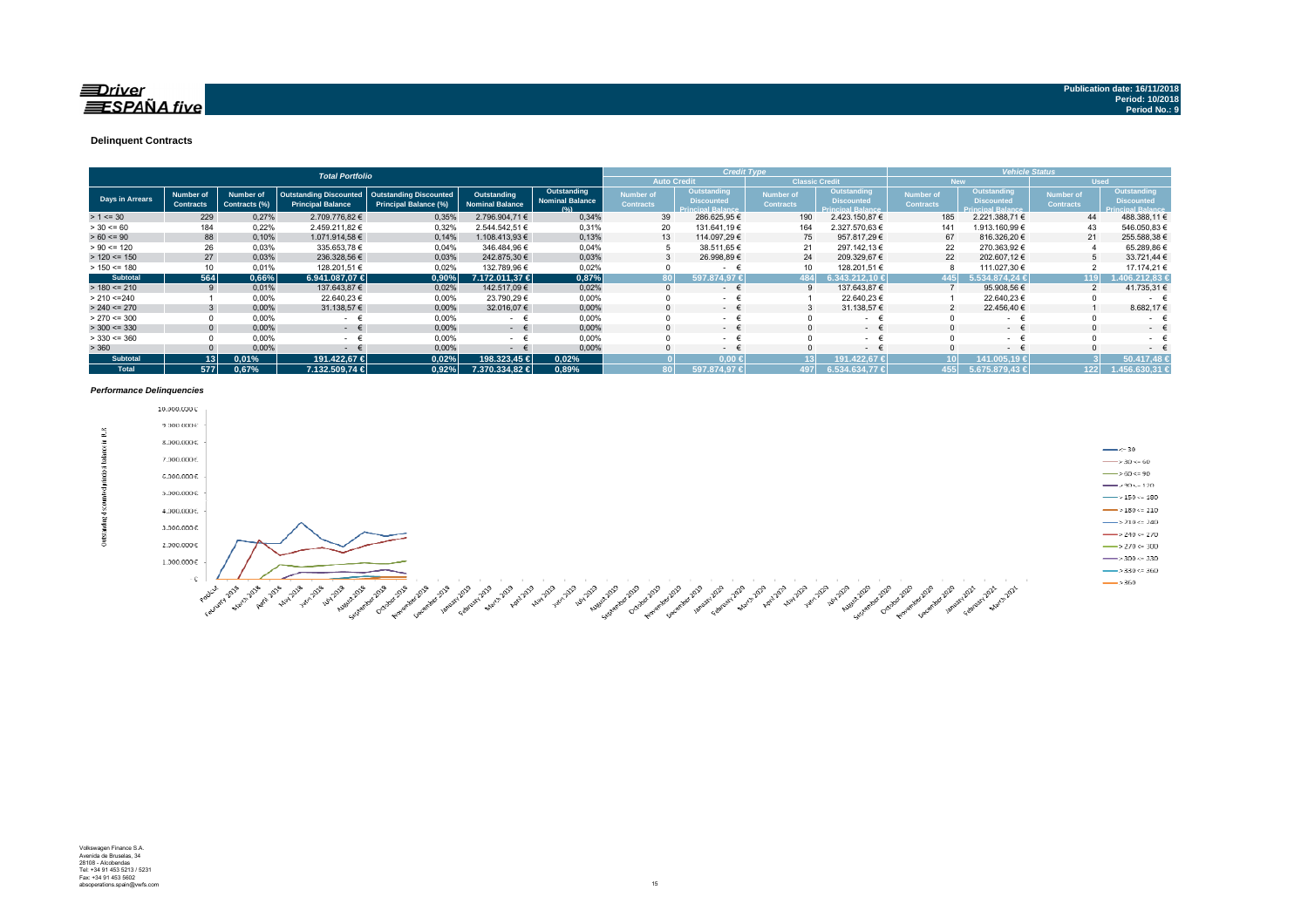### $\equiv$ Driver  $\equiv$ SPAÑA five

#### **Defaulted Contracts**

|                 |                                      | <b>Defaulted Profile Total Portfolio</b> |                                                                     |                                                        |                                       | <b>Credit Type</b>                    |                               | <b>Vehicle Status</b>                                              |                               |                                                              |                                      |                                                                    |                                      |                                                                     |
|-----------------|--------------------------------------|------------------------------------------|---------------------------------------------------------------------|--------------------------------------------------------|---------------------------------------|---------------------------------------|-------------------------------|--------------------------------------------------------------------|-------------------------------|--------------------------------------------------------------|--------------------------------------|--------------------------------------------------------------------|--------------------------------------|---------------------------------------------------------------------|
|                 |                                      |                                          |                                                                     |                                                        |                                       |                                       |                               | <b>Auto Credit</b>                                                 |                               | <b>Classic Credit</b>                                        | <b>New</b>                           |                                                                    | <b>Used</b>                          |                                                                     |
| Days in Arrears | <b>Number of</b><br><b>Contracts</b> | <b>Number of</b><br>Contracts (%)        | <b>Outstanding</b><br><b>Discounted Principal</b><br><b>Balance</b> | <b>Outstanding Discounted</b><br>Principal Balance (%) | Outstanding<br><b>Nominal Balance</b> | Outstanding<br>Nominal<br>Balance (%) | Number of<br><b>Contracts</b> | <b>Outstanding</b><br><b>Discounted Principa</b><br><b>Balance</b> | Number of<br><b>Contracts</b> | Outstanding<br><b>Discounted Principal</b><br><b>Balance</b> | <b>Number of</b><br><b>Contracts</b> | <b>Outstanding</b><br><b>Discounted Principa</b><br><b>Balance</b> | <b>Number of</b><br><b>Contracts</b> | <b>Outstanding</b><br><b>Discounted Principal</b><br><b>Balance</b> |
| $= 30$          |                                      | 0,00%                                    | $0,00$ €                                                            | 0.00%                                                  | $ \epsilon$                           | 0,00%                                 |                               | $0.00 \in$                                                         | 0                             | $0,00 \in$                                                   |                                      | $0,00 \in$                                                         |                                      | $0.00 \in$                                                          |
| $> 30 \le 60$   |                                      | 0,00%                                    | 17.434,61 €                                                         | 0,00%                                                  | 17.438,76€                            | 0.00%                                 |                               | $0,00 \in$                                                         |                               | 17.434,61 €                                                  |                                      | 11.571,42 €                                                        |                                      | 5.863,19€                                                           |
| $> 60 \le 90$   |                                      | 0,00%                                    | $0,00$ €                                                            | 0.00%                                                  | $ \epsilon$                           | 0.00%                                 |                               | $0.00 \in$                                                         | $\mathbf 0$                   | $0.00 \in$                                                   |                                      | $0.00 \in$                                                         |                                      | $0.00 \in$                                                          |
| $> 90 \le 120$  |                                      | 0,00%                                    | $0,00$ €                                                            | 0,00%                                                  | $ \epsilon$                           | 0.00%                                 |                               | $0,00 \in$                                                         |                               | $0,00 \in$                                                   |                                      | $0,00 \in$                                                         |                                      | $0,00 \in$                                                          |
| $> 120 \le 150$ |                                      | 0,00%                                    | 58.279,58€                                                          | 0,01%                                                  | 58.636,26€                            | 0.01%                                 |                               | $0.00 \in$                                                         |                               | 58.279,58 €                                                  |                                      | 58.279,58€                                                         |                                      | $0,00$ €                                                            |
| $> 150 \le 180$ |                                      | 0,01%                                    | 148.978,84 €                                                        | 0,02%                                                  | 149.726,06 €                          | 0,02%                                 |                               | $0,00 \in$                                                         |                               | 148.978,84 €                                                 |                                      | 131.731,74 €                                                       |                                      | 17.247,10 €                                                         |
| <b>Subtotal</b> | 121                                  | 0,01%                                    | 224.693,03 €                                                        | 0,03%                                                  | 225.801.08 €                          | 0,03%                                 |                               | $0.00 \in$                                                         | 121                           | 224.693.03 €                                                 |                                      | 201.582.74 €                                                       |                                      | 23.110,29                                                           |
| $> 180 \le 210$ |                                      | 0.01%                                    | 67.488,82 €                                                         | 0.01%                                                  | 67.862,62 €                           | 0.01%                                 |                               | 18.429,86 €                                                        |                               | 49.058,96 €                                                  |                                      | 59.984,06€                                                         |                                      | 7.504,76€                                                           |
| $> 210 \le 240$ |                                      | 0,01%                                    | 102.274,80 €                                                        | 0,01%                                                  | 102.821,89 €                          | 0,01%                                 |                               | 14.441.76 €                                                        | 5                             | 87.833,04 €                                                  |                                      | 71.275,74 €                                                        |                                      | 30.999,06€                                                          |
| $> 240 \le 270$ | 11                                   | 0,01%                                    | 159.070,56 €                                                        | 0,02%                                                  | 160.077,64 €                          | 0.02%                                 |                               | 9.914.27 $\in$                                                     | 10 <sup>1</sup>               | 149.156,29 €                                                 |                                      | 140.251,13 €                                                       |                                      | 18.819,43€                                                          |
| $> 270 \le 300$ |                                      | 0,00%                                    | $0,00$ €                                                            | 0,00%                                                  | - <del>+</del>                        | 0.00%                                 |                               | $0,00 \in$                                                         |                               | $0,00 \in$                                                   |                                      | $0,00 \in$                                                         |                                      | $0,00 \in$                                                          |
| $>$ 300 <= 330  |                                      | 0,00%                                    | $0,00 \in$                                                          | 0,00%                                                  | $ \epsilon$                           | 0,00%                                 |                               | $0.00 \in$                                                         | $\Omega$                      | $0,00 \in$                                                   |                                      | $0,00 \in$                                                         |                                      | $0,00 \in$                                                          |
| $>$ 330 <= 360  |                                      | 0,00%                                    | $0,00$ €                                                            | 0,00%                                                  | 0,00€                                 | 0.00%                                 |                               | $0,00 \in$                                                         |                               | $0.00 \in$                                                   |                                      | $0.00 \in$                                                         |                                      | $0,00 \in$                                                          |
| > 360           |                                      | 0,00%                                    | $0,00 \in$                                                          | 0,00%                                                  | 0,00€                                 | 0,00%                                 |                               | $0.00 \in$                                                         |                               | $0,00 \in$                                                   |                                      | $0,00 \in$                                                         |                                      | $0,00$ €                                                            |
| <b>Subtotal</b> | 23                                   | 0,03%                                    | 328,834.18 €                                                        | 0,04%                                                  | 330.762.15 €                          | 0,04%                                 |                               | 42.785.89 €                                                        | ا20                           | 286.048.29 €                                                 |                                      | 271.510.93 €                                                       |                                      | 57.323.25                                                           |
| <b>Total</b>    | 35                                   | 0,04%                                    | 553.527.21 €                                                        | 0,07%                                                  | 556.563,23 €                          | 0,07%                                 |                               | 42.785.89 €                                                        |                               | 510.741,32 €                                                 |                                      | 473.093,67 €                                                       |                                      | 80.433,54                                                           |

#### **Performance Defaults**

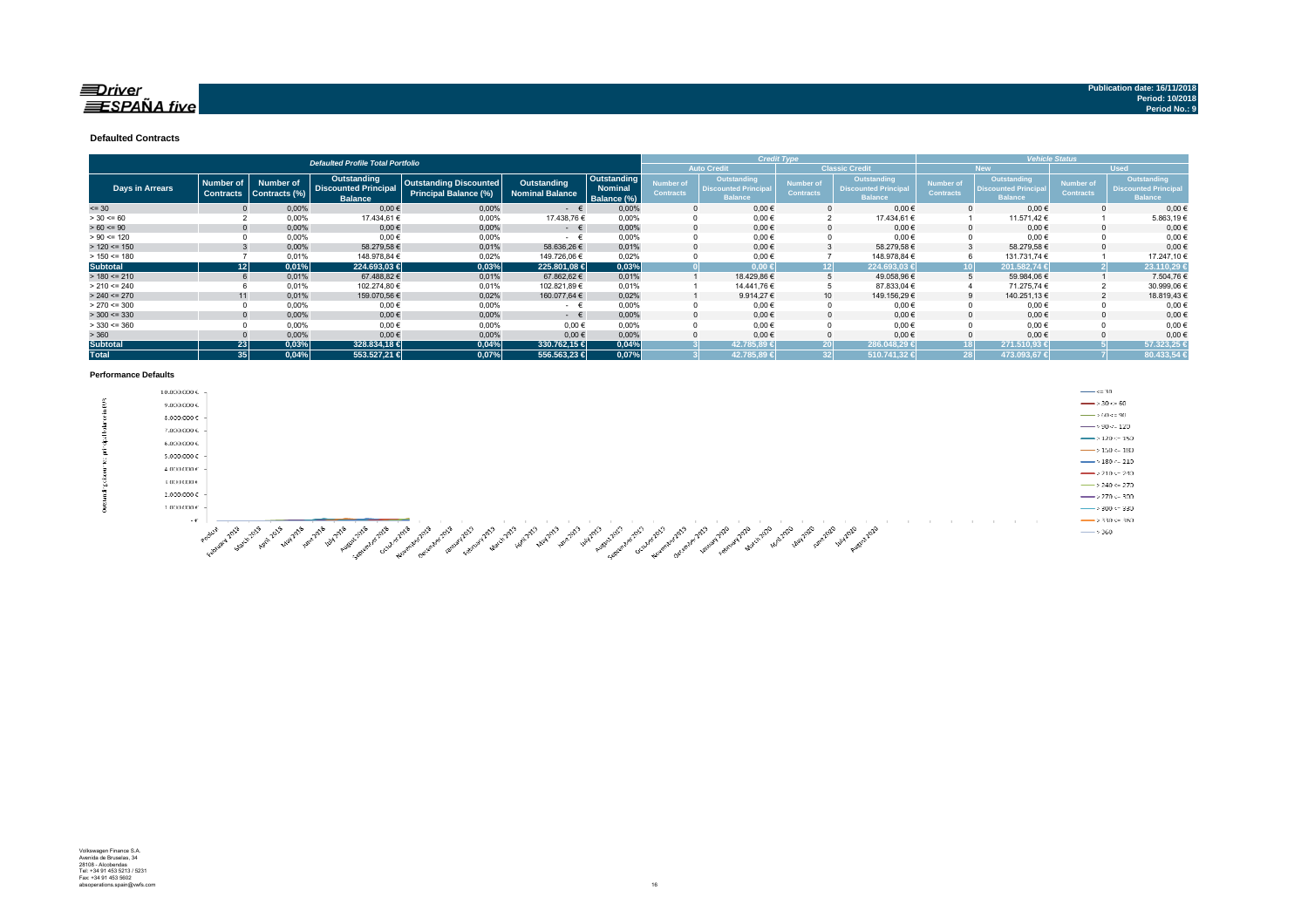



### **Prepayments**

| <b>Unscheduled Prepayments</b>                                                       | <b>Number of Contracts</b> |                                      | <b>Outstanding Discounted</b><br><b>Balance as of the Beginning</b><br>of the Period | <b>Unscheduled</b><br><b>Prepayments</b> | <b>Outstanding Discounted</b><br>Balance as of the End of the<br>Period |
|--------------------------------------------------------------------------------------|----------------------------|--------------------------------------|--------------------------------------------------------------------------------------|------------------------------------------|-------------------------------------------------------------------------|
| <b>Full and Partial Prepayments</b>                                                  | 127                        |                                      | 1.252.111.81€                                                                        | 1.193.104.25€                            | 38.386.77€                                                              |
| Full and Partial Prepayments<br>with another status at the end of<br>the month $(*)$ | 3                          |                                      | 15.833.24 €                                                                          | 15.464.26€                               | 307.76€                                                                 |
| <b>Total</b>                                                                         | 130                        |                                      | 1.267.945,05 €                                                                       | 1.208.568,51 €                           | 38.694.53 €                                                             |
| <b>Partial Prepayments</b>                                                           |                            |                                      |                                                                                      |                                          |                                                                         |
| <b>Credit type</b>                                                                   | Type of vehicle            | <b>Number of</b><br><b>Contracts</b> | <b>Outstanding Discounted</b><br><b>Balance as of the Beginning</b><br>of the Period | <b>Unscheduled</b><br><b>Prepayments</b> | <b>Outstanding Discounted</b><br>Balance as of the End of the<br>Period |
| AutoCredit                                                                           | New Car                    | $\overline{2}$                       | 3.068.19€                                                                            | 1.038.08€                                | 1.788.64 €                                                              |
|                                                                                      | Used Car                   | 0                                    | 0.00€                                                                                | $0.00 \in$                               | $0.00 \in$                                                              |
|                                                                                      | <b>Subtotal AC</b>         | $\overline{2}$                       | $3.068.19 \in$                                                                       | 1.038.08 €                               | 1.788.64 €                                                              |
| <b>Classic Credit</b>                                                                | New Car                    | 6                                    | 85.476,00€                                                                           | 56.562.06€                               | 26.895,20€                                                              |
|                                                                                      | Used Car                   | 1                                    | 13.585.83€                                                                           | 3.603.40€                                | 9.702,93€                                                               |
|                                                                                      | <b>Subtotal CC</b>         | $\overline{7}$                       | 99.061,83 €                                                                          | 60.165,46 €                              | 36.598,13 €                                                             |
| <b>Total</b>                                                                         |                            | $\overline{9}$                       | 102.130.02 €                                                                         | 61.203.54 €                              | 38,386,77 €                                                             |
| <b>Full Prepayments</b>                                                              |                            | <b>Number of</b>                     | <b>Outstanding Discounted</b>                                                        | <b>Unscheduled</b>                       | <b>Outstanding Discounted</b>                                           |
| <b>Credit type</b>                                                                   | <b>Type of vehicle</b>     | <b>Contracts</b>                     | <b>Principal Balance</b>                                                             | <b>Prepayments</b>                       | Balance as of the End of the<br>Period                                  |
| AutoCredit                                                                           | New Car                    | 20                                   | 59.491.49€                                                                           | 56.899.71€                               | $0.00 \in$                                                              |
|                                                                                      | Used Car                   | $\Omega$                             | 0.00€                                                                                | $0.00 \in$                               | $0.00 \in$                                                              |
|                                                                                      | <b>Subtotal AC</b>         | 20                                   | 59.491,49 €                                                                          | 56.899,71 €                              | $0,00 \in$                                                              |
| <b>Classic Credit</b>                                                                | New Car                    | 71                                   | 770.548,26€                                                                          | 758.241,15€                              | $0.00 \in$                                                              |
|                                                                                      | Used Car                   | 27                                   | 319.942.04€                                                                          | 316.759.85€                              | $0.00 \in$                                                              |
|                                                                                      | <b>Subtotal CC</b>         | 98                                   | 1.090.490,30 €                                                                       | 1.075.001,00 €                           | $0.00 \in$                                                              |
| <b>Total</b>                                                                         |                            | 118                                  | 1.149.981,79 €                                                                       | 1.131.900,71 €                           | $0,00$ €                                                                |
| <b>Full and Partial Prepayments</b>                                                  |                            |                                      |                                                                                      |                                          |                                                                         |
| <b>Credit type</b>                                                                   | <b>Type of vehicle</b>     |                                      | <b>Outstanding Discounted</b><br><b>Balance as of the Beginning</b><br>of the Period | <b>Unscheduled</b><br><b>Prepayments</b> | <b>Outstanding Discounted</b><br>Balance as of the End of the<br>Period |
| AutoCredit                                                                           | New Car                    | 22                                   | 62.559.68€                                                                           | 57.937.79€                               | 1.788.64 €                                                              |
|                                                                                      | Used Car                   | 0                                    | $0.00 \in$                                                                           | $0.00 \in$                               | $0.00 \in$                                                              |

|                       |                    |     | of the Period   |                    | Period      |
|-----------------------|--------------------|-----|-----------------|--------------------|-------------|
| AutoCredit            | New Car            | 22  | 62.559,68€      | 57.937,79€         | 1.788,64€   |
|                       | Used Car           |     | $0.00 \in$      | $0.00 \in$         | $0.00 \in$  |
|                       | <b>Subtotal AC</b> | 22  | $62.559.68 \in$ | 57,937,79 €        | 1.788.64 €  |
| <b>Classic Credit</b> | New Car            | 77  | 856.024,26€     | 814.803,21€        | 26.895,20€  |
|                       | Used Car           | 28  | 333.527.87 €    | 320.363.25€        | 9.702.93€   |
|                       | <b>Subtotal CC</b> | 105 | 1.189.552.13 €  | $1.135.166.46 \in$ | 36.598.13 € |
| <b>Total</b>          |                    | 127 | 1.252.111.81 €  | 1.193.104.25 €     | 38,386,77 € |
|                       |                    |     |                 |                    |             |

(\*) Contracts with unscheduled payment during the period but classified as delinquent, default or write off as of the end of the month.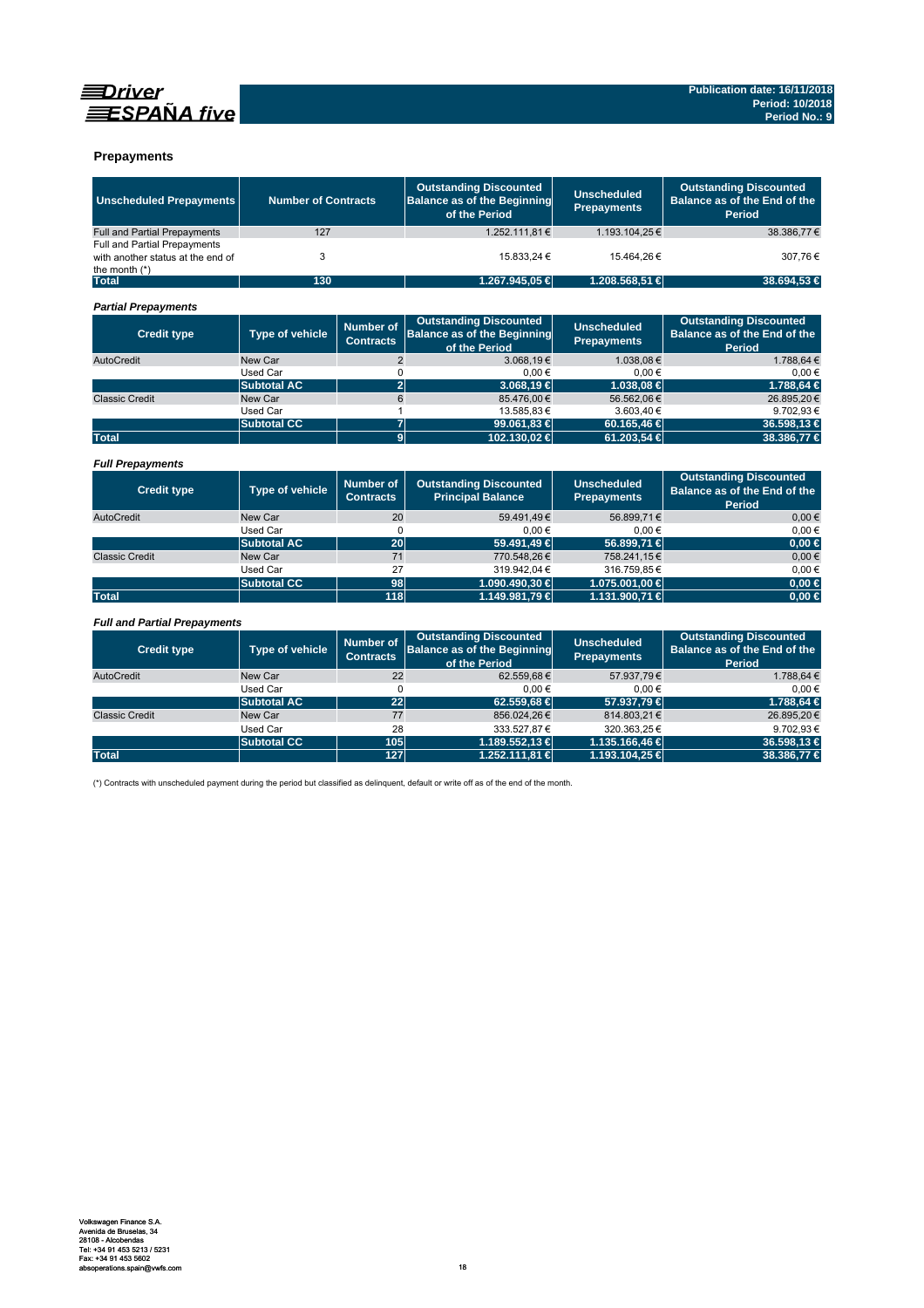

### **Recovery Contracts**

### *Recoveries - after Default before Write Off*

| <b>Credit Type</b>    | <b>Vehicle Status</b> | Number of<br><b>Contracts</b> | Outstanding<br>Nominal Balance at   Total Recoveries<br><b>Dav of Default</b> |                 | <b>Total Write</b><br><b>Down</b> | <b>Outstanding Nominal</b><br><b>Balance End of</b><br><b>Reporting Period</b> |
|-----------------------|-----------------------|-------------------------------|-------------------------------------------------------------------------------|-----------------|-----------------------------------|--------------------------------------------------------------------------------|
| AutoCredit            | <b>New</b>            |                               | 43.039.25 €                                                                   | $0.00 \in$      | $0.00 \in$                        | 43.039,25 €                                                                    |
|                       | Used                  |                               | $0.00 \in$                                                                    | 0.00€           | 0.00€                             | 0.00€                                                                          |
|                       | <b>Subtotal AC</b>    |                               | 43.039.25 €                                                                   | $0.00 \in$      | $0.00 \in$                        | 43,039.25 €                                                                    |
| <b>Classic Credit</b> | <b>New</b>            | 25                            | 515.563.83 €                                                                  | 82.933.08 €     | $0.00 \in$                        | 432.630,75 €                                                                   |
|                       | Used                  |                               | 94.608.95 €                                                                   | 13.715.72 €     | 0.00€                             | 80.893.23 €                                                                    |
|                       | <b>Subtotal CC</b>    | 32                            | 610.172.78 €                                                                  | 96,648.80 $\in$ | $0.00 \in$                        | 513,523,98 €                                                                   |
| <b>Total</b>          |                       | 35                            | 653.212.03 €                                                                  | 96.648.80 $\in$ | $0.00 \in$                        | 556,563,23 €                                                                   |

#### *Recoveries - after Write Off \*\**

| <b>Credit Type</b> | <b>Vehicle Status</b> | Number of<br><b>Contracts</b> | <b>Outstanding</b><br>Nominal Balance at   Total Recoveries<br>Day of Write Off |            | <b>Total Write</b><br><b>Down</b> | Outstanding Nominal<br><b>Balance End of</b><br><b>Reporting Period</b> |
|--------------------|-----------------------|-------------------------------|---------------------------------------------------------------------------------|------------|-----------------------------------|-------------------------------------------------------------------------|
| AutoCredit         | <b>New</b>            |                               | $0,00 \in$                                                                      | $0.00 \in$ | $0,00 \in$                        | $0,00 \in$                                                              |
|                    | Used                  |                               | 0.00€                                                                           | 0.00€      | 0.00€                             | 0,00€                                                                   |
|                    | <b>Subtotal AC</b>    |                               | 0.00 ∈                                                                          | $0,00 \in$ | $0.00 \in$                        | $0,00 \in$                                                              |
| Classic Credit     | <b>New</b>            |                               | $0.00 \in$                                                                      | $0.00 \in$ | $0,00 \in$                        | $0,00 \in$                                                              |
|                    | Used                  |                               | 0.00€                                                                           | 0.00€      | 0.00€                             | 0,00€                                                                   |
|                    | <b>Subtotal AC</b>    | 0                             | 0.00 ∈                                                                          | $0,00$ ∈   | $0.00 \in$                        | $0,00 \in$                                                              |
| <b>Total</b>       |                       |                               | $0.00 \in$                                                                      | $0,00 \in$ | $0.00 \in$                        | $0,00 \in$                                                              |

**Classification by end of term & defaulted write off:**

### *Recoveries - after Write Off (contracts previously defaulted) \*\**

| <b>Credit Type</b>    | Vehicle Status     | Number of<br><b>Contracts</b> | <b>Outstanding</b><br>Nominal Balance at   Total Recoveries<br>Day of Write Off |            | <b>Total Write</b><br><b>Down</b> | <b>Outstanding Nominal</b><br><b>Balance End of</b><br><b>Reporting Period</b> |
|-----------------------|--------------------|-------------------------------|---------------------------------------------------------------------------------|------------|-----------------------------------|--------------------------------------------------------------------------------|
| AutoCredit            | <b>New</b>         |                               | 0.00€                                                                           | 0.00€      | $0,00 \in$                        | $0,00 \in$                                                                     |
|                       | Used               |                               | 0.00€                                                                           | 0.00€      | 0.00€                             | 0,00€                                                                          |
|                       | <b>Subtotal AC</b> | 0                             | $0.00 \in$                                                                      | $0,00 \in$ | $0.00 \in$                        | $0,00 \in$                                                                     |
| <b>Classic Credit</b> | <b>New</b>         |                               | 0.00€                                                                           | 0.00€      | 0.00€                             | $0,00 \in$                                                                     |
|                       | Used               |                               | 0.00€                                                                           | $0.00 \in$ | 0.00€                             | 0,00€                                                                          |
|                       | <b>Subtotal CC</b> | 0                             | 0.00 ∈                                                                          | $0,00$ ∈   | $0.00 \in$                        | $0,00 \in$                                                                     |
| <b>Total</b>          |                    | 0                             | $0.00 \in$                                                                      | $0,00 \in$ | $0.00 \in$                        | $0,00 \in$                                                                     |

*Recoveries - after Write Off (contracts directly written off) \*\**

| <b>Credit Type</b>    | <b>Vehicle Status</b> | Number of<br><b>Contracts</b> | Outstanding<br>Nominal Balance at   Total Recoveries<br>Day of Write Off |            | <b>Total Write</b><br><b>Down</b> | <b>Outstanding Nominal</b><br><b>Balance End of</b><br><b>Reporting Period</b> |
|-----------------------|-----------------------|-------------------------------|--------------------------------------------------------------------------|------------|-----------------------------------|--------------------------------------------------------------------------------|
| AutoCredit            | <b>New</b>            |                               | 0.00€                                                                    | $0.00 \in$ | 0.00€                             | $0.00 \in$                                                                     |
|                       | Used                  |                               | 0.00€                                                                    | 0.00€      | 0.00€                             | $0.00 \in$                                                                     |
|                       | <b>Subtotal AC</b>    |                               | $0.00 \in$                                                               | $0,00 \in$ | $0.00 \in$                        | $0,00 \in$                                                                     |
| <b>Classic Credit</b> | <b>New</b>            |                               | 0.00€                                                                    | $0.00 \in$ | 0.00€                             | $0.00 \in$                                                                     |
|                       | Used                  |                               | 0.00€                                                                    | 0.00€      | 0.00€                             | $0.00 \in$                                                                     |
|                       | <b>Subtotal CC</b>    | 01                            | $0.00 \in$                                                               | $0.00 \in$ | $0.00 \in$                        | $0,00 \in$                                                                     |
| <b>Total</b>          |                       |                               | $0.00 \in$                                                               | $0,00 \in$ | $0.00 \in$                        | $0,00 \in$                                                                     |

\*\* This table exclusively covers contracts with the Status Write off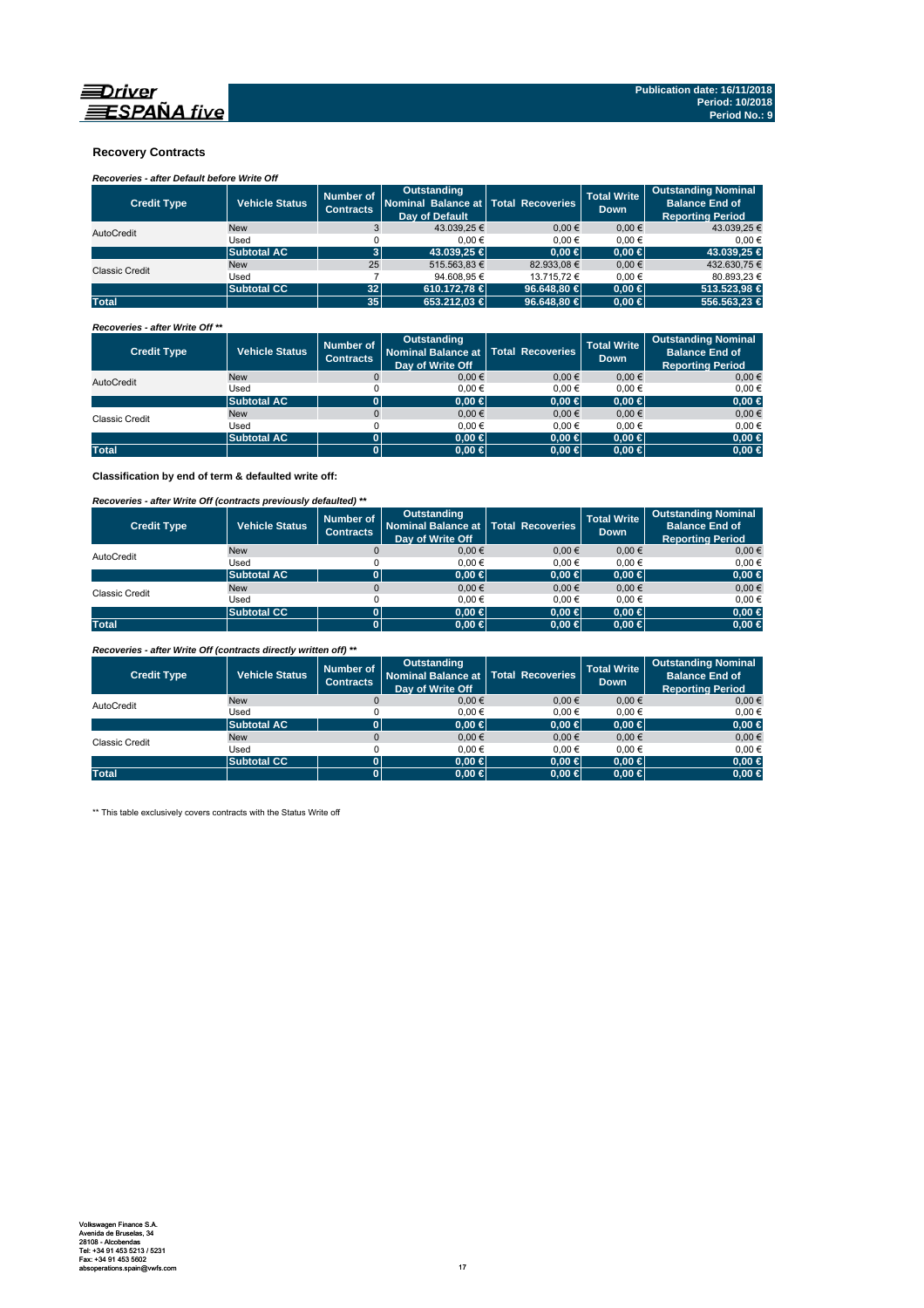# <u>≡Drive</u>r<br>≣ESPAÑA five

#### **Poolinformation I. - Down Payments**

|                       | <b>Down Payments Total Porfolio</b> |                            |                                                           |                               |                                      |       |                                   |        |                  |                        |        |                 | ______                 |        |             |                  |        |
|-----------------------|-------------------------------------|----------------------------|-----------------------------------------------------------|-------------------------------|--------------------------------------|-------|-----------------------------------|--------|------------------|------------------------|--------|-----------------|------------------------|--------|-------------|------------------|--------|
|                       |                                     |                            |                                                           |                               |                                      |       | <b>Auto Credit</b>                |        |                  | <b>Classic Credita</b> |        |                 | <b>RW</b>              |        | <b>Head</b> |                  |        |
| <b>Down Payment</b>   | umber of Loan                       | Percentage of<br>Loang (%) | <b>Outstanding Discounted</b><br><b>Princinal Ralance</b> | Percentage of<br>3alance (%). | Down Payment/<br>Purchase Price in % |       | umber of   Outstanding Discounted |        | <b>Jumber</b> of | Outstanding Discounted |        | mber of Contrac | Outstanding Discounted |        |             |                  |        |
| No downpayment        | 3.189                               | 3.77%                      | 40.644.910.45 €                                           | 5.27%                         | 0.00%                                | 293   | 2.194.590.97 €                    | 0.00%  | 2.896            | 38.450.319.48 €        | 0.00%  | 2.536           | 32.331.624.98 €        | 0.00%  | 653         | 8.313.285.47 €   | 0.00%  |
| $0.01 - 1.000.00$     | 5.526                               | 6.53%                      | 60.220.565.72 €                                           | 7.80%                         | 4.39%                                | 463   | 3.077.505,53 €                    | 4.11%  | 5.063            | 57.143.060,19 €        | 4.42%  | 4.333           | 46.132.320.06 €        | 4.34%  | 1.193       | 14.088.245.66 €  | 4,55%  |
| $1.000.01 - 2.000.00$ | 6.674                               | 7.89%                      | 67.043.465.50 €                                           | 8.69%                         | 11.16%                               | 746   | 4.629.138.99 €                    | 9.88%  | 5.928            | 62.414.326.51 €        | 11.36% | 4.886           | 49.143.948.83 €        | 11.01% | 1.788       | 17.899.516.67 €  | 11.61% |
| 2.000.01 - 3.000.00   | 7.073                               | 8.36%                      | 67.872.800.47 €                                           | 8.79%                         | 16.74%                               | 1.179 | 6.978.100.02 €                    | 15.02% | 5.894            | 60.894.700.45 €        | 17.15% | 5.720           | 54.016.982.66 €        | 16.74% | 1.353       | 13.855.817.81 €  | 16.74% |
| $3.000.01 - 4.000.00$ | 6.642                               | 7.85%                      | 60.607.671.96 €                                           | 7.85%                         | 21,48%                               | 1.157 | 6.501.663.73 €                    | 18.92% | 5.485            | 54.106.008.23 €        | 22.12% | 5.477           | 48.893.462.62 €        | 21.44% | 1.165       | 11.714.209.34 €  | 21.64% |
| 4.000.01 - 5.000.00   | 6.159                               | 7.28%                      | 56.841.520.50 €                                           | 7.37%                         | 25.25%                               | 1.093 | 6.824.304.20 €                    | 21.39% | 5.066            | 50.017.216.30 €        | 26.30% | 5.078           | 46.164.267.07 €        | 25.06% | 1.081       | 10.677.253.43 €  | 26.21% |
| $5.000.01 - 6.000.00$ | 5.675                               | 6.71%                      | 51.518.180.13 €                                           | 6.68%                         | 28.94%                               | 1.051 | 6.384.714.23 €                    | 24.32% | 4.624            | 45.133.465.90 €        | 30.28% | 4.675           | 41.942.033.14 €        | 28.65% | 1.000       | 9.576.146.99 €   | 30,36% |
| 6.000.01 - 7.000.00   | 4.866                               | 5.75%                      | 42.675.918.66 €                                           | 5.53%                         | 32.61%                               | 812   | 4.681.721.25 €                    | 27.51% | 4.054            | 37.994.197.41 €        | 33.89% | 4.104           | 35.900.327.04 €        | 32.33% | 762         | 6.775.591.62 €   | 34.21% |
| 7.000.01 - 8.000.00   | 4.522                               | 5.34%                      | 38.514.022.32 €                                           | 4.99%                         | 35.65%                               | 768   | 4.398.730.92 €                    | 29.54% | 3.754            | 34.115.291.40 €        | 37.24% | 3.824           | 32.484.427.48 €        | 35.28% | 698         | 6.029.594.84 €   | 37,83% |
| 8.000.01 - 9.000.00   | 3.935                               | 4.65%                      | 32.185.150.54 €                                           | 4.17%                         | 39.18%                               | 562   | 3.033.336.25 €                    | 32.45% | 3.373            | 29.151.814.29 €        | 40.60% | 3.283           | 26.948.279.63 €        | 38.78% | 652         | 5.236.870.91 €   | 41.29% |
| 9.000.01 - 10.000.00  | 4.157                               | 4.91%                      | 35.813.544.70 €                                           | 4.64%                         | 40.38%                               | 732   | 4.508.449.91 €                    | 32.62% | 3.425            | 31.305.094.79 €        | 42.58% | 3.532           | 30.365.839.53 €        | 39.97% | 625         | 5.447.705.17 €   | 42.82% |
| 10.000.01 - 11.000.00 | 3.176                               | 3.75%                      | 27.233.448.71 €                                           | 3.53%                         | 43.95%                               | 355   | 1.882.191.14 €                    | 36.29% | 2.821            | 25.351.257.57 €        | 45.15% | 2.715           | 23.230.839.78 €        | 43.75% | 461         | 4.002.608.93 €   | 45.17% |
| 11.000.01 - 12.000.00 | 3.120                               | 3.69%                      | 26.642.926.00 €                                           | 3.45%                         | 45.74%                               | 376   | 2.355.243.02 €                    | 35.99% | 2.744            | 24.287.682.98 €        | 47.53% | 2.690           | 22.712.620.52 €        | 45.63% | 430         | 3.930.305.48 €   | 46.47% |
| 12.000.01 - 13.000.00 | 2.738                               | 3.24%                      | 22.723.248.59 €                                           | 2.94%                         | 48.84%                               | 224   | 1.300.558,75 €                    | 38.34% | 2.514            | 21.422.689.84 €        | 50.07% | 2.341           | 19.302.532.41 €        | 48.78% | 397         | 3.420.716.18 €   | 49.21% |
| 13.000.01 - 14.000.00 | 2.491                               | 2.94%                      | 20.798.217.75 €                                           | 2.70%                         | 50.82%                               | 196   | 1.066.599.09 €                    | 40.76% | 2.295            | 19.731.618.66 €        | 51.92% | 2.166           | 18.042.178.52 €        | 50.76% | 325         | 2.756.039.23 €   | 51,25% |
| 14.000.01 - 15.000.00 | 2.428                               | 2.87%                      | 20.737.077.29 €                                           | 2.69%                         | 51.23%                               | 256   | 1.395.922.01 €                    | 40.92% | 2.172            | 19.341.155.28 €        | 52.82% | 2.127           | 18.055.716.11 €        | 51.08% | 301         | 2.681.361.18 €   | 52.30% |
| >15.000,00            | 12.243                              | 14,47%                     | 99.665.577.44 €                                           | 12.91%                        | 61.86%                               | 546   | 3.352.740.75 €                    | 45.56% | 11.697           | 96.312.836.69 €        | 62.85% | 10.826          | 87.459.359.20 €        | 61.94% | 1.417       | 12.206.218.24 €  | 61.22% |
| <b>Total</b>          | 84.614                              | 100%                       | 771.738.246.73€                                           | 100%                          |                                      | 0.809 | 64.565.510.76€                    |        | 73.805           | $.707.172.735.97 \in$  |        | 70.313          | 633.126.759.58€        |        | 14.301      | 138,611,487,15 € |        |

| <b>Statistics</b>                                              |              |
|----------------------------------------------------------------|--------------|
| Minimum Down Payment                                           | $0.01 \in$   |
| Maximum Down Payment                                           | 100.422.31 € |
| Weighted Average Down Payment (Customers who did Down Payment) | 8.000.08 €   |
| Weighted Average Down Payment                                  | 7.578.75 €   |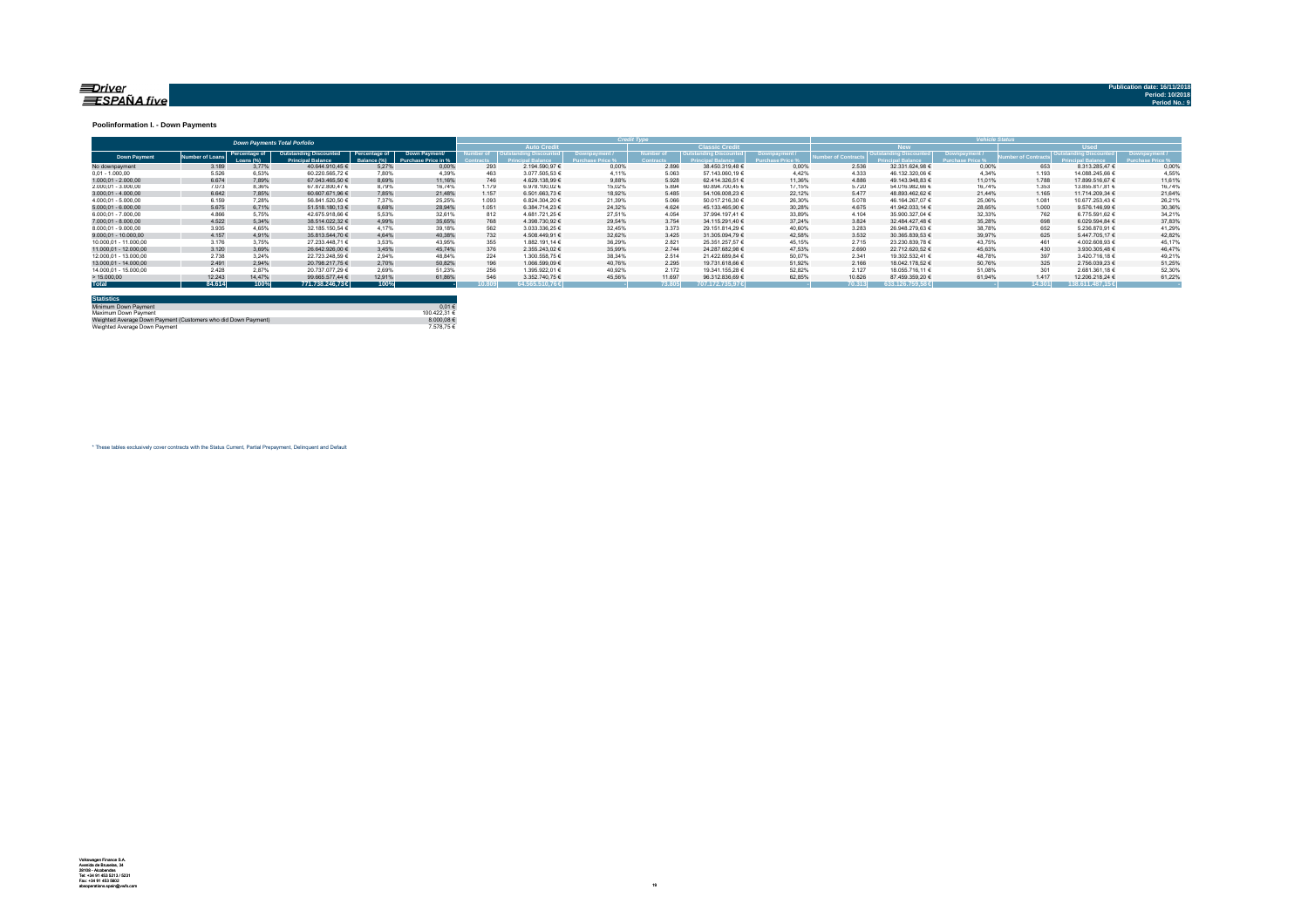

### **Poolinformation II. - Customer Type\_Type of Payment**

|                      |                                      |           |                                                                                       |             |                                                                                               | <b>Credit Type</b> |                               |                                                                     | <b>Vehicle Status</b> |                                                                                       |                        |                                                           |  |
|----------------------|--------------------------------------|-----------|---------------------------------------------------------------------------------------|-------------|-----------------------------------------------------------------------------------------------|--------------------|-------------------------------|---------------------------------------------------------------------|-----------------------|---------------------------------------------------------------------------------------|------------------------|-----------------------------------------------------------|--|
|                      | <b>Customer Type Total Portfolio</b> |           |                                                                                       |             |                                                                                               |                    | <b>Classic Credit</b>         |                                                                     | New                   |                                                                                       |                        |                                                           |  |
| <b>Customer Type</b> | Number of<br>Loans                   | .oans (%) | <b>Percentage of Outstanding Discounted Percentage of</b><br><b>Principal Balance</b> | Balance (%) | Outstanding<br>Number of<br><b>Discounted Principal</b><br><b>Contracts</b><br><b>Balance</b> |                    | Number of<br><b>Contracts</b> | <b>Outstanding</b><br><b>Discounted Principal</b><br><b>Balance</b> |                       | <b>Outstanding</b><br><b>Imber of Contracts Discounted Principa</b><br><b>Balance</b> | al Number of Contracts | <b>Outstanding Discounted</b><br><b>Principal Balance</b> |  |
| Private              | 71.965                               | 85.05%    | 649.655.171.62€                                                                       | 84.18%      | 8.853                                                                                         | 51.847.242.26€     | 63.112                        | 597.807.929.36€                                                     | 59.598                | 530.555.769.48€                                                                       | 12.367                 | 119.099.402.14€                                           |  |
| Company              | 12.649                               | 14,95%    | 122.083.075.11€                                                                       | 15.82%      | 1.956                                                                                         | 12.718.268.50€     | 10.693                        | 109.364.806.61€                                                     | 10.715                | 102.570.990.10€                                                                       | 1.934                  | 19.512.085.01€                                            |  |
| <b>Total</b>         | 84.614                               | 100%      | 771.738.246,73 €                                                                      | 100%        | 10.809                                                                                        | 64.565.510.76      | 73.805                        | 707.172.735.97 €                                                    | 70.313                | 633.126.759.58 €                                                                      | 14.301                 | 138.611.487,15 €                                          |  |

|                              |        | <b>Type of Payment Total Portfolio</b> |                                                                                          |             |                                      | Credit Type                                                 |                                      |                                                                    | <b>/ehicle Status</b> |                                                      |                            |                                                           |  |
|------------------------------|--------|----------------------------------------|------------------------------------------------------------------------------------------|-------------|--------------------------------------|-------------------------------------------------------------|--------------------------------------|--------------------------------------------------------------------|-----------------------|------------------------------------------------------|----------------------------|-----------------------------------------------------------|--|
|                              |        |                                        |                                                                                          |             | <b>Auto Credi</b>                    |                                                             | Classic Credit                       |                                                                    | <b>New</b>            |                                                      |                            |                                                           |  |
| <b>Type of Payment</b>       | Loans  | Loans (%)                              | Number of Percentage of Outstanding Discounted Percentage of<br><b>Principal Balance</b> | Balance (%) | <b>Number of</b><br><b>Contracts</b> | Outstanding<br><b>Discounted Principa</b><br><b>Balance</b> | <b>Number of</b><br><b>Contracts</b> | <b>Outstanding</b><br><b>Discounted Principa</b><br><b>Balance</b> |                       | Outstanding<br>Ll Discountad Prini<br><b>Balance</b> | <b>Jumber of Contracts</b> | <b>Outstanding Discounted</b><br><b>Principal Balance</b> |  |
| Direct Borrower Account DeUt | 84.614 | 100,00%                                | 771.738.246,73€                                                                          | 100,00%     | 10.809                               | 64.565.510.76€                                              | 73.805                               | 707.172.735.97€                                                    | 70.313                | 633.126.759,58€                                      | 14.301                     | 138.611.487,15€                                           |  |
| Other                        |        | 0.00%                                  |                                                                                          | $0.00\%$    |                                      | $0.00 \in$                                                  |                                      | 0.00€                                                              |                       | $0.00 \in$                                           |                            | $0.00 \in$                                                |  |
| <b>Total</b>                 | 84.614 | 100%                                   | 771.738.246.73 €                                                                         | 100%        | 10.809                               | 64.565.510,76 €                                             | 73.805                               | 707.172.735.97 €                                                   | 70.313                | 633.126.759,58 €                                     | 14.301                     | 138.611.487,15 €                                          |  |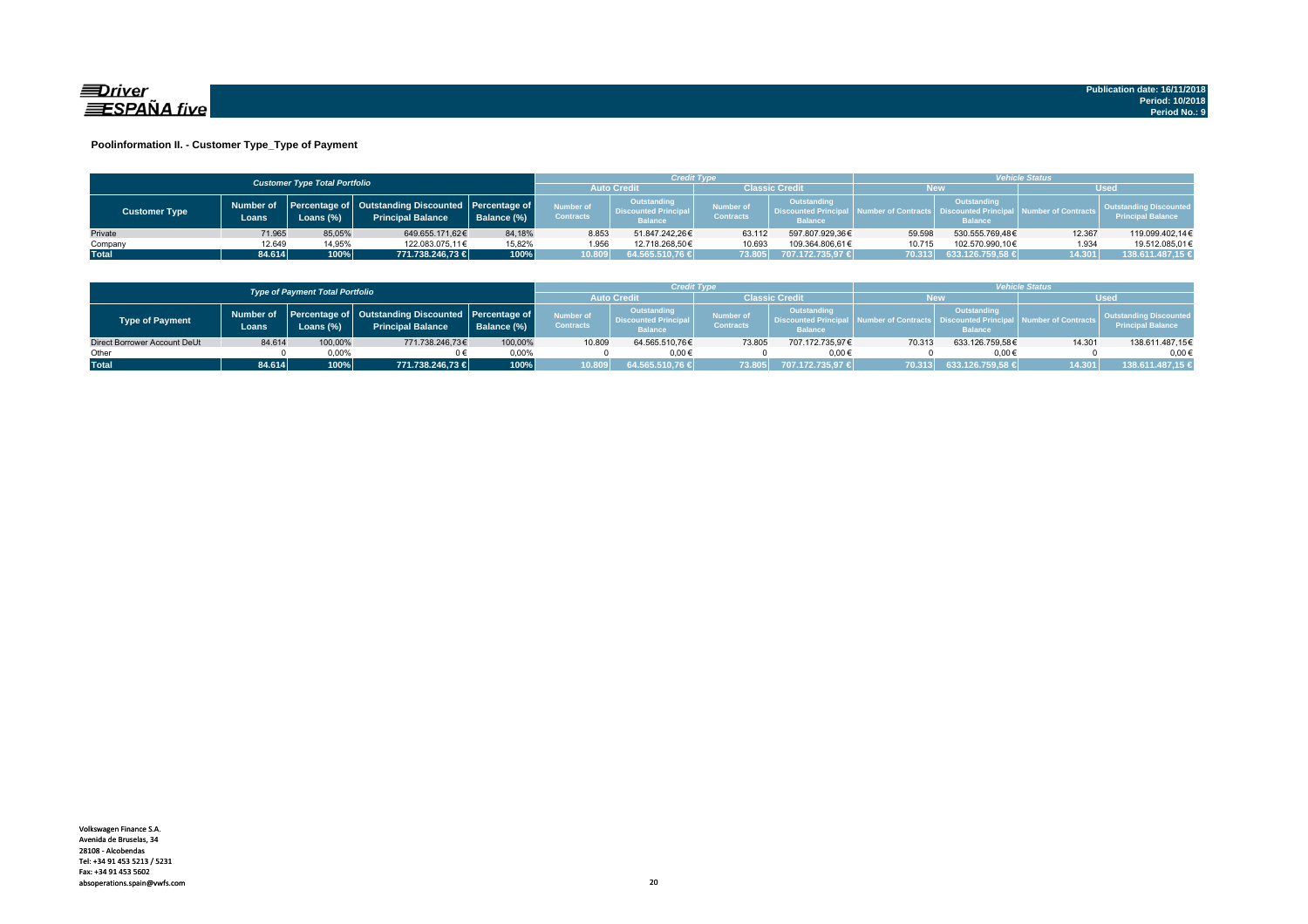

# **Poolinformation III. - Obligor Concentration**

# *Top 20 Borrower*

| <b>Number</b>   | <b>Number of</b><br><b>Loans</b> | <b>Percentage of</b><br>Contracts (%) | <b>Outstanding</b><br><b>Discounted Principal</b><br><b>Balance</b> | Percentage of<br>Balance (%) |
|-----------------|----------------------------------|---------------------------------------|---------------------------------------------------------------------|------------------------------|
| 1               | 2                                | 0,0023%                               | 100.496,18 €                                                        | 0,0130% *                    |
| 2               |                                  | 0,0012%                               | 68.298,97 €                                                         | 0,0089%                      |
| 3               | $\overline{3}$                   | 0,0035%                               | 56.388,51 €                                                         | 0,0073%                      |
| 4               | $\overline{2}$                   | 0,0023%                               | 54.925,75€                                                          | 0,0071%                      |
| 5               | $\mathbf{1}$                     | 0,0012%                               | 54.003,56 €                                                         | 0,0070%                      |
| 6               | 1                                | 0,0012%                               | 52.031,35 €                                                         | 0,0067%                      |
| $\overline{7}$  | 1                                | 0,0012%                               | 51.196,96 €                                                         | 0,0066%                      |
| 8               | 1                                | 0.0012%                               | 49.146,82 €                                                         | 0.0064%                      |
| 9               | 3                                | 0,0035%                               | 47.525.35 €                                                         | 0,0062%                      |
| 10              | 1                                | 0,0012%                               | 47.282,18€                                                          | 0,0061% *                    |
| 11              | $\mathbf{1}$                     | 0,0012%                               | 46.166,20 €                                                         | 0,0060%                      |
| 12              | 1                                | 0,0012%                               | 46.054,71 €                                                         | 0,0060%                      |
| 13              | $\mathbf{1}$                     | 0,0012%                               | 45.893,79€                                                          | 0,0059%                      |
| 14              | 1                                | 0,0012%                               | 45.304,79€                                                          | 0,0059%                      |
| 15              | $\mathbf{1}$                     | 0,0012%                               | 45.289,68 €                                                         | 0,0059%                      |
| 16              |                                  | 0,0012%                               | 44.570,54 €                                                         | 0,0058% *                    |
| 17              | $\mathbf{1}$                     | 0,0012%                               | 44.478,80 €                                                         | 0,0058% *                    |
| 18              | 1                                | 0.0012%                               | 43.974,95€                                                          | 0,0057% *                    |
| 19              | $\mathbf{1}$                     | 0,0012%                               | 43.043,61 €                                                         | 0,0056%                      |
| 20              | 1                                | 0,0012%                               | 43.032,51 €                                                         | 0,0056%                      |
| <b>Subtotal</b> | 26                               | 0,03%                                 | 1.029.105,21 €                                                      | 0,13%                        |
| >20             | 84.588                           | 99,97%                                | 770.709.142                                                         | 99,87%                       |
| <b>Total</b>    | 84.614                           | 100%                                  | 771.738.246,73 €                                                    | 100%                         |

\* The calculation of borrower exposure is based on the first titular/customer per contract exclusively This table exclusively covers contracts with the Status Current, Partial Prepayment, Delinquent and Default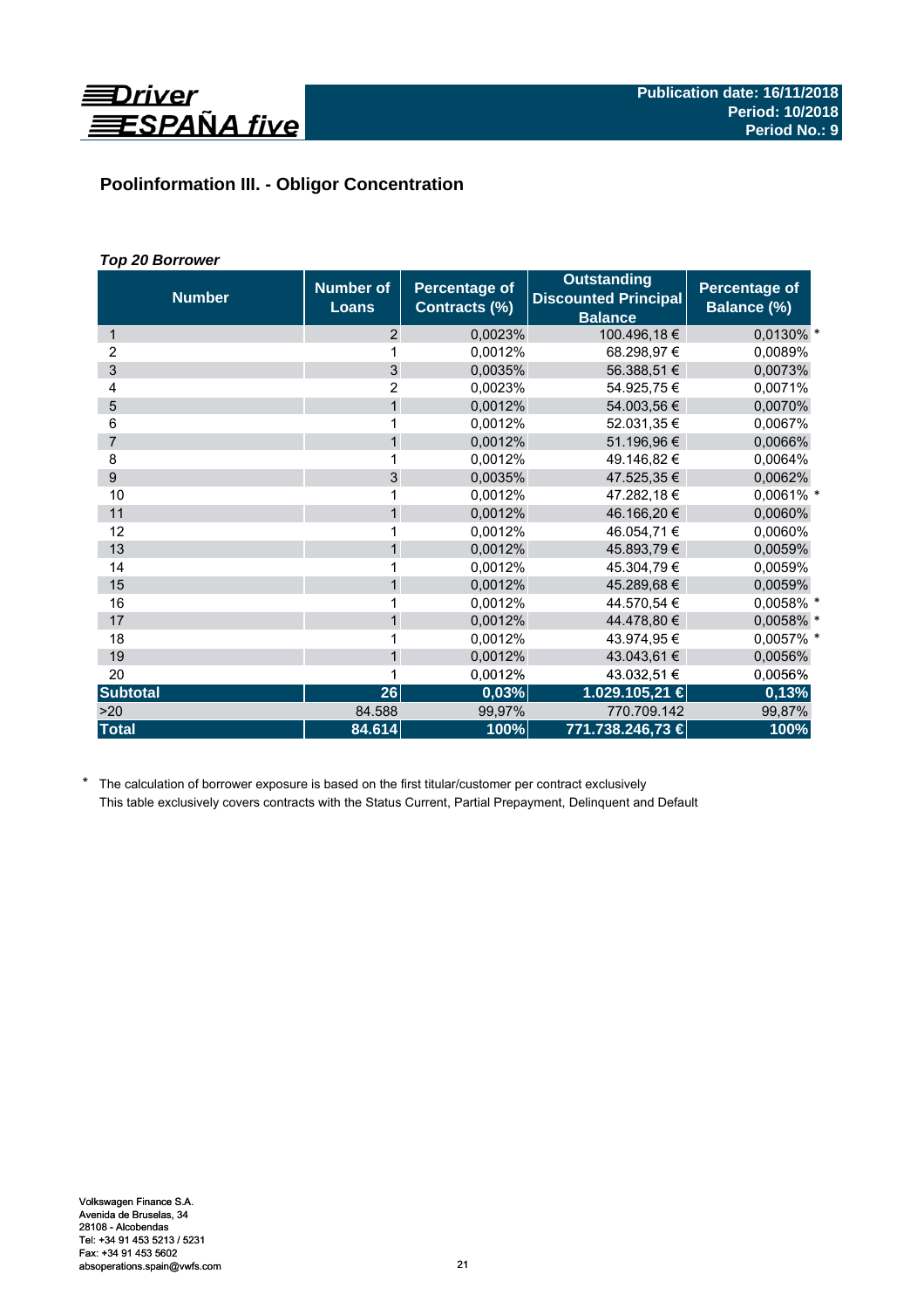

### **Poolinformation IV. - Distribution by Outstanding Discounted Balance and Original**

|                                                                              |                    | Distribution by Outstanding Discounted Principal Balance |                                                              |                              |                               |                                                             | <b>Credit Type</b>                   |                                                                     | <b>Vehicle Status</b>                |                                                             |                               |                                                             |  |
|------------------------------------------------------------------------------|--------------------|----------------------------------------------------------|--------------------------------------------------------------|------------------------------|-------------------------------|-------------------------------------------------------------|--------------------------------------|---------------------------------------------------------------------|--------------------------------------|-------------------------------------------------------------|-------------------------------|-------------------------------------------------------------|--|
|                                                                              |                    |                                                          |                                                              |                              | <b>Auto Credit</b>            |                                                             | <b>Classic Credit</b>                |                                                                     | <b>New</b>                           |                                                             | <b>Used</b>                   |                                                             |  |
| <b>Distribution by Outstanding Discounted</b><br><b>Principal Balance (€</b> | Number of<br>Loans | Percentage of<br>Loans $(\%)$                            | Outstanding<br><b>Discounted Principal</b><br><b>Balance</b> | Percentage of<br>Balance (%) | Number of<br><b>Contracts</b> | Outstanding<br><b>Discounted Principa</b><br><b>Ralance</b> | <b>Number of</b><br><b>Contracts</b> | <b>Outstanding</b><br><b>Discounted Principal</b><br><b>Balance</b> | <b>Number of</b><br><b>Contracts</b> | Outstanding<br><b>Discounted Principa</b><br><b>Ralance</b> | Number of<br><b>Contracts</b> | <b>Outstanding</b><br><b>Discounted Principa</b><br>talanco |  |
| $0.01 - 5000.00$                                                             | 17.056             | 20,16%                                                   | 54.036.764.52 €                                              | 7.00%                        | 5.069                         | 15.560.386.26 €                                             | 11.987                               | 38.476.378.26 €                                                     | 14.814                               | 46.668.155.23 €                                             | 2.242                         | 7.368.609.29 €                                              |  |
| 5.000.01 - 10.000.00                                                         | 37.801             | 44.67%                                                   | 288.458.539.16 €                                             | 37,38%                       | 4.31'                         | 30.326.174.13 €                                             | 33.490                               | 258.132.365.03 €                                                    | 31.569                               | 240.385.444.70 €                                            | 6.232                         | 48.073.094.46 €                                             |  |
| 10.000.01 - 15.000.00                                                        | 20.140             | 23,80%                                                   | 243.545.183.47 €                                             | 31,56%                       | 1.155                         | 13.767.110.42 €                                             | 18.985                               | 229.778.073.05 €                                                    | 16.096                               | 194.753.457.50 €                                            | 4.044                         | 48.791.725.97 €                                             |  |
| 15.000.01 - 20.000.00                                                        | 6.495              | 7,68%                                                    | 110.921.460.97 €                                             | 14,37%                       | 234                           | 3.950.000.82 €                                              | 6.261                                | 106.971.460.15 €                                                    | 5.267                                | 89.962.624.83 €                                             | 1.228                         | 20.958.836.14 €                                             |  |
| 20.000.01 - 25.000.00                                                        | 2.235              | 2.64%                                                    | 49.029.769.31 €                                              | 6.35%                        | 26                            | 547.959.09 €                                                | 2.209                                | 48.481.810.22 €                                                     | 1.852                                | 40.655.965.13 €                                             | 383                           | 8.373.804.18 €                                              |  |
| 25.000,01 - 30.000,00                                                        | 654                | 0,77%                                                    | 17.667.615,53 €                                              | 2,29%                        | 11                            | 303.090.96 €                                                | 643                                  | 17.364.524.57 €                                                     | 527                                  | 14.224.585.71 €                                             | 127                           | 3.443.029.82 €                                              |  |
| > 30.000,00                                                                  | 233                | 0,28%                                                    | 8.078.913.77 €                                               | 1.05%                        |                               | 110.789.08 €                                                | 230                                  | 7.968.124.69 €                                                      | 188                                  | 6.476.526.48 €                                              | 45                            | 1.602.387.29 €                                              |  |
| <b>Total</b>                                                                 | 84.614             | 100%                                                     | 771.738.246.73 €                                             | 100%                         | 10.809                        | $64.565.510.76 \in$                                         | 73.805                               | 707.172.735.97 €                                                    | 70.313                               | 633.126.759.58 €                                            | 14.301                        | 138.611.487.15 €                                            |  |

| <b>Statistics</b>                                |  |             |
|--------------------------------------------------|--|-------------|
| Minimum Outstanding Discounted Principal Balance |  | 87.34 $\in$ |
| Maximum Outstanding Discounted Principal Balance |  | 68.298.97 € |
| Average Outstanding Discounted Principal Balance |  | 9.120.69€   |

|                                             |                                                 |                            |                                                              |                              |                               |                                                                     | <b>Credit Type</b>            |                                                              | <b>Vehicle Status</b>         |                                                                     |                               |                                                             |  |
|---------------------------------------------|-------------------------------------------------|----------------------------|--------------------------------------------------------------|------------------------------|-------------------------------|---------------------------------------------------------------------|-------------------------------|--------------------------------------------------------------|-------------------------------|---------------------------------------------------------------------|-------------------------------|-------------------------------------------------------------|--|
|                                             | <b>Distribution by Original Nominal Balance</b> |                            |                                                              |                              |                               | <b>Auto Credit</b>                                                  |                               | <b>Classic Credit</b>                                        |                               | <b>New</b>                                                          |                               | <b>Used</b>                                                 |  |
| Distribution by Original Nominal Balance (O | <b>Number of</b><br>Loans                       | Percentage of<br>Loans (%) | Outstanding<br><b>Discounted Principal</b><br><b>Balance</b> | Percentage of<br>Balance (%) | Number of<br><b>Contracts</b> | <b>Outstanding</b><br><b>Discounted Principal</b><br><b>Balance</b> | Number of<br><b>Contracts</b> | Outstanding<br><b>Discounted Principal</b><br><b>Ralance</b> | lumber of<br><b>Contracts</b> | <b>Outstanding</b><br><b>Discounted Principal</b><br><b>Balance</b> | Number of<br><b>Contracts</b> | Outstanding<br><b>Discounted Principa</b><br><b>Balance</b> |  |
| $0.01 - 5.000.00$                           | 678                                             | 0,80%                      | 1.189.425.08 €                                               | 0,15%                        | 668                           | 1.167.811.11 €                                                      | 10 <sup>1</sup>               | 21.613.97 €                                                  | 647                           | 1.129.139.90 €                                                      | 31                            | 60.285.18€                                                  |  |
| 5.000,01 - 10.000,00                        | 9.598                                           | 11,34%                     | 36.990.321.77 €                                              | 4,79%                        | 4.71'                         | 18.083.009.82 €                                                     | 4.887                         | 18.907.311.95 €                                              | 8.879                         | 34.505.807.79 €                                                     | 719                           | 2.484.513.98 €                                              |  |
| 10.000.01 - 15.000.00                       | 38.393                                          | 45,37%                     | 269.465.135,86 €                                             | 34.92%                       | 3.455                         | 23.185.366.69 €                                                     | 34.938                        | 246.279.769.17 €                                             | 31.439                        | 219.687.179.01 €                                                    | 6.954                         | 49.777.956.85 €                                             |  |
| 15.000.01 - 20.000.00                       | 21.795                                          | 25,76%                     | 226.605.201.06 €                                             | 29,36%                       | 1.378                         | 13.548.710.00 €                                                     | 20.417                        | 213.056.491.06 €                                             | 17.567                        | 181.711.925.08 €                                                    | 4.228                         | 44.893.275.98 €                                             |  |
| 20.000.01 - 25.000.00                       | 8.807                                           | 10.41%                     | 126.076.581.07 €                                             | 16.34%                       | 434                           | 5.706.858.91 €                                                      | 8.373                         | 120.369.722.16 €                                             | 7.329                         | 103.667.729.71 €                                                    | 1.478                         | 22.408.851.36 €                                             |  |
| 25.000.01 - 30.000.00                       | 3.461                                           | 4,09%                      | 65.070.605.04 €                                              | 8,43%                        | 110                           | 1.792.091.97 €                                                      | 3.351                         | 63.278.513.07 €                                              | 2.890                         | 54.240.113.73 €                                                     | 571                           | 10.830.491.31 €                                             |  |
| >30.000,00                                  | 1.882                                           | 2,22%                      | 46.340.976.85 €                                              | 6,00%                        | 53                            | 1.081.662.26 €                                                      | 1.829                         | 45.259.314.59 €                                              | 1.562                         | 38.184.864.36 €                                                     | 320                           | 8.156.112.49 €                                              |  |
| <b>Total</b>                                | 84.614                                          | 100%                       | 771.738.246.73 €                                             | 100%                         | 10.809                        | 64.565.510,76 €                                                     | 73.805                        | 707.172.735.97 €                                             | 70.313                        | 633.126.759.58 €                                                    | 14.301                        | 138.611.487,15                                              |  |

| <b>Statistics</b>                |                 |
|----------------------------------|-----------------|
| Minimum Original Nominal Balance | 2.185.05 €      |
| Maximum Original Nominal Balance | 95.682.72 $\in$ |
| Average Original Nominal Balance | 15.244.94 €     |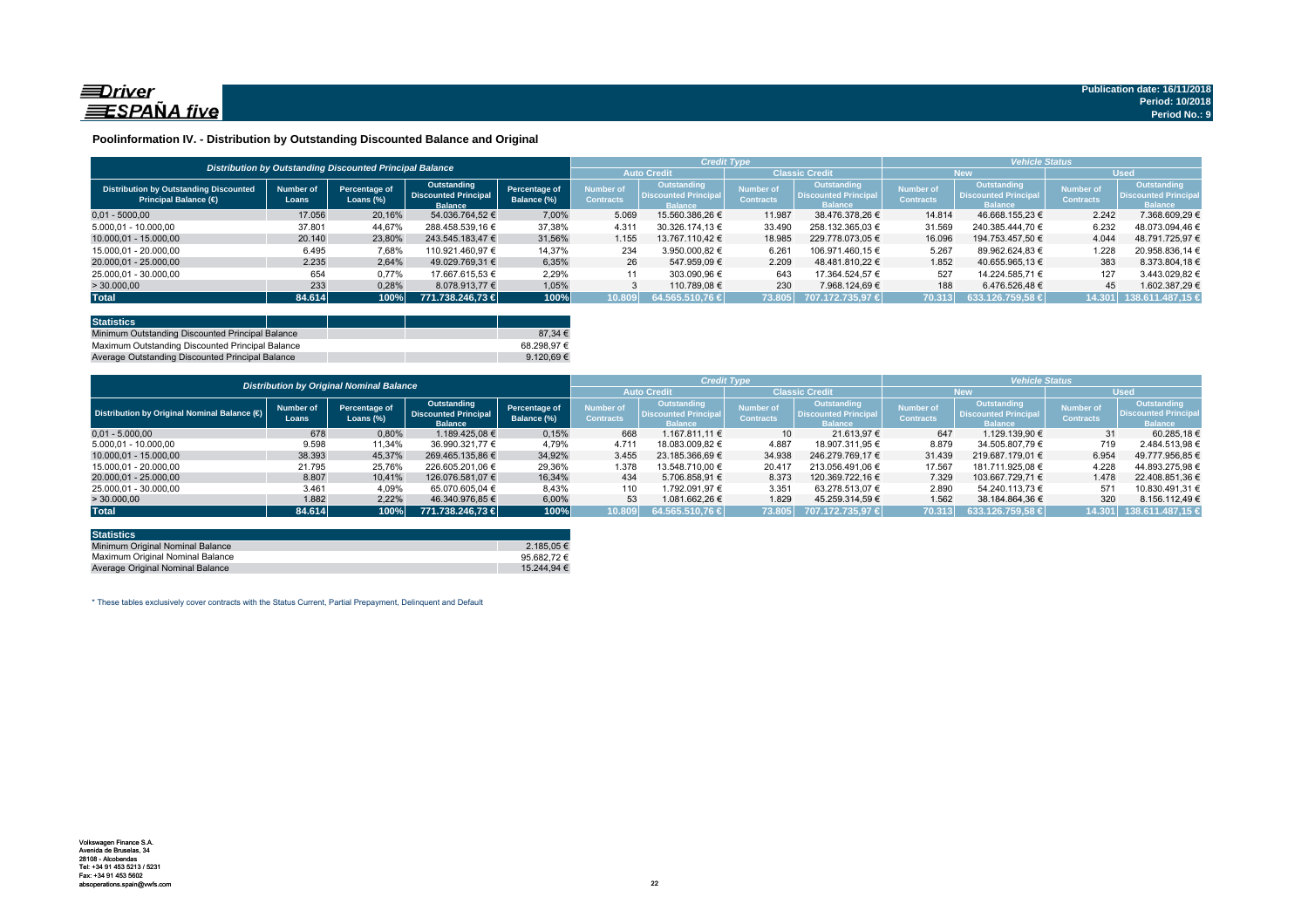

### **Poolinformation V. - Interest Rate paid by the Receivable Debtor**

|                                                       | Interest Rate paid by the Receivable Debtor |                                      |                                                           |                                     |                                      |                                                           | <b>Credit Type</b>            |                                           |                               |                                                  |                               | <b>Vehicle Status</b>                                    |  |  |  |
|-------------------------------------------------------|---------------------------------------------|--------------------------------------|-----------------------------------------------------------|-------------------------------------|--------------------------------------|-----------------------------------------------------------|-------------------------------|-------------------------------------------|-------------------------------|--------------------------------------------------|-------------------------------|----------------------------------------------------------|--|--|--|
|                                                       |                                             |                                      |                                                           |                                     |                                      | <b>Auto Credit</b>                                        |                               | <b>Classic Credit</b>                     |                               | <b>New</b>                                       | <b>Used</b>                   |                                                          |  |  |  |
| Interest Rate paid by the Receivable<br><b>Debtor</b> | <b>Number of</b><br>Loans                   | <b>Percentage of Loans</b><br>$(\%)$ | <b>Outstanding Discounted</b><br><b>Principal Balance</b> | <b>Percentage of</b><br>Balance (%) | <b>Number of</b><br><b>Contracts</b> | <b>Outstanding Discounted</b><br><b>Principal Balance</b> | Number of<br><b>Contracts</b> | Outstanding<br><b>Discounted Principa</b> | Number of<br><b>Contracts</b> | <b>Outstanding</b><br><b>Discounted Principa</b> | Number of<br><b>Contracts</b> | Outstanding<br><b>Discounted Princip</b><br><b>Ralar</b> |  |  |  |
| $0\% \leq -\leq 0.5\%$                                | 48                                          | 0.06%                                | 163.997.58€                                               | 0.02%                               |                                      | $0.00 \in$                                                | 48                            | 163.997.58€                               | 48                            | 163.997.58€                                      | $\Omega$                      | $0.00 \in$                                               |  |  |  |
| $0.5\% < -5.1\%$                                      | $\Omega$                                    | 0.00%                                | $0.00 \in$                                                | 0.00%                               |                                      | $0.00 \in$                                                |                               | $0.00 \in$                                | $\Omega$                      | $0.00 \in$                                       |                               | $0.00 \in$                                               |  |  |  |
| $1\% < - \leq 1.5\%$                                  |                                             | 0,00%                                | $0.00 \in$                                                | 0,00%                               |                                      | $0,00 \in$                                                |                               | $0,00 \in$                                | $\Omega$                      | $0,00 \in$                                       |                               | $0,00 \in$                                               |  |  |  |
| $1.5\% < -5.2\%$                                      |                                             | 0.01%                                | 6.354.79€                                                 | 0.00%                               |                                      | $0,00 \in$                                                |                               | 6.354.79€                                 | 5                             | 6.354,79€                                        |                               | $0,00 \in$                                               |  |  |  |
| $2\% < - \leq 2.5\%$                                  |                                             | 0,00%                                | 2.909,97€                                                 | 0,00%                               |                                      | $0.00 \in$                                                |                               | 2.909,97€                                 |                               | 2.909,97€                                        |                               | $0.00 \in$                                               |  |  |  |
| $2.5\% < -5.3\%$                                      | $\Omega$                                    | 0.00%                                | $0.00 \in$                                                | 0.00%                               |                                      | $0.00 \in$                                                |                               | $0.00 \in$                                | $\Omega$                      | $0.00 \in$                                       |                               | $0.00 \in$                                               |  |  |  |
| $3\% < - \leq 3.5\%$                                  | $\Omega$                                    | 0,00%                                | $0.00 \in$                                                | 0,00%                               |                                      | $0.00 \in$                                                |                               | $0.00 \in$                                | $\Omega$                      | $0,00 \in$                                       |                               | $0.00 \in$                                               |  |  |  |
| $3.5\% < -5.4\%$                                      | $\overline{2}$                              | 0.00%                                | 7.459.77€                                                 | 0.00%                               |                                      | $0.00 \in$                                                | $\overline{2}$                | 7.459.77€                                 | $\overline{2}$                | 7.459,77€                                        |                               | $0.00 \in$                                               |  |  |  |
| $4\% < - \leq 4.5\%$                                  | $\Omega$                                    | 0.00%                                | $0.00 \in$                                                | 0.00%                               |                                      | $0.00 \in$                                                | $\Omega$                      | $0.00 \in$                                | $\Omega$                      | $0.00 \in$                                       |                               | $0,00 \in$                                               |  |  |  |
| $4.5\% < -5\%$                                        | 408                                         | 0.48%                                | 5.838.457.16€                                             | 0.76%                               |                                      | 4.254.06€                                                 | 407                           | 5.834.203.10€                             | 401                           | 5.757.701.05€                                    |                               | 80.756.11€                                               |  |  |  |
| $5\% < - \leq 5.5\%$                                  | 23                                          | 0,03%                                | 298.000.35€                                               | 0,04%                               |                                      | 30.921,11€                                                | 18                            | 267.079.24€                               | 23                            | 298.000.35€                                      | $\Omega$                      | $0,00 \in$                                               |  |  |  |
| $5.5\% < -5.6\%$                                      | 149                                         | 0,18%                                | 1.696.314,20€                                             | 0,22%                               |                                      | 8.349,60€                                                 | 147                           | 1.687.964,60€                             | 35                            | 504.083,76€                                      | 114                           | 1.192.230,44€                                            |  |  |  |
| $6\% < - \leq 6.5\%$                                  | 164                                         | 0,19%                                | 1.779.357,40€                                             | 0,23%                               | 49                                   | 506.975,54€                                               | 115                           | 1.272.381.86€                             | 136                           | 1.552.960,93€                                    | 28                            | 226.396,47€                                              |  |  |  |
| $6.5\% < -5.7\%$                                      | 110                                         | 0.13%                                | 1.379.904.26€                                             | 0.18%                               |                                      | 47.042.29€                                                | 102                           | 1.332.861.97€                             | 73                            | 1.168.495.07€                                    | 37                            | 211.409.19€                                              |  |  |  |
| $7\% < - \leq 7.5\%$                                  | 289                                         | 0,34%                                | 3.476.920.96€                                             | 0,45%                               | 24                                   | 141.082,94€                                               | 265                           | 3.335.838.02€                             | 247                           | 2.988.495.67€                                    | 42                            | 488.425.29€                                              |  |  |  |
| $7.5\% < -5.8\%$                                      | 548                                         | 0.65%                                | 3.888.247.99€                                             | 0.50%                               |                                      | 7.461.85€                                                 | 544                           | 3.880.786.14€                             | 507                           | 3.631.196.47€                                    | 41                            | 257.051.52€                                              |  |  |  |
| $8\% < - \leq 8.5\%$                                  | 4.123                                       | 4,87%                                | 23.207.454,15€                                            | 3,01%                               | 296                                  | 2.362.441.71€                                             | 3.827                         | 20.845.012.44€                            | 4.033                         | 22.748.951.96€                                   | 90                            | 458.502.19€                                              |  |  |  |
| $8.5\% < -5.9\%$                                      | 1.507                                       | 1.78%                                | 12.574.947.87€                                            | 1.63%                               | 481                                  | 2.109.178.52€                                             | 1.026                         | 10.465.769.35€                            | 1.280                         | 10.681.673.60€                                   | 227                           | 1.893.274.27€                                            |  |  |  |
| $9\% < - \leq 9.5\%$                                  | 8.456                                       | 9,99%                                | 73.326.333.86€                                            | 9.50%                               | 5.750                                | 39.280.572.64€                                            | 2.706                         | 34.045.761.22€                            | 8.402                         | 72.904.680.63€                                   | 54                            | 421.653.23€                                              |  |  |  |
| $9.5\% < -5.10\%$                                     | 12.693                                      | 15.00%                               | 144.075.217.77€                                           | 18.67%                              | 2.718                                | 10.957.043.42€                                            | 9.975                         | 133.118.174.35€                           | 10.774                        | 114.660.646.72€                                  | 1.919                         | 29.414.571.05€                                           |  |  |  |
| $10\% < -\leq 10.5\%$                                 | 20,278                                      | 23,97%                               | 206.167.228.20€                                           | 26,71%                              | 646                                  | 4.314.526,50€                                             | 19.632                        | 201.852.701.70€                           | 14.456                        | 144.294.125.40€                                  | 5.822                         | 61.873.102.80€                                           |  |  |  |
| $10.5\% < -5.11\%$                                    | 19.978                                      | 23,61%                               | 176.004.179.42€                                           | 22,81%                              | 649                                  | 3.984.468,26€                                             | 19.329                        | 172.019.711.16€                           | 15.068                        | 140.570.468,75€                                  | 4.910                         | 35.433.710,67€                                           |  |  |  |
| $11\% < - \leq 11.5\%$                                | 13.638                                      | 16,12%                               | 107.200.111.53€                                           | 13,89%                              | 174                                  | 805.524,23€                                               | 13.464                        | 106.394.587,30€                           | 12.667                        | 100.682.237.06€                                  | 971                           | 6.517.874,47€                                            |  |  |  |
| $11.5\% < -5.12\%$                                    | 2.056                                       | 2.43%                                | 10.398.962.73€                                            | 1.35%                               |                                      | 5.668,09€                                                 | 2.054                         | 10.393.294.64€                            | 2.019                         | 10.264.975.19€                                   | 37                            | 133.987.54€                                              |  |  |  |
| $12\% < -512.5\%$                                     | 61                                          | 0,07%                                | 209.012,13€                                               | 0,03%                               |                                      | $0,00 \in$                                                | 61                            | 209.012,13€                               | 59                            | 200.470,22€                                      | $\overline{2}$                | 8.541,91€                                                |  |  |  |
| $12.5\% < -5.13\%$                                    | 74                                          | 0.09%                                | 36.874.64€                                                | 0.00%                               |                                      | $0.00 \in$                                                | 74                            | 36.874.64€                                | 74                            | 36.874,64€                                       |                               | $0,00 \in$                                               |  |  |  |
| $13\% < -513.5\%$                                     | $\Omega$                                    | 0,00%                                | $0,00 \in$                                                | 0,00%                               |                                      | $0,00 \in$                                                |                               | $0,00 \in$                                | $\Omega$                      | $0,00 \in$                                       |                               | $0,00 \in$                                               |  |  |  |
| $13.5\% < -5.14\%$                                    | $\Omega$                                    | 0.00%                                | $0.00 \in$                                                | 0.00%                               |                                      | $0.00 \in$                                                |                               | $0.00 \in$                                | $\Omega$                      | $0.00 \in$                                       |                               | $0,00 \in$                                               |  |  |  |
| $14\% < -5.14.5\%$                                    |                                             | 0.00%                                | $0.00 \in$                                                | 0.00%                               |                                      | $0.00 \in$                                                |                               | $0.00 \in$                                | $\Omega$                      | $0.00 \in$                                       |                               | $0,00 \in$                                               |  |  |  |
| $14.5\% < -5.15\%$                                    | $\Omega$                                    | 0.00%                                | $0.00 \in$                                                | 0.00%                               |                                      | $0.00 \in$                                                |                               | $0.00 \in$                                | $\Omega$                      | $0.00 \in$                                       |                               | $0.00 \in$                                               |  |  |  |
| >15%                                                  |                                             | 0,00%                                | $0.00 \in$                                                | 0,00%                               |                                      | $0,00 \in$                                                |                               | $0,00 \in$                                |                               | $0.00 \in$                                       |                               | $0,00 \in$                                               |  |  |  |
| <b>Total</b>                                          | 84.614                                      | 100%                                 | 771.738.246,73 €                                          | 100%                                | 10.809                               | 64.565.510,76 €                                           | 73.805                        | 707.172.735.97 €                          | 70.313                        | 633.126.759.58 €                                 |                               | 14.301 138.611.487.15 €                                  |  |  |  |

| <b>Statistics</b>                     |        |
|---------------------------------------|--------|
| Minimum Interest Rate Debtor          | 0.00%  |
| Maximum Interest Rate Debtor          | 12.72% |
| Weighted Average Interest Rate Debtor | 10.19% |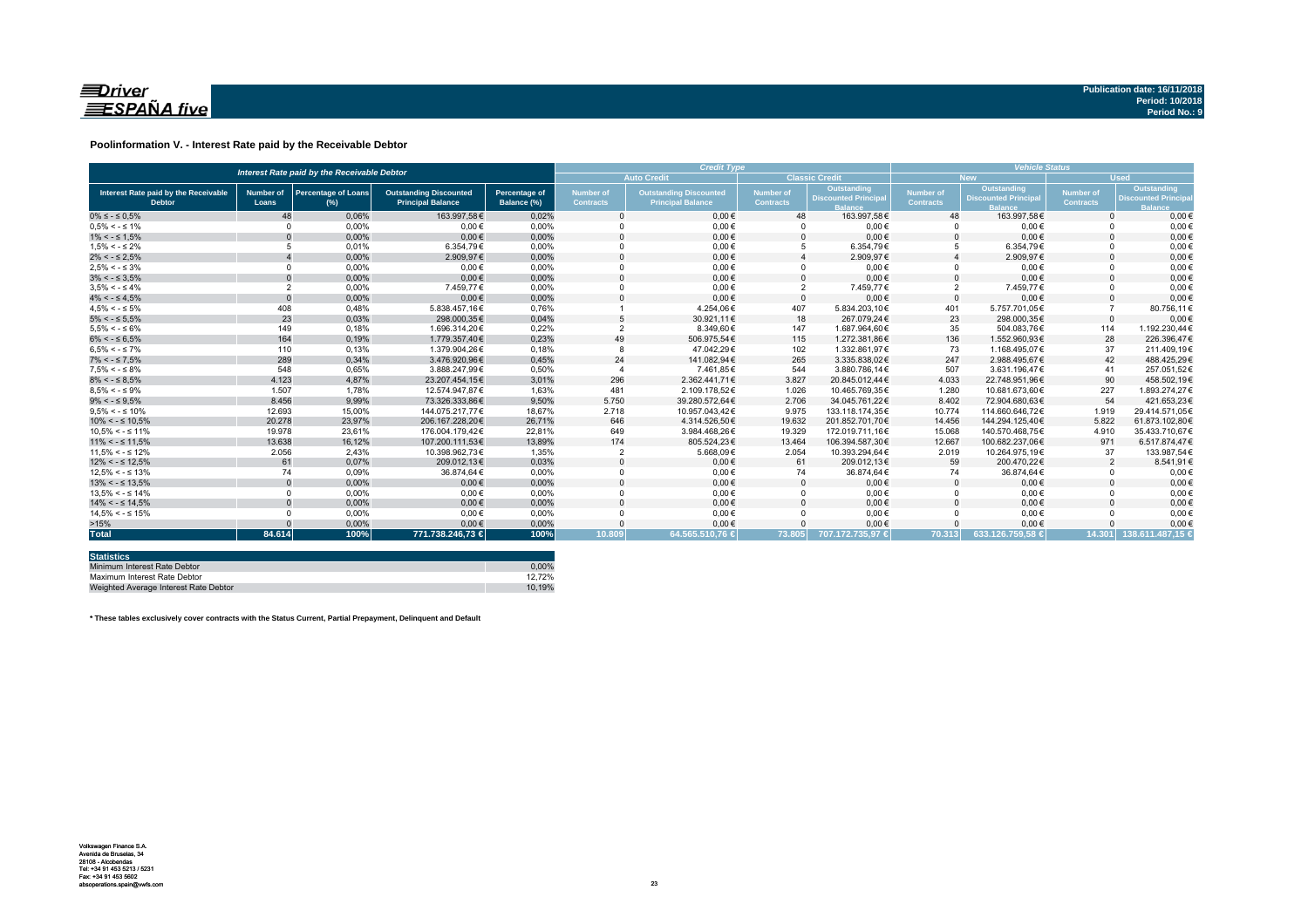

#### **Poolinformation VI. - Distribution by Original Term, Remaining Term and Seasoning**

|                                                  |                 | <b>Distribution by Original Term</b> |                                                           |                                     |                                      | <b>Credit Type</b>                                           |                                      |                                                              | <b>Vehicle Status</b>                |                                                                    |                                      |                                                                     |
|--------------------------------------------------|-----------------|--------------------------------------|-----------------------------------------------------------|-------------------------------------|--------------------------------------|--------------------------------------------------------------|--------------------------------------|--------------------------------------------------------------|--------------------------------------|--------------------------------------------------------------------|--------------------------------------|---------------------------------------------------------------------|
|                                                  |                 |                                      |                                                           |                                     |                                      | <b>Auto Credit</b>                                           |                                      | <b>Classic Credit</b>                                        | <b>New</b>                           |                                                                    | <b>Used</b>                          |                                                                     |
| Length of Original Term (monthly<br>instalments) | Number of Loans | Percentage of Loans (%)              | <b>Outstanding Discounted</b><br><b>Principal Balance</b> | <b>Percentage of Balance</b><br>(%) | <b>Number of</b><br><b>Contracts</b> | Outstanding<br><b>Discounted Principal</b><br><b>Balance</b> | <b>Number of</b><br><b>Contracts</b> | Outstanding<br><b>Discounted Principal</b><br><b>Balance</b> | <b>Number of</b><br><b>Contracts</b> | <b>Outstanding</b><br><b>Discounted Principa</b><br><b>Balance</b> | <b>Number of</b><br><b>Contracts</b> | <b>Outstanding</b><br><b>Discounted Principal</b><br><b>lalance</b> |
| $01 - 12$                                        |                 | 0.00%                                | $0.00 \in$                                                | 0.00%                               |                                      | $0.00 \in$                                                   |                                      | $0.00 \in$                                                   |                                      | $0.00 \in$                                                         |                                      | 0.006                                                               |
| $13 - 24$                                        | 24              | 0,03%                                | 71.026.99 €                                               | 0,01%                               |                                      | 4.364.30 €                                                   |                                      | 66.662.69 €                                                  |                                      | 41.972.50 €                                                        | 15                                   | 29.054.49                                                           |
| $25 - 36$                                        | 18.576          | 21.95%                               | 90.396.351.51 €                                           | 11.71%                              | 3.441                                | 11.516.619.41 €                                              | 15.135                               | 78.879.732.10 €                                              | 16.653                               | 82.416.215.30 €                                                    | 1.923                                | 7.980.136.21 6                                                      |
| $37 - 48$                                        | 35.912          | 42.44%                               | 284.655.231.12 €                                          | 36,88%                              | 6.683                                | 44.141.434.04 €                                              | 29.229                               | 240.513.797.08 €                                             | 30.333                               | 239.412.337.96 €                                                   | 5.579                                | 45.242.893.16 6                                                     |
| $49 - 60$                                        | 13.266          | 15.68%                               | 148.198.198.13 €                                          | 19.20%                              | 680                                  | 8.903.093.01 €                                               | 12.586                               | 139.295.105.12 €                                             | 10.364                               | 117.716.236.54 €                                                   | 2.902                                | 30.481.961.59 €                                                     |
| $61 - 72$                                        | 7.582           | 8,96%                                | 101.122.152.83 €                                          | 13,10%                              |                                      | $0.00 \in$                                                   | 7.582                                | 101.122.152.83 €                                             | 5.904                                | 79.821.881.71 €                                                    | 1.678                                | 21.300.271.12 €                                                     |
| $73 - 84$                                        | 6.177           | 7,30%                                | 95.965.284.50 €                                           | 12.44%                              |                                      | $0.00 \in$                                                   | 6.177                                | 95.965.284.50 €                                              | 4.274                                | 68.760.806.60 €                                                    | 1.903                                | 27.204.477.90 €                                                     |
| $85 - 96$                                        | 3.077           | 3,64%                                | 51.330.001.65 €                                           | 6,65%                               |                                      | $0,00 \in$                                                   | 3.077                                | 51.330.001.65 €                                              | 2.776                                | 44.957.308,97 €                                                    | 301                                  | 6.372.692.68                                                        |
| <b>Total</b>                                     | 84.614          | 100%                                 | 771.738.246,73 €                                          | 100%                                | 10.809                               | 64.565.510.76 €                                              | 73.805                               | 707.172.735.97 €                                             | 70.313                               | 633.126.759.58 €                                                   | 14.301                               | 138.611.487,15                                                      |

| <b>Statistics</b>                                     |       |
|-------------------------------------------------------|-------|
| Minimum Original Term in monthly instalments          |       |
| Maximum Original Term in monthly instalments          | 96    |
| Weighted Average Original Term in monthly instalments | 59.59 |

Weighted Average Original Term in monthly installer

|                                                          |                        | <b>Distribution by Remaining Term</b> |                                                           |                                     |                                      | <b>Credit Type</b>                                          |                               |                                                             | <b>Vehicle Status</b>                |                                                             |                               |                                                                     |  |
|----------------------------------------------------------|------------------------|---------------------------------------|-----------------------------------------------------------|-------------------------------------|--------------------------------------|-------------------------------------------------------------|-------------------------------|-------------------------------------------------------------|--------------------------------------|-------------------------------------------------------------|-------------------------------|---------------------------------------------------------------------|--|
|                                                          |                        |                                       |                                                           |                                     |                                      | <b>Auto Credit</b>                                          |                               | <b>Classic Credit</b>                                       | New <sup>1</sup>                     |                                                             | <b>Used</b>                   |                                                                     |  |
| <b>Lenght of Remaining Term</b><br>(monthly instalments) | <b>Number of Loans</b> | Percentage of Loans (%)               | <b>Outstanding Discounted</b><br><b>Principal Balance</b> | <b>Percentage of Balance</b><br>(%) | <b>Number of</b><br><b>Contracts</b> | Outstanding<br><b>Discounted Principa</b><br><b>Balance</b> | Number of<br><b>Contracts</b> | Outstanding<br><b>Discounted Principa</b><br><b>Balance</b> | <b>Number of</b><br><b>Contracts</b> | Outstanding<br><b>Discounted Principa</b><br><b>Balance</b> | Number of<br><b>Contracts</b> | <b>Outstanding</b><br><b>Discounted Principal</b><br><b>Balance</b> |  |
| $00 - 01$                                                | 41                     | 0,05%                                 | 556.676.09 €                                              | 0.07%                               |                                      | 42.785.89 €                                                 | 38                            | 513.890.20 €                                                | 34                                   | 476.242.55 €                                                |                               | 80.433.54 €                                                         |  |
| $01 - 12$                                                | 6.900                  | 8,15%                                 | 14.831.576.65 €                                           | 1.92%                               | 1.288                                | 2.051.115.81 €                                              | 5.612                         | 12.780.460.84 €                                             | 5.964                                | 12.673.815.06 €                                             | 936                           | 2.157.761.59 €                                                      |  |
| $13 - 24$                                                | 21.956                 | 25.95%                                | 127.886.593.15 €                                          | 16.57%                              | 4.288                                | 19.166.590.96 €                                             | 17.668                        | 108.720.002.19 €                                            | 19.596                               | 115.269.429.78 €                                            | 2.360                         | 12.617.163.37 €                                                     |  |
| $25 - 36$                                                | 29.464                 | 34,82%                                | 262.313.286.71 €                                          | 33,99%                              | 4.570                                | 34.649.366.90 €                                             | 24.894                        | 227.663.919.81 €                                            | 24.394                               | 217.566.370.16 €                                            | 5.070                         | 44.746.916.55 €                                                     |  |
| $37 - 48$                                                | 11.909                 | 14.07%                                | 143.334.384.74 €                                          | 18.57%                              | 660                                  | 8.655.651.20 €                                              | 11.249                        | 134.678.733.54 €                                            | 9.306                                | 113.700.586.64 €                                            | 2.603                         | 29.633.798.10 €                                                     |  |
| $49 - 60$                                                | 6.991                  | 8,26%                                 | 99.528.068.08 €                                           | 12.90%                              |                                      | $0.00 \in$                                                  | 6.991                         | 99.528.068.08 €                                             | 5.301                                | 77.160.364.41 €                                             | 1.690                         | 22.367.703.67 €                                                     |  |
| $61 - 72$                                                | 5.128                  | 6,06%                                 | 83.669.715.02 €                                           | 10.84%                              |                                      | $0.00 \in$                                                  | 5.128                         | 83.669.715.02 €                                             | 3.730                                | 61.917.749.02 €                                             | 1.398                         | 21.751.966.00 €                                                     |  |
| $73 - 84$                                                | 2.225                  | 2,63%                                 | 39.617.946.29 €                                           | 5.13%                               |                                      | $0.00 \in$                                                  | 2.225                         | 39.617.946.29 €                                             | 1.988                                | 34.362.201.96 €                                             | 237                           | 5.255.744.33 €                                                      |  |
| $85 - 94$                                                |                        | 0,00%                                 | $0,00 \in$                                                | 0.00%                               |                                      | 0.00€                                                       |                               | $0,00 \in$                                                  |                                      | $0.00 \in$                                                  |                               | 0.00                                                                |  |
| <b>Total</b>                                             | 84.614                 | 100%                                  | 771.738.246.73 €                                          | 100%                                | 10.809                               | 64.565.510.76 €                                             | 73.805                        | , 707.172.735.97 €                                          | 70.313                               | 759.58 €<br>633.<br>126.                                    | 14.301                        | 138.611.487.15                                                      |  |

| <b>Statistics</b>                                      |       |
|--------------------------------------------------------|-------|
| Minimum Remaining Term in monthly instalments          |       |
| Maximum Remaining Term in monthly instalments          |       |
| Weighted Average Remaining Term in monthly instalments | 40.92 |

|                                        |                        | <b>Distribution by Seasoning</b> |                                                           |                              |                                      | <b>Credit Type</b>                                    |                                      |                                                              | <b>Vehicle Status</b>                |                                                                    |                                      |                                                              |  |
|----------------------------------------|------------------------|----------------------------------|-----------------------------------------------------------|------------------------------|--------------------------------------|-------------------------------------------------------|--------------------------------------|--------------------------------------------------------------|--------------------------------------|--------------------------------------------------------------------|--------------------------------------|--------------------------------------------------------------|--|
|                                        |                        |                                  |                                                           |                              |                                      |                                                       | <b>Classic Credit</b>                |                                                              | New.                                 |                                                                    | <b>Used</b>                          |                                                              |  |
| <b>Seasoning (monthly instalments)</b> | <b>Number of Loans</b> | Percentage of Loans (%)          | <b>Outstanding Discounted</b><br><b>Principal Balance</b> | Percentage of Balance<br>(%) | <b>Number of</b><br><b>Contracts</b> | Outstanding<br>Discounted Principal<br><b>Ralance</b> | <b>Number</b> of<br><b>Contracts</b> | Outstanding<br><b>Discounted Principal</b><br><b>Ralance</b> | <b>Number of</b><br><b>Contracts</b> | <b>Outstanding</b><br><b>Discounted Principa</b><br><b>Balance</b> | <b>Number of</b><br><b>Contracts</b> | Outstanding<br><b>Discounted Principal</b><br><b>Ralance</b> |  |
| $01 - 12$                              | 6.170                  | 7,29%                            | 73.927.012.07 €                                           | 9,58%                        | 838                                  | 6.878.678.74 €                                        | 5.332                                | 67.048.333.33 €                                              | 5.183                                | 61.713.855.27 €                                                    | 987                                  | 12.213.156.80 €                                              |  |
| $13 - 24$                              | 56.781                 | 67,11%                           | 568.066.997.98 €                                          | 73,61%                       | 7.223                                | 48.662.460.32 €                                       | 49.558                               | 519.404.537.66 €                                             | 46.983                               | 464.980.471.67 €                                                   | 9.798                                | 103.086.526,31 6                                             |  |
| $25 - 36$                              | 20.590                 | 24,33%                           | 124.803.901.43 €                                          | 16,17%                       | 2.707                                | 8.952.312.10 €                                        | 17.883                               | 115.851.589.33 €                                             | 17.291                               | 102.519.108.57 €                                                   | 3.299                                | 22.284.792.86 €                                              |  |
| $37 - 48$                              | 729                    | 0,86%                            | 3.624.706.68 €                                            | 0.47%                        | 41                                   | 72.059.60 €                                           | 688                                  | 3.552.647.08 €                                               | 593                                  | 2.888.916.56 €                                                     | 136                                  | 735.790.12 €                                                 |  |
| $49 - 60$                              | 254                    | 0.30%                            | 1.030.633.14 €                                            | 0.13%                        |                                      | $0.00 \in$                                            | 254                                  | 1.030.633.14 €                                               | 192                                  | 791.401.48 €                                                       | 62                                   | 239.231.66 €                                                 |  |
| $61 - 72$                              | 67                     | 0,08%                            | 232.455,61 €                                              | 0,03%                        |                                      | $0.00 \in$                                            | 67                                   | 232.455.61 €                                                 |                                      | 185.626.22 €                                                       |                                      | 46.829.39 €                                                  |  |
| > 72                                   | 23                     | 0.03%                            | 52.539.82 €                                               | 0,01%                        |                                      | $0.00 \in$                                            | 23                                   | 52.539.82 €                                                  | 19                                   | 47.379.81 €                                                        |                                      | 5.160.01                                                     |  |
| <b>Total</b>                           | 84.614                 | 100%                             | 771.738.246.73 €                                          | 100%                         | 10.809                               | 64.565.510.76 €                                       | 73.805                               | 1707.172.735.97 €                                            | 70.313                               | $633.126.759.58 \in$ <sup>1</sup>                                  | 14.301                               | 138.611.487,15                                               |  |

| <b>Statistics</b>                                      |       |
|--------------------------------------------------------|-------|
| Minimum Seasoning Term in monthly instalments          |       |
| Maximum Seasoning Term in monthly instalments          | 96    |
| Weighted Average Seasoning Term in monthly instalments | 18.63 |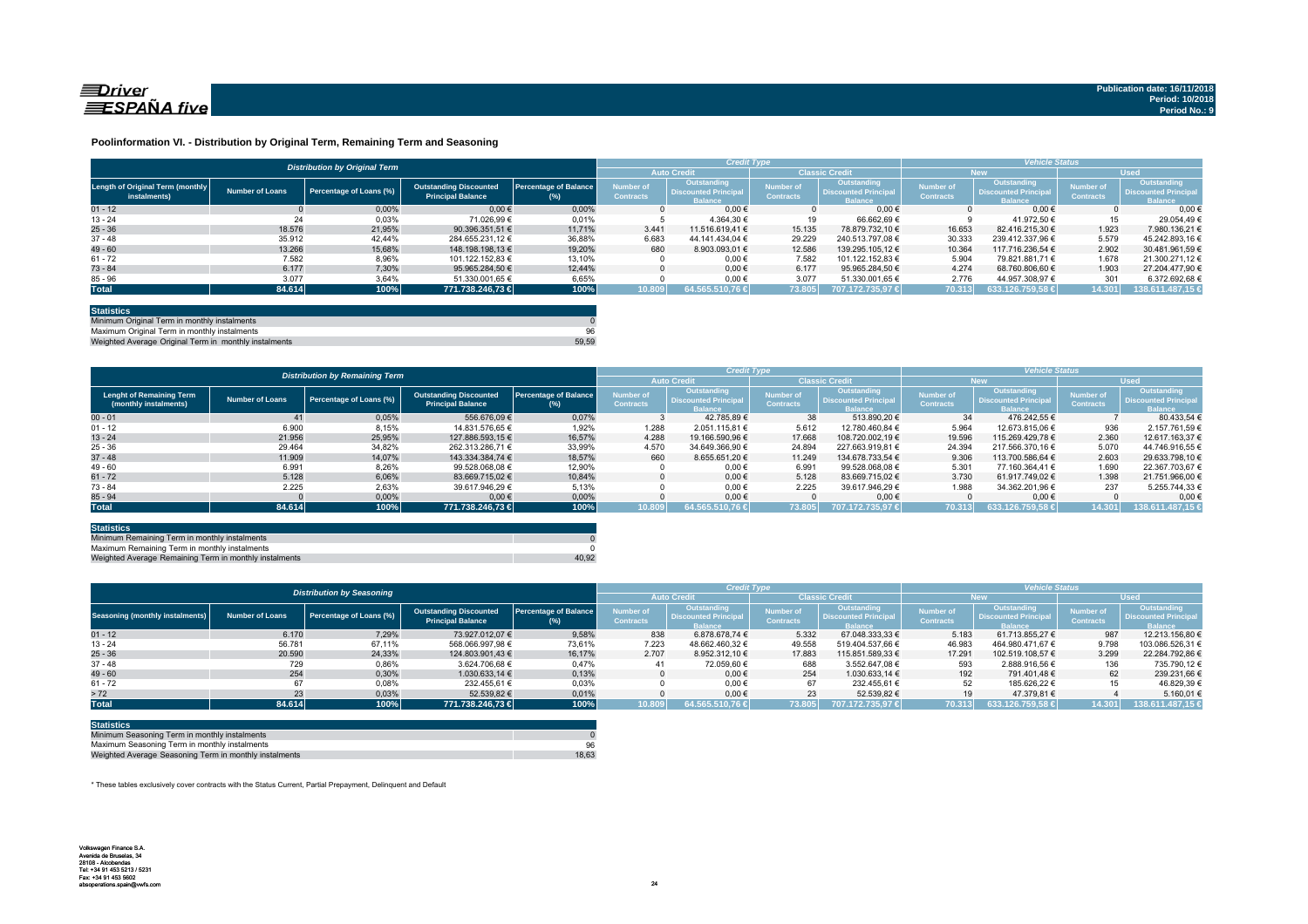

# **Poolinformation VII. - Credit Type and Type of Car**

### *Credit Type*

| <b>Credit Type</b> | Number of Loans | (%)    | Percentage of Loans   Outstanding Discounted<br>l Principal Balance <sup>'</sup> | Percentage of<br>Balance (%) |
|--------------------|-----------------|--------|----------------------------------------------------------------------------------|------------------------------|
| Auto Credit        | 10.809          | 12.77% | 64.565.510.76 €                                                                  | 8.37%                        |
| Classic Credit     | 73.805          | 87.23% | 707.172.735.97 €                                                                 | 91.63%                       |
| <b>Total</b>       | 84.614          | 100%   | 771.738.246,73 €                                                                 | 100%                         |

### *Type of Car*

| <b>Type of Car</b> | <b>Number of Loans</b> | (%)    | Percentage of Loans   Outstanding Discounted<br><b>Principal Balance</b> | Percentage of<br>Balance (%) |
|--------------------|------------------------|--------|--------------------------------------------------------------------------|------------------------------|
| New Cars           | 70.313                 | 83.10% | 633.126.759.58 €                                                         | 82,04%                       |
| Used Cars          | 14.301                 | 16.90% | 138.611.487.15 €                                                         | 17,96%                       |
| <b>Total</b>       | 84.614                 | 100%   | 771.738.246,73 €                                                         | 100%                         |

### *Type of Car: only Auto Credit*

| <b>Type of Car</b> | <b>Number of Loans</b> | (%)    | Percentage of Loans   Outstanding Discounted<br><b>Principal Balance</b> | Percentage of<br>Balance (%) |
|--------------------|------------------------|--------|--------------------------------------------------------------------------|------------------------------|
| New Cars           | 10.582                 | 97.90% | 63.465.399.16 €                                                          | 98,30%                       |
| Used Cars          | 227                    | 2.10%  | 1.100.111.60 €                                                           | 1.70%                        |
| <b>Total</b>       | 10.809                 | 100%   | 64.565.510.76 €                                                          | 100%                         |

### *Type of Car: only Classic Credit*

| <b>Type of Car</b> | <b>Number of Loans</b> | (%)    | Percentage of Loans   Outstanding Discounted<br><b>Principal Balance</b> | Percentage of<br>Balance (%) |
|--------------------|------------------------|--------|--------------------------------------------------------------------------|------------------------------|
| New Cars           | 59.731                 | 80.93% | 569.661.360.42 €                                                         | 80,55%                       |
| Used Cars          | 14.074                 | 19.07% | 137.511.375,55 €                                                         | 19.45%                       |
| <b>Total</b>       | 73.805                 | 100%   | 707.172.735.97 €                                                         | 100%                         |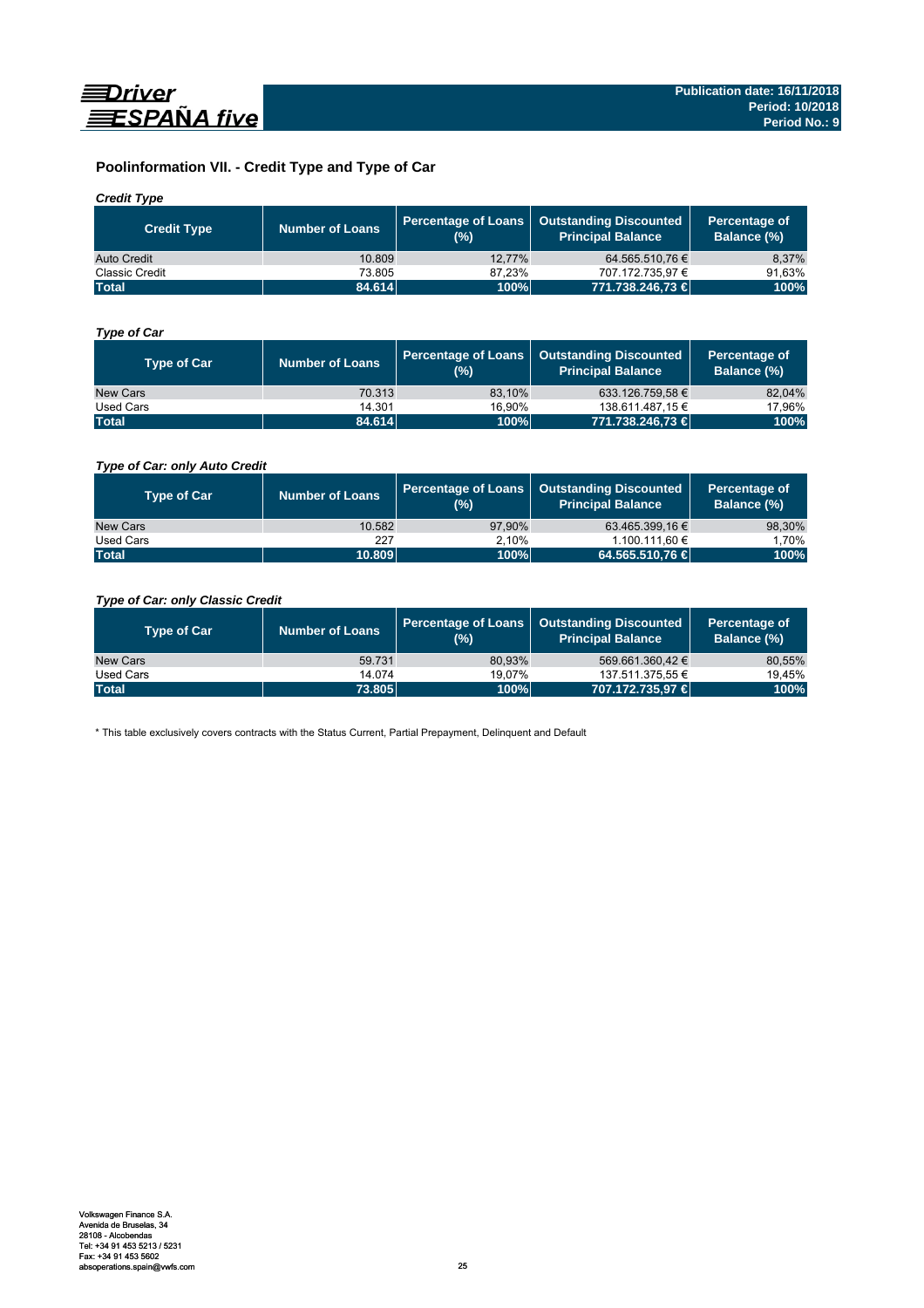### $\equiv$ Driver ESPAÑA five

**Poolinformation VIII. - Distribution by Vehicle Makes and Models**

|                              |                                | <b>Make and Model Total Portfolio</b> |                      |                                  |                | <b>Credit Type</b> |                                            |                                   | <b>Vehicle Status</b><br><b>Used</b><br><b>New</b> |                               |                                  |                                      |                                  |
|------------------------------|--------------------------------|---------------------------------------|----------------------|----------------------------------|----------------|--------------------|--------------------------------------------|-----------------------------------|----------------------------------------------------|-------------------------------|----------------------------------|--------------------------------------|----------------------------------|
|                              |                                |                                       |                      |                                  |                |                    | <b>Auto Credit</b>                         |                                   | <b>Classic Credit</b>                              |                               | Outstanding                      |                                      | Outstanding                      |
| <b>Make</b>                  | <b>Model</b>                   | <b>Number of Loans</b>                | <b>Percentage of</b> | <b>Outstanding Discounted</b>    | Percentage of  | <b>Number of</b>   | <b>Outstanding<br/>Discounted Principa</b> | <b>Number of</b>                  | <b>Outstanding</b><br>Discounted Principa          | Number of<br><b>Contracts</b> | <b>Discounted Principa</b>       | <b>Number of</b><br><b>Contracts</b> | <b>Discounted Principal</b>      |
|                              |                                |                                       | Loans (%)            | <b>Principal Balance</b>         | Balance (%)    | <b>Contracts</b>   |                                            | <b>Contracts</b>                  |                                                    |                               |                                  |                                      |                                  |
| Audi                         | A1                             | 2.600                                 | 3,07%                | 21.442.049,29 €                  | 2,78%          | 520                | 2.234.011,44 €                             | 2.080                             | 19.208.037,85 €                                    | 1.724                         | 12.375.807,67 €                  | 876                                  | 9.066.241,62 €                   |
|                              | A <sub>3</sub>                 | 4.176                                 | 4,94%                | 40.908.028,65 €                  | 5,30%          | 851                | 4.451.768,97 €                             | 3.325                             | 36.456.259,68 €                                    | 2.594                         | 23.029.471,51 €                  | 1.582                                | 17.878.557,14 €                  |
|                              | A4                             | 2.460                                 | 2,91%                | 27.440.432,17 €                  | 3,56%          | 405                | 2.613.002,15 €                             | 2.055                             | 24.827.430,02 €                                    | 1.618                         | 17.031.437,87 €                  | 842                                  | 10.408.994,30 €                  |
|                              | A5<br>A <sub>6</sub>           | 644<br>377                            | 0,76%<br>0,45%       | 7.262.622,64 €<br>4.654.228,31 € | 0,94%<br>0,60% | 170<br>71          | 1.318.702,15 €<br>562.906,65 €             | 474<br>306                        | 5.943.920,49 €<br>4.091.321,66 €                   | 548<br>217                    | 6.185.627,69 €<br>2.685.028,88 € | 96<br>160                            | 1.076.994,95 €<br>1.969.199,43 € |
|                              | A7                             | 39                                    | 0,05%                | 480.495,18€                      | 0,06%          | 10                 | 93.370,74 €                                | 29                                | 387.124,44 €                                       | 17                            | 230.950,24 €                     | 22                                   | 249.544,94 €                     |
|                              | A8                             | 10                                    | 0,01%                | 172.813,77 €                     | 0,02%          | $\mathbf{0}$       | $0,00 \in$                                 | 10                                | 172.813,77 €                                       | $\overline{0}$                | $0,00 \in$                       | 10                                   | 172.813,77 €                     |
|                              | Q2                             | 1.030                                 | 1,22%                | 10.519.143,50 €                  | 1,36%          | 367                | 2.365.631,75 €                             | 663                               | 8.153.511,75 €                                     | 909                           | 9.020.082,65 €                   | 121                                  | 1.499.060,85 €                   |
|                              | Q3                             | 2.178                                 | 2,57%                | 21.181.240,83 €                  | 2,74%          | 452                | 2.680.824,70 €                             | 1.726                             | 18.500.416,13 €                                    | 1.753                         | 16.397.260,97 €                  | 425                                  | 4.783.979,86 €                   |
|                              | Q <sub>5</sub>                 | 1.523                                 | 1,80%                | 17.117.384,60 €                  | 2,22%          | 321                | 2.418.910,76 €                             | 1.202                             | 14.698.473,84 €                                    | 1.346                         | 14.804.600,76 €                  | 177                                  | 2.312.783,84 €                   |
|                              | Q7                             | 154                                   | 0,18%                | 2.024.309,84 €                   | 0,26%          | 53                 | 623.693,17 €                               | 101                               | 1.400.616,67 €                                     | 109                           | 1.379.260,11 €                   | 45                                   | 645.049,73€                      |
|                              | <b>TT</b>                      | 41                                    | 0,05%                | 491.852,40 €                     | 0,06%          | 11                 | 99.749,21€                                 | 30                                | 392.103,19€                                        | 14                            | 134.362,83 €                     | 27                                   | 357.489,57 €                     |
|                              | <b>OTHER AUDI</b>              | 6                                     | 0,01%                | 94.207,60 €                      | 0,01%          | $\mathbf{0}$       | $0,00 \in$                                 | 6                                 | 94.207,60 €                                        | $\overline{1}$                | 9.775,67 €                       | 5                                    | 84.431,93 €                      |
|                              | <b>Subtotal</b>                | 15.238                                | 18,01%               | 153.788.808,78 €                 | 19,93%         | 3.231              | 19.462.571.69 €                            | 12.007                            | 134.326.237.09 €                                   | 10.850                        | 103.283.666.85 €                 | 4.388                                | 50.505.141,93 €                  |
| <b>Seat</b>                  | MII<br>ALHAMBRA                | 287<br>388                            | 0,34%<br>0,46%       | 1.695.982,26 €                   | 0,22%<br>0,45% | 11<br>10           | 42.520,38 €                                | 276<br>378                        | 1.653.461,88 €<br>3.408.002,63 €                   | 242<br>297                    | 1.419.111,57 €                   | 45<br>91                             | 276.870,69€                      |
|                              | <b>ALTEA</b>                   | 103                                   | 0,12%                | 3.463.669,72 €<br>652.194,08 €   | 0,08%          | $\overline{0}$     | 55.667,09 €<br>$0,00 \in$                  | 103                               | 652.194,08 €                                       | 54                            | 2.641.656,44 €<br>287.826,07 €   | 49                                   | 822.013,28€<br>364.368,01 €      |
|                              | <b>AROSA</b>                   | $\mathbf 0$                           | 0,00%                | $0,00 \in$                       | 0,00%          | $\mathbf 0$        | $0,00 \in$                                 | $\overline{0}$                    | $0,00 \in$                                         | $\overline{0}$                | $0,00 \in$                       | $\Omega$                             | $0,00 \in$                       |
|                              | <b>ATECA</b>                   | 5.771                                 | 6,82%                | 59.000.200,22 €                  | 7,65%          | 276                | 2.561.835,40 €                             | 5.495                             | 56.438.364,82 €                                    | 5.594                         | 57.058.460,18 €                  | 177                                  | 1.941.740,04 €                   |
|                              | CORDOBA                        | $\mathbf 0$                           | 0,00%                | $0,00 \in$                       | 0,00%          | $\mathsf 0$        | $0,00 \in$                                 | $\overline{0}$                    | $0,00 \in$                                         | $\overline{0}$                | $0,00 \in$                       | $\mathbf 0$                          | $0,00 \in$                       |
|                              | <b>EXEO</b>                    | 5                                     | 0,01%                | 14.390,32 €                      | 0,00%          | $\Omega$           | $0,00 \in$                                 | $5\overline{5}$                   | 14.390,32 €                                        | $\overline{1}$                | 3.017,04 €                       |                                      | 11.373,28 €                      |
|                              | <b>IBIZA</b>                   | 12.923                                | 15,27%               | 110.518.338,53 €                 | 14,32%         | 307                | 1.743.032,96 €                             | 12.616                            | 108.775.305,57 €                                   | 10.805                        | 93.200.258,62 €                  | 2.118                                | 17.318.079,91 €                  |
|                              | <b>LEON</b>                    | 11.321                                | 13,38%               | 105.396.233,54 €                 | 13,66%         | 331                | 2.154.345,12 €                             | 10.990                            | 103.241.888,42 €                                   | 9.349                         | 87.226.352,87 €                  | 1.972                                | 18.169.880,67 €                  |
|                              | <b>TOLEDO</b>                  | 1.296                                 | 1,53%                | 11.081.574,72€                   | 1,44%          | 20                 | 110.612,66 €                               | 1.276                             | 10.970.962,06 €                                    | 1.170                         | 9.959.542,65 €                   | 126                                  | 1.122.032,07 €                   |
|                              | OTHER SEAT                     | 17                                    | 0,02%                | 197.674,24 €                     | 0,03%          | $\overline{1}$     | 8.526,96 €                                 | 16                                | 189.147,28 €                                       | 14                            | 170.828,63 €                     | $\overline{\mathbf{3}}$              | 26.845,61 €                      |
|                              | <b>Subtotal</b>                | 32.111                                | 37,95%               | 292.020.257,63 €                 | 37,84%         | 956                | 6.676.540,57 €                             | 31.155                            | 285.343.717,06 €                                   | 27.526                        | 251.967.054,07 €                 | 4.585                                | 40.053.203,56 €                  |
| <b>Skoda</b>                 | <b>CITIGO</b>                  | 53                                    | 0,06%                | 269.377,59€                      | 0,03%          | $\overline{1}$     | 3.803,90 €                                 | 52                                | 265.573,69 €                                       | 46                            | 234.529,70 €                     | $\overline{7}$                       | 34.847,89 €                      |
|                              | FABIA                          | 2.989                                 | 3,53%                | 22.864.782,67 €                  | 2,96%          | 196                | 730.237,63 €                               | 2.793                             | 22.134.545,04 €                                    | 2.752                         | 20.839.576,46 €                  | 237                                  | 2.025.206,21 €                   |
|                              | <b>RAPID</b><br><b>OCTAVIA</b> | 1.244                                 | 1,47%<br>1,96%       | 10.846.968,96 €                  | 1,41%<br>2,41% | 40<br>61           | 181.962,05 €                               | 1.204                             | 10.665.006,91 €                                    | 1.115<br>1.342                | 9.551.381,14 €                   | 129<br>317                           | 1.295.587,82 €                   |
|                              | <b>ROOMSTER</b>                | 1.659<br>$\overline{1}$               | 0,00%                | 18.593.241,13 €<br>143,12€       | 0,00%          | $\overline{1}$     | 362.670,66 €<br>143,12 €                   | 1.598<br>$\overline{\phantom{0}}$ | 18.230.570,47 €<br>$0,00 \in$                      | $\overline{\phantom{0}}$      | 15.412.595,06 €<br>143,12€       | $\overline{0}$                       | 3.180.646,07 €<br>$0,00 \in$     |
|                              | <b>SPACEBACK</b>               | 198                                   | 0,23%                | 1.926.238,54 €                   | 0,25%          | 12                 | 45.633,90 €                                | 186                               | 1.880.604,64 €                                     | 191                           | 1.846.481,24 €                   | $\overline{7}$                       | 79.757,30 €                      |
|                              | <b>SUPERB</b>                  | 441                                   | 0,52%                | 5.053.966,82 €                   | 0,65%          | 26                 | 183.915,95€                                | 415                               | 4.870.050,87 €                                     | 393                           | 4.583.459,95 €                   | 48                                   | 470.506,87€                      |
|                              | <b>YETI</b>                    | 860                                   | 1,02%                | 9.271.677,71 €                   | 1,20%          | 43                 | 278.403,05 €                               | 817                               | 8.993.274,66 €                                     | 752                           | 8.183.761,65 €                   | 108                                  | 1.087.916,06 €                   |
|                              | OTHER SKODA                    | 464                                   | 0,55%                | 5.865.209,08 €                   | 0,76%          | 36                 | 359.268,39 €                               | 428                               | 5.505.940,69€                                      | 430                           | 5.519.267,43 €                   | 34                                   | 345.941,65€                      |
|                              | <b>Subtotal</b>                | 7.909                                 | 9,35%                | 74.691.605,62 €                  | 9,68%          | 416                | $2.146.038,65 \in$                         | 7.493                             | 72.545.566,97 €                                    | 7.022                         | 66.171.195,75 €                  | 887                                  | $8.520.409,87 \in$               |
| <b>VW</b>                    | <b>UP</b>                      | 87                                    | 0,10%                | 506.454,72 €                     | 0,07%          | 28                 | 105.069,10 €                               | 59                                | 401.385,62 €                                       | 64                            | 350.530,03 €                     | 23                                   | 155.924,69 €                     |
|                              | FOX                            | $\overline{0}$                        | 0,00%                | $0,00 \in$                       | 0,00%          | $\mathbf 0$        | $0,00 \in$                                 | $\overline{0}$                    | $0,00 \in$                                         | $\overline{0}$                | $0,00 \in$                       | $\overline{0}$                       | $0,00 \in$                       |
|                              | <b>POLO</b>                    | 6.101                                 | 7,21%                | 40.310.148,51 €                  | 5,22%          | 1.492              | 6.044.334,87 €                             | 4.609                             | 34.265.813,64 €                                    | 5.186                         | 33.501.222,48 €                  | 915                                  | 6.808.926,03 €                   |
|                              | GOLF                           | 9.425                                 | 11,14%               | 77.721.892,90 €                  | 10,07%         | 2.211              | 12.419.536,69 €                            | 7.214                             | 65.302.356,21 €                                    | 7.554                         | 61.401.652,50 €                  | 1.871                                | 16.320.240,40 €                  |
|                              | <b>JETTA</b>                   | 63                                    | 0,07%                | 386.052,37 €                     | 0,05%          | 9                  | 35.976,17 €                                | 54                                | 350.076,20€                                        | 46                            | 270.379,81 €                     | 17                                   | 115.672,56 €                     |
|                              | PASSAT<br><b>EOS</b>           | 1.831<br>$\overline{2}$               | 2,16%<br>0,00%       | 16.886.106,95 €<br>26.001,87 €   | 2,19%<br>0,00% | 351                | 2.382.937,77 €<br>$0,00 \in$               | 1.480                             | 14.503.169,18 €<br>26.001,87 €                     | 1.493<br>$\overline{0}$       | 13.639.342,42 €<br>$0,00 \in$    | 338                                  | 3.246.764,53 €<br>26.001,87 €    |
|                              | NEW BEETLE                     | 186                                   | 0,22%                | 1.609.742,09 €                   | 0,21%          | $\mathbf 0$<br>54  | 331.505,44 €                               | $\overline{2}$<br>132             | 1.278.236,65 €                                     | 146                           | 1.171.080,65 €                   | $\overline{2}$<br>40                 | 438.661,44 €                     |
|                              | <b>TOURAN</b>                  | 2.112                                 | 2,50%                | 18.530.488,08 €                  | 2,40%          | 426                | 2.524.013,52 €                             | 1.686                             | 16.006.474,56 €                                    | 1.784                         | 15.046.978,25 €                  | 328                                  | 3.483.509,83 €                   |
|                              | SHARAN                         | 323                                   | 0,38%                | 2.999.041,23 €                   | 0,39%          | 58                 | 451.316,50 €                               | 265                               | 2.547.724,73 €                                     | 277                           | 2.509.393,35 €                   | 46                                   | 489.647,88 €                     |
|                              | <b>TOUAREG</b>                 | 32                                    | 0,04%                | 479.075,88 €                     | 0,06%          | 8                  | 96.424,39 €                                | 24                                | 382.651,49€                                        | 23                            | 347.477,76 €                     | 9                                    | 131.598,12€                      |
|                              | PHAETON                        | $\overline{1}$                        | 0,00%                | 19.502,52 €                      | 0,00%          | $^{\circ}$         | $0,00 \in$                                 | $\overline{1}$                    | 19.502,52 €                                        | $\overline{\mathbf{0}}$       | $0,00 \in$                       | $\overline{1}$                       | 19.502,52 €                      |
|                              | CADDY                          | 977                                   | 1,15%                | 9.685.472,96 €                   | 1,26%          | 10                 | 83.273,73 €                                | 967                               | 9.602.199,23 €                                     | 780                           | 7.865.250,90 €                   | 197                                  | 1.820.222,06 €                   |
|                              | T4/T5                          | 1.318                                 | 1,56%                | 16.220.809,08 €                  | 2,10%          | 46                 | 327.971,95 €                               | 1.272                             | 15.892.837,13 €                                    | 1.168                         | 14.609.275,35 €                  | 150                                  | 1.611.533,73 €                   |
|                              | CRAFTER/LT                     | 341                                   | 0,40%                | 4.508.967,63 €                   | 0,58%          | $\overline{0}$     | $0,00 \in$                                 | 341                               | 4.508.967,63 €                                     | 314                           | 4.224.870,78 €                   | 27                                   | 284.096,85€                      |
|                              | AMAROK                         | 16                                    | 0,02%                | 165.770,21 €                     | 0,02%          | $\mathsf 0$        | $0,00 \in$                                 | 16                                | 165.770,21 €                                       | 12                            | 132.393,22 €                     | $\overline{4}$                       | 33.376,99 €                      |
|                              | <b>SCIROCCO</b>                | 915                                   | 1,08%                | 8.620.444,59 €                   | 1,12%          | 357                | 2.150.418,78 €                             | 558                               | 6.470.025,81 €                                     | 891                           | 8.310.424,83 €                   | 24                                   | 310.019,76€                      |
|                              | <b>TIGUAN</b>                  | 5.130                                 | 6,06%                | 48.665.985,85€                   | 6,31%          | 1.034              | 8.675.648,03 €                             | 4.096                             | 39.990.337,82 €                                    | 4.712                         | 44.697.117,66 €                  | 418                                  | 3.968.868,19€                    |
|                              | <b>ARTEON</b>                  | 20                                    | 0,02%                | 374.609,88 €                     | 0,05%          | $\overline{4}$     | 63.072,15€                                 | 16                                | 311.537,73 €                                       | 19                            | 363.539,24 €                     |                                      | 11.070,64 €                      |
|                              | OTHER VW                       | 438                                   | 0,52%                | 3.187.621,20 €                   | 0,41%          | 118                | 588.860,76 €                               | 320                               | 2.598.760,44 €                                     | 436                           | 3.169.982,54 €                   | $\overline{2}$                       | 17.638,66 €                      |
|                              | <b>Subtotal</b>                | 29.318                                | 34,65%               | 250.904.188,52 €                 | 32,51%         | 6.206              | 36.280.359.85 €                            |                                   | 23.112 214.623.828,67 €                            | 24.905                        | 211.610.911,77 €                 | 4.413                                | 39.293.276,75 €                  |
| <b>Non VW Group Vehicles</b> | <b>OTHER</b>                   | 38                                    | 0,04%                | 333.386,18€                      | 0,04%          | $\Omega$           | $0,00 \in$                                 | 38                                | 333.386,18€                                        | 10                            | 93.931,14 €                      | 28                                   | 239.455,04 €                     |
|                              | <b>Total</b>                   | 84.614                                | 100,00%              | 771.738.246,73 €                 | 100,00%        | 10.809             | 64.565.510,76 €                            |                                   | 73.805 707.172.735,97 €                            | 70.313                        | 633.126.759,58 €                 | 14.301                               | 138.611.487,15 €                 |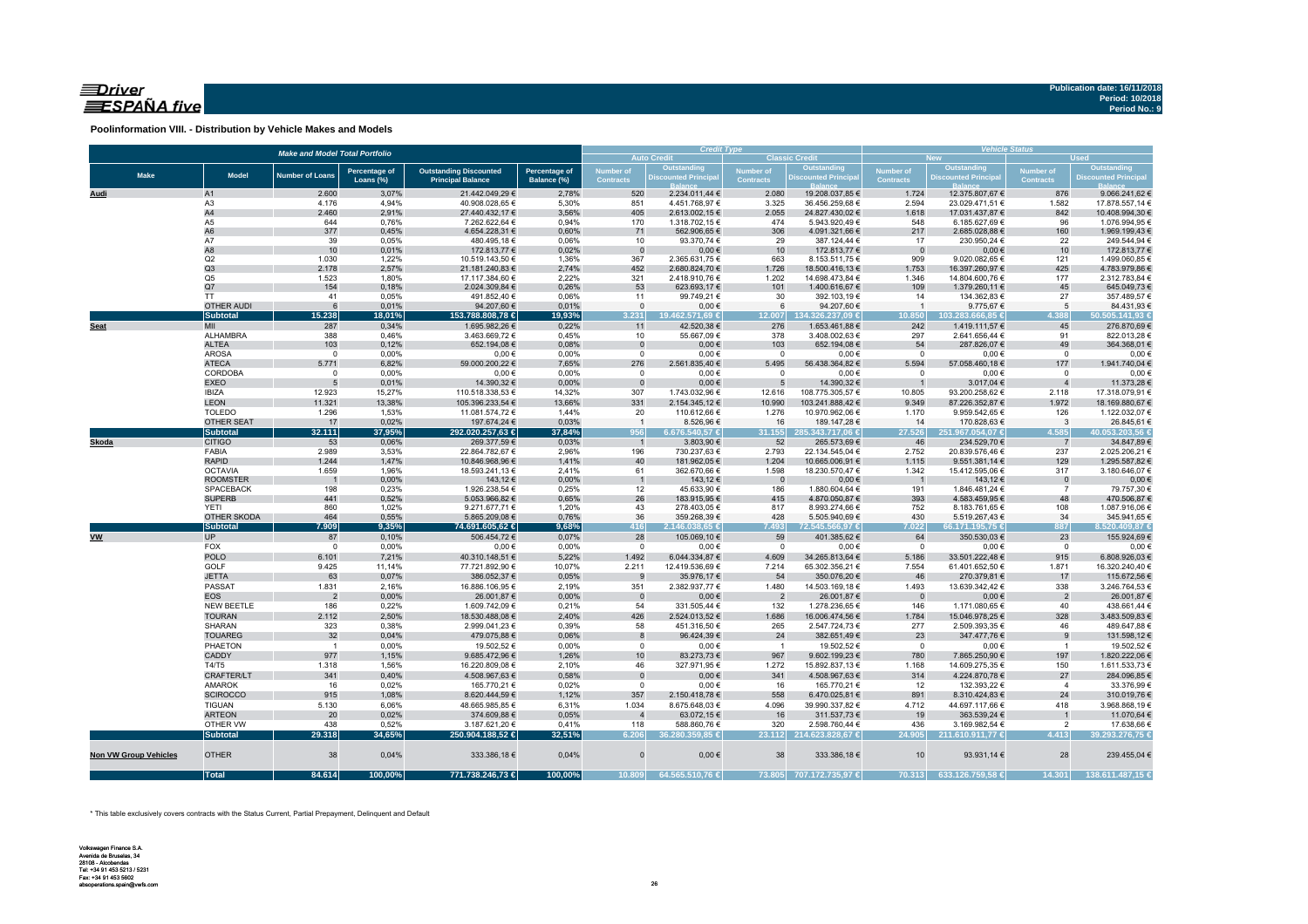

### **Poolinformation IX. - Geographic Distribution**

|                               |                        | <b>Geographic Distribution Total Portfolio</b> |                                                           |                              |                               | <b>Credit Type</b>                                           |                                      |                                                              | <b>Vehicle Status</b>                |                                                                     |                               |                                                             |  |  |
|-------------------------------|------------------------|------------------------------------------------|-----------------------------------------------------------|------------------------------|-------------------------------|--------------------------------------------------------------|--------------------------------------|--------------------------------------------------------------|--------------------------------------|---------------------------------------------------------------------|-------------------------------|-------------------------------------------------------------|--|--|
|                               |                        |                                                |                                                           |                              |                               | <b>Auto Credit</b>                                           |                                      | <b>Classic Credit</b>                                        |                                      | New.                                                                |                               | <b>Used</b>                                                 |  |  |
| <b>Autonomous Communities</b> | <b>Number of Loans</b> | Percentage of<br>Loans (%)                     | <b>Outstanding Discounted</b><br><b>Principal Balance</b> | Percentage of<br>Balance (%) | Number of<br><b>Contracts</b> | Outstanding<br><b>Discounted Principal</b><br><b>Balance</b> | <b>Number of</b><br><b>Contracts</b> | Outstanding<br><b>Discounted Principal</b><br><b>Balance</b> | <b>Number of</b><br><b>Contracts</b> | <b>Outstanding</b><br><b>Discounted Principal</b><br><b>Balance</b> | Number of<br><b>Contracts</b> | Outstanding<br><b>Discounted Principa</b><br><b>Balance</b> |  |  |
| <b>GALICIA</b>                | 4.606                  | 5,44%                                          | 44.484.876,87 €                                           | 5,76%                        | 423                           | 2.331.852,46 €                                               | 4.183                                | 42.153.024,41 €                                              | 3.690                                | 34.818.265,88 €                                                     | 916                           | 9.666.610,99 €                                              |  |  |
| <b>ASTURIAS</b>               | 1.467                  | 1,73%                                          | 13.393.265,59 €                                           | 1,74%                        | 152                           | 891.177,71 €                                                 | 1.315                                | 12.502.087.88 €                                              | 1.221                                | 11.044.954,64 €                                                     | 246                           | 2.348.310,95 €                                              |  |  |
| <b>CANTABRIA</b>              | 1.009                  | 1,19%                                          | 9.172.553.75 €                                            | 1,19%                        | 106                           | 575.006.13 €                                                 | 903                                  | 8.597.547.62 €                                               | 849                                  | 7.641.240.62 €                                                      | 160                           | 1.531.313,13 €                                              |  |  |
| <b>LA RIOJA</b>               | 432                    | 0.51%                                          | 3.606.480.68 €                                            | 0.47%                        | 41                            | 229.098.05 €                                                 | 391                                  | 3.377.382.63 €                                               | 360                                  | 2.912.488.61 €                                                      | 72                            | 693.992.07 €                                                |  |  |
| <b>CASTILLA LEON</b>          | 3.465                  | 4,10%                                          | 30.196.451,89 €                                           | 3,91%                        | 253                           | 1.592.464.29 €                                               | 3.212                                | 28.603.987,60 €                                              | 2.747                                | 23.868.950,31 €                                                     | 718                           | 6.327.501,58 €                                              |  |  |
| C.MADRID                      | 14.443                 | 17,07%                                         | 122.137.720,91 €                                          | 15,83%                       | 2.341                         | 13.720.601,81 €                                              | 12.102                               | 108.417.119,10 €                                             | 11.998                               | 98.494.694,44 €                                                     | 2.445                         | 23.643.026,47 €                                             |  |  |
| <b>PAIS VASCO</b>             | 3.466                  | 4,10%                                          | 28.651.675.14 €                                           | 3,71%                        | 195                           | 1.010.787.53 €                                               | 3.271                                | 27.640.887.61 €                                              | 2.868                                | 23.430.669.95 €                                                     | 598                           | 5.221.005,19 €                                              |  |  |
| C.NAVARRA                     | 945                    | 1,12%                                          | 7.930.580,82 €                                            | 1,03%                        | 97                            | 471.371.60 €                                                 | 848                                  | 7.459.209,22 €                                               | 777                                  | 6.332.741.93 €                                                      | 168                           | 1.597.838,89 €                                              |  |  |
| <b>CATALUÑA</b>               | 17.035                 | 20,13%                                         | 157.087.925.14 €                                          | 20,36%                       | 2.406                         | 14.812.751.53 €                                              | 14.629                               | 142.275.173.61 €                                             | 13.814                               | 125.220.483.18 €                                                    | 3.221                         | 31.867.441,96 €                                             |  |  |
| ARAGÓN                        | 2.321                  | 2.74%                                          | 21.512.921.32 €                                           | 2,79%                        | 218                           | 1.480.004,59 €                                               | 2.103                                | 20.032.916.73 €                                              | 1.924                                | 17.775.030,87 €                                                     | 397                           | 3.737.890,45 €                                              |  |  |
| C. VALENCIANA                 | 8.864                  | 10,48%                                         | 79.902.669.49 €                                           | 10,35%                       | 1.270                         | 7.495.048.61 €                                               | 7.594                                | 72.407.620.88 €                                              | 7.403                                | 65.764.397.05 €                                                     | 1.461                         | 14.138.272.44 €                                             |  |  |
| <b>CASTILLA LA MANCHA</b>     | 3.439                  | 4,06%                                          | 31.114.143,69 €                                           | 4,03%                        | 410                           | 2.678.687,68 €                                               | 3.029                                | 28.435.456,01 €                                              | 2.861                                | 25.629.045,10 €                                                     | 578                           | 5.485.098,59 €                                              |  |  |
| <b>EXTREMADURA</b>            | 1.307                  | 1,54%                                          | 12.209.628,97 €                                           | 1,58%                        | 174                           | 962.222.90 €                                                 | 1.133                                | 11.247.406,07 €                                              | 1.034                                | 9.486.493,78 €                                                      | 273                           | 2.723.135,19 €                                              |  |  |
| <b>ANDALUCIA</b>              | 14.182                 | 16,76%                                         | 134.993.101.39 €                                          | 17,49%                       | 2.090                         | 12.314.916.40 €                                              | 12.092                               | 122.678.184.99 €                                             | 11.821                               | 112.133.718.29 €                                                    | 2.361                         | 22.859.383,10 €                                             |  |  |
| <b>ISLAS BALEARES</b>         | 2.229                  | 2,63%                                          | 20.119.889.64 €                                           | 2,61%                        | 270                           | 1.815.193,63 €                                               | 1.959                                | 18.304.696.01 €                                              | 1.964                                | 17.606.067.56 €                                                     | 265                           | 2.513.822.08 €                                              |  |  |
| <b>MURCIA</b>                 | 2.399                  | 2,84%                                          | 23.892.533,34 €                                           | 3,10%                        | 261                           | 1.552.337,35 €                                               | 2.138                                | 22.340.195.99 €                                              | 2.016                                | 20.019.024.71 €                                                     | 383                           | 3.873.508,63 €                                              |  |  |
| <b>ISLAS CANARIAS</b>         | 2.896                  | 3,42%                                          | 30.135.948.21 €                                           | 3,90%                        | 94                            | 589.324,41 €                                                 | 2.802                                | 29.546.623,80 €                                              | 2.864                                | 29.818.778.15 €                                                     | 32                            | 317.170,06 €                                                |  |  |
| <b>CEUTA</b>                  | 56                     | 0,07%                                          | 581.756,18 €                                              | 0,08%                        |                               | 20.637,05 €                                                  | 50                                   | 561.119,13 €                                                 | 52                                   | 550.663,87 €                                                        |                               | 31.092,31 €                                                 |  |  |
| <b>MELILLA</b>                | 53                     | 0,06%                                          | 614.123,71 €                                              | 0,08%                        |                               | 22.027,03 €                                                  | 51                                   | 592.096,68 €                                                 | 50                                   | 579.050,64 €                                                        |                               | 35.073,07 €                                                 |  |  |
| <b>Total</b>                  | 84.614                 | 100,00%                                        | 771.738.246.73 €                                          | 100,00%                      | 10.809                        | 64.565.510.76 €                                              | 73.805                               | 707.172.735,97 €                                             |                                      | 70.313 633.126.759,58 €                                             | 14.301                        | 138.611.487.15                                              |  |  |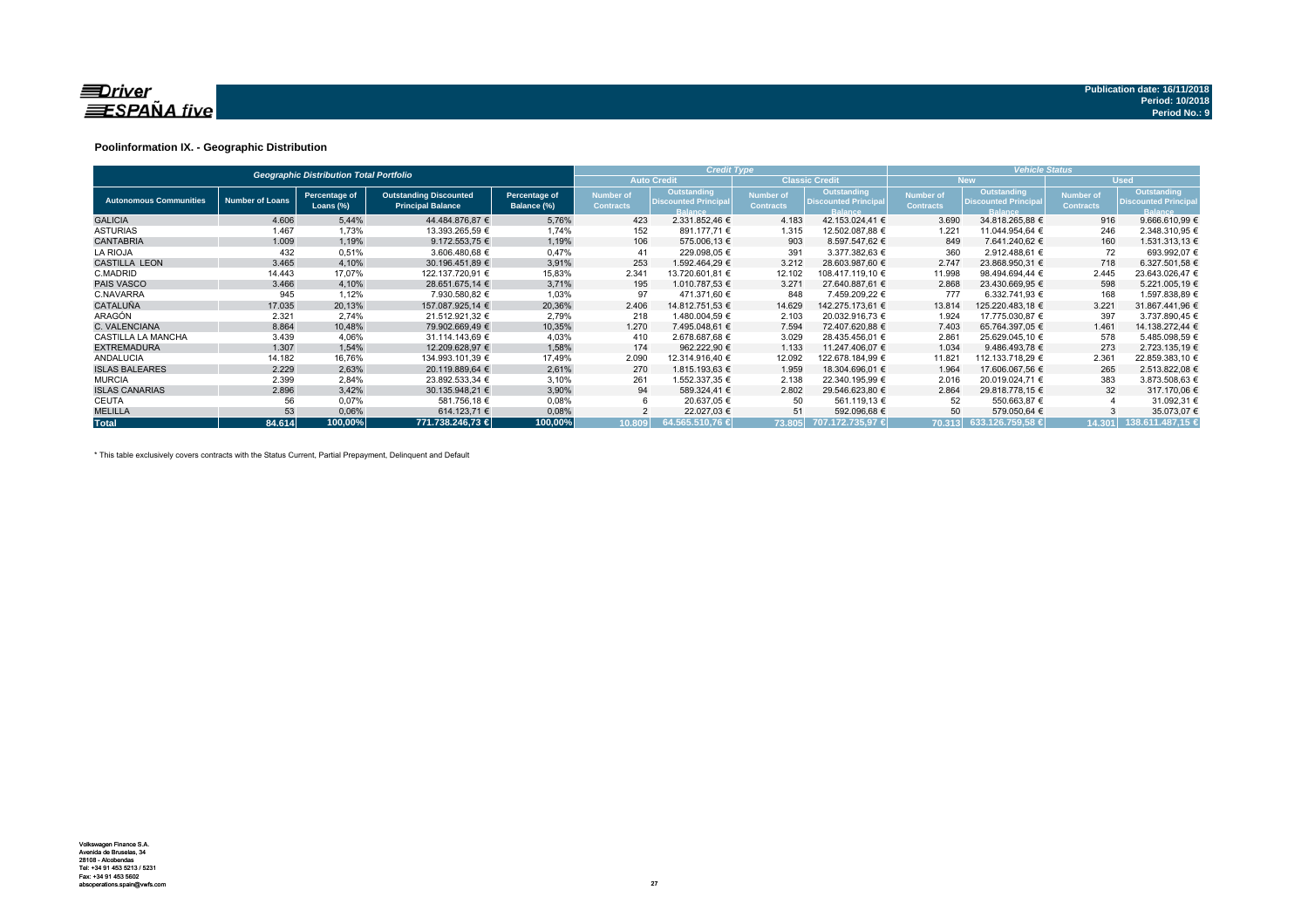

**Poolinformation X. - Motor Type**

| <b>Customer Type Total Portfolio</b> |        |              |                                                                         |                                  |                  | <b>Credit Type</b>                                        |                               |                                                              | <b>Vehicle Status</b>                                                                                |                  |                               |                                                              |  |  |
|--------------------------------------|--------|--------------|-------------------------------------------------------------------------|----------------------------------|------------------|-----------------------------------------------------------|-------------------------------|--------------------------------------------------------------|------------------------------------------------------------------------------------------------------|------------------|-------------------------------|--------------------------------------------------------------|--|--|
|                                      |        |              |                                                                         |                                  |                  | <b>Auto Credit</b>                                        |                               | <b>Classic Credit</b>                                        |                                                                                                      | New              | <b>Used</b>                   |                                                              |  |  |
| Motor type                           | Loans. | of Loans (%) | Number of Percentage Outstanding Discounted<br><b>Principal Balance</b> | Percentage<br>of Balance<br>(96) | <b>Contracts</b> | <b>Outstanding Discounted</b><br><b>Principal Balance</b> | Number of<br><b>Contracts</b> | Outstanding<br><b>Discounted Principal</b><br><b>Balance</b> | Outstanding<br><b>Number of</b><br><b>Discounted Principal</b><br><b>Contracts</b><br><b>Balance</b> |                  | Number of<br><b>Contracts</b> | Outstanding<br><b>Discounted Principal</b><br><b>Balance</b> |  |  |
| EA 189 (unfixed)                     | 126    | 0.15%        | 686.457.54 €                                                            | 0.09%                            | 24               | 145.535.00 €                                              | 102                           | 540.922.54 €                                                 | 103                                                                                                  | 551.845.36 €     | 23                            | 134.612.18 €                                                 |  |  |
| Other                                | 84.488 | 99.85%       | 771.051.789.19 €                                                        | 99.91%                           | 10.949           | 99.844.788.26 €                                           | 73.539                        | 671.207.000.93 €                                             | 70.198                                                                                               | 639.919.190.99 € | 14.290                        | 131.132.598.20 €                                             |  |  |
| <b>Total</b>                         | 84.614 | 100.00%      | 771.738.246.73 €                                                        | 100.00%                          | 10.973           | 99.990.323.26 €                                           | 73.641                        | 671.747.923.47 €                                             | 70.301                                                                                               | 640.471.036.35 € | 14.313                        | 131.267.210.38 €                                             |  |  |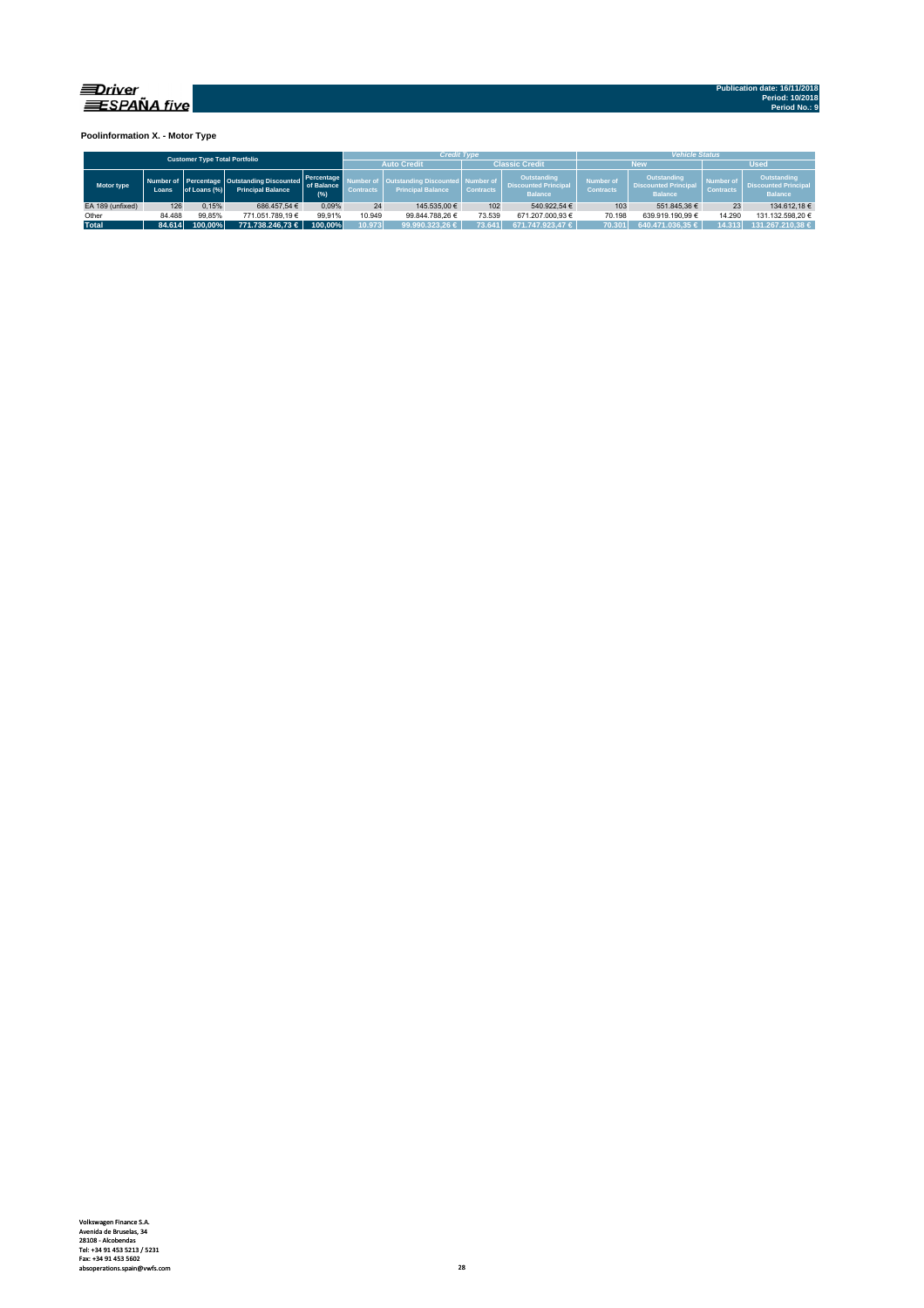|     | ≡Driver                                | ESPAÑA five                           |                                        |                                                     |                           |               |                         |                                   |                                                                |               |                    |                                             |                                                     |                                                         |                                        |                      |                       |                                                                              |                                     |                                | Publication date: 16/11/2018<br>Period: 10/2018<br>Period No.: 9 |
|-----|----------------------------------------|---------------------------------------|----------------------------------------|-----------------------------------------------------|---------------------------|---------------|-------------------------|-----------------------------------|----------------------------------------------------------------|---------------|--------------------|---------------------------------------------|-----------------------------------------------------|---------------------------------------------------------|----------------------------------------|----------------------|-----------------------|------------------------------------------------------------------------------|-------------------------------------|--------------------------------|------------------------------------------------------------------|
|     |                                        | Poolinformation XI. - Loan Level Data |                                        |                                                     |                           |               |                         |                                   |                                                                |               |                    |                                             |                                                     |                                                         |                                        |                      |                       |                                                                              |                                     |                                |                                                                  |
| No. | Month / Year<br>of Loan<br>Origination | of Default                            | : Original Principal<br><b>Balance</b> | Outstanding<br><b>Balance of Loan</b><br>at Default | Current<br><b>Balance</b> | <b>Rebate</b> | Month / Year of<br>Loss | Recovery<br>from sale of<br>Asset | <b>Unsecured</b><br><b>Recovery</b><br>$n.a.=not$<br>available | and write off | Total<br>write off | ween Default   Recovery after   Loss Amount | Loss<br>Percentage<br>on Original<br><b>Ralance</b> | Loss<br>as Percentage al Location<br>Current<br>Ralance | Geographic<br>of Borrower <sup>"</sup> | $ $ (new / used) $ $ | anufacturer<br>/ Make | Contract Type   Distribution  <br>(lease/loan<br>  amortising/ball  <br>nonl | Channel<br>$n.a.= not$<br>aldelieve | <b>Customer</b><br><b>Type</b> |                                                                  |